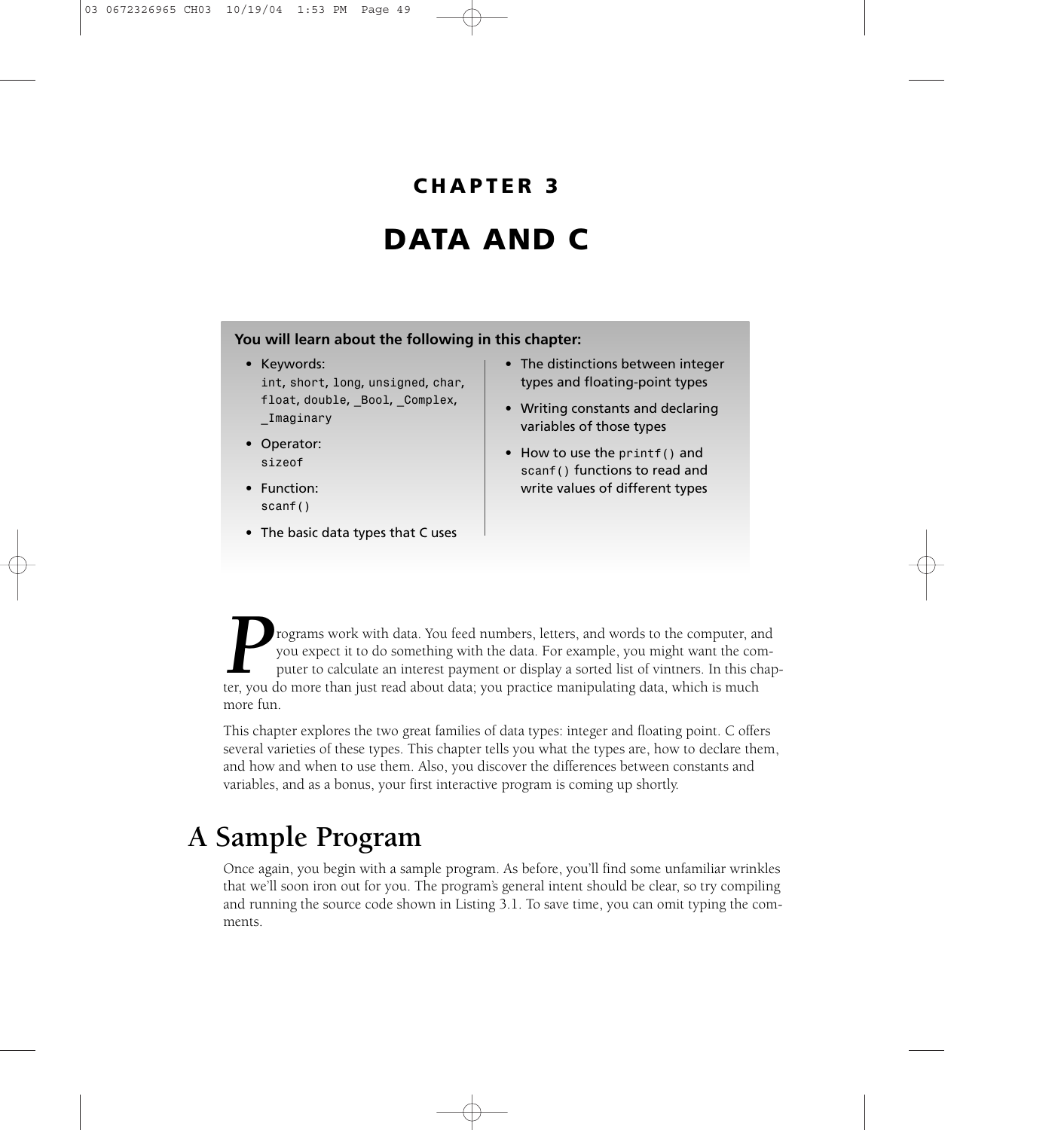```
LISTING 3.1 The rhodium.c Program
```

```
/* rhodium.c -- your weight in rhodium */
#include <stdio.h>
int main(void)
{
   float weight; /* user weight */
   float value; /* rhodium equivalent */
   printf("Are you worth your weight in rhodium?\n");
   printf("Let's check it out.\n");
   printf("Please enter your weight in pounds: ");
/* get input from the user */
   scanf("%f", &weight);
/* assume rhodium is $770 per ounce */
/* 14.5833 converts pounds avd. to ounces troy */
   value = 770.0 * weight * 14.5833;
   printf("Your weight in rhodium is worth $%.2f.\n", value);
   printf("You are easily worth that! If rhodium prices drop,\n");
   printf("eat more to maintain your value.\n");
   return 0;
}
```


#### Errors and Warnings

If you type this program incorrectly and, say, omit a semicolon, the compiler gives you a syntax error message. Even if you type it correctly, however, the compiler may give you a warning similar to "Warning—conversion from 'double' to 'float,' possible loss of data." An error message means you did something wrong and prevents the program from being compiled. A *warning*, however, means you've done something that is valid code but possibly is not what you meant to do. A warning does not stop compilation. This particular warning pertains to how C handles values such as 770.0. It's not a problem for this example, and the chapter explains the warning later.

When you type this program, you might want to change the **770.0** to the current price of the precious metal rhodium. Don't, however, fiddle with the *14.5833*, which represents the number of ounces in a pound. (That's ounces troy, used for precious metals, and pounds avoirdupois, used for people—precious and otherwise.)

Note that "entering" your weight means to type your weight and then press the Enter or Return key. (Don't just type your weight and wait.) Pressing Enter informs the computer that you have finished typing your response. The program expects you to enter a number, such as *150*, not words, such as *too much*. Entering letters rather than digits causes problems that require an *if*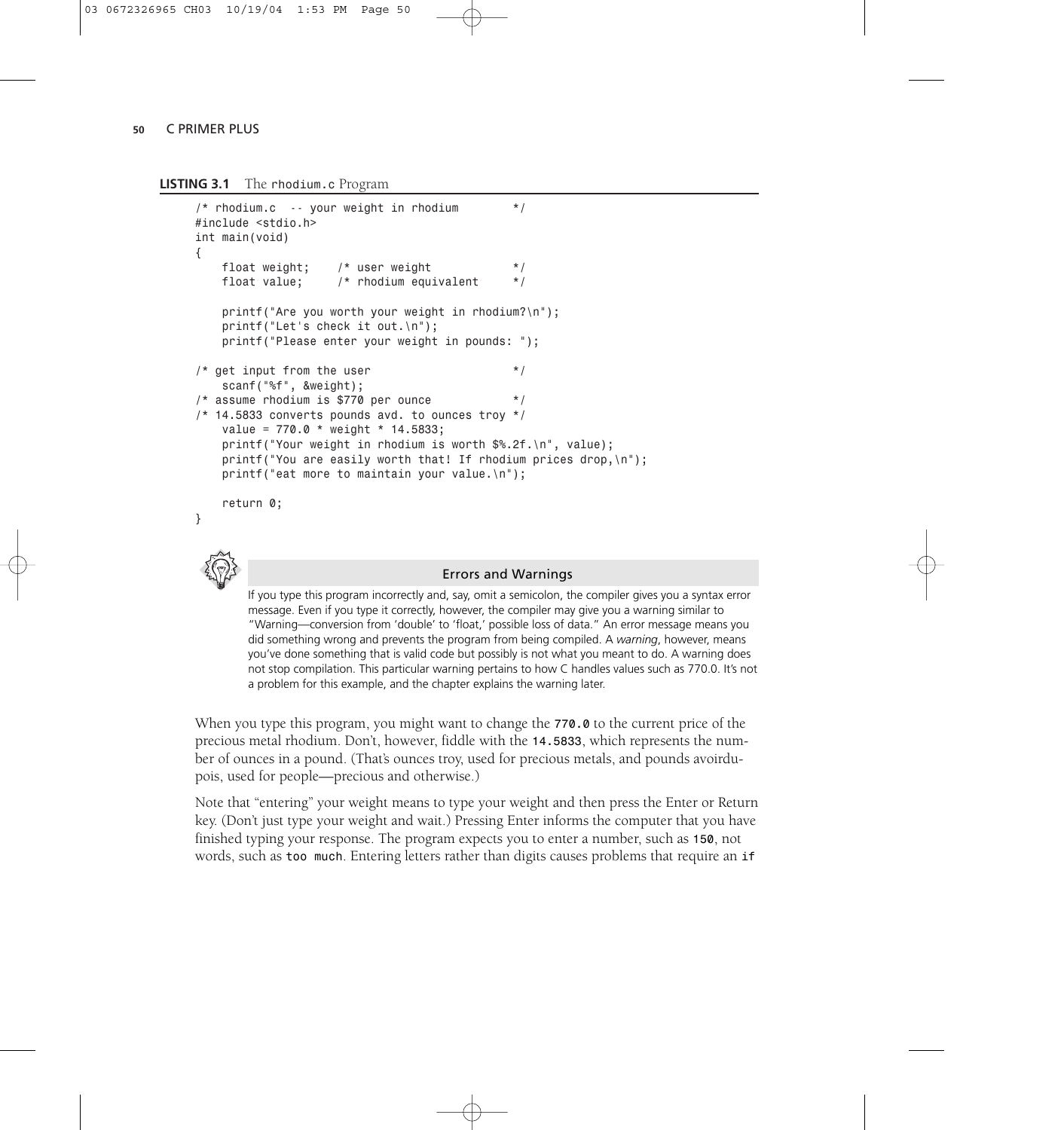statement (Chapter 7, "C Control Statements: Branching and Jumps") to defeat, so please be polite and enter a number. Here is some sample output:

```
Are you worth your weight in rhodium?
Let's check it out.
Please enter your weight in pounds: 150
Your weight in rhodium is worth $1684371.12.
You are easily worth that! If rhodium prices drop,
eat more to maintain your value.
```
## **What's New in This Program?**

There are several new elements of C in this program:

- Notice that the code uses a new kind of variable declaration. The previous examples just used an integer variable type (*int*), but this one adds a floating-point variable type (*float*) so that you can handle a wider variety of data. The *float* type can hold numbers with decimal points.
- The program demonstrates some new ways of writing constants. You now have numbers with decimal points.
- To print this new kind of variable, use the *%f* specifier in the printf() code to handle a floating-point value. Use the *.2* modifier to the *%f* specifier to fine-tune the appearance of the output so that it displays two places to the right of the decimal.
- To provide keyboard input to the program, use the *scanf()* function. The *%f* instructs *scanf()* to read a floating-point number from the keyboard, and the *&weight* tells *scanf()* to assign the input value to the variable named *weight*. The *scanf()* function uses the *&* notation to indicate where it can find the *weight* variable. The next chapter discusses *&* further; meanwhile, trust us that you need it here.
- Perhaps the most outstanding new feature is that this program is interactive. The computer asks you for information and then uses the number you enter. An interactive program is more interesting to use than the noninteractive types. More important, the interactive approach makes programs more flexible. For example, the sample program can be used for any reasonable weight, not just for 150 pounds. You don't have to rewrite the program every time you want to try it on a new person. The *scanf()* and *printf()* functions make this interactivity possible. The *scanf()* function reads data from the keyboard and delivers that data to the program, and *printf()* reads data from a program and delivers that data to your screen. Together, these two functions enable you to establish a two-way communication with your computer (see Figure 3.1), and that makes using a computer much more fun.

This chapter explains the first two items in this list of new features: variables and constants of various data types. Chapter 4, "Character Strings and Formatted Input/Output," covers the last three items, but this chapter will continue to make limited use of *scanf()* and *printf()*.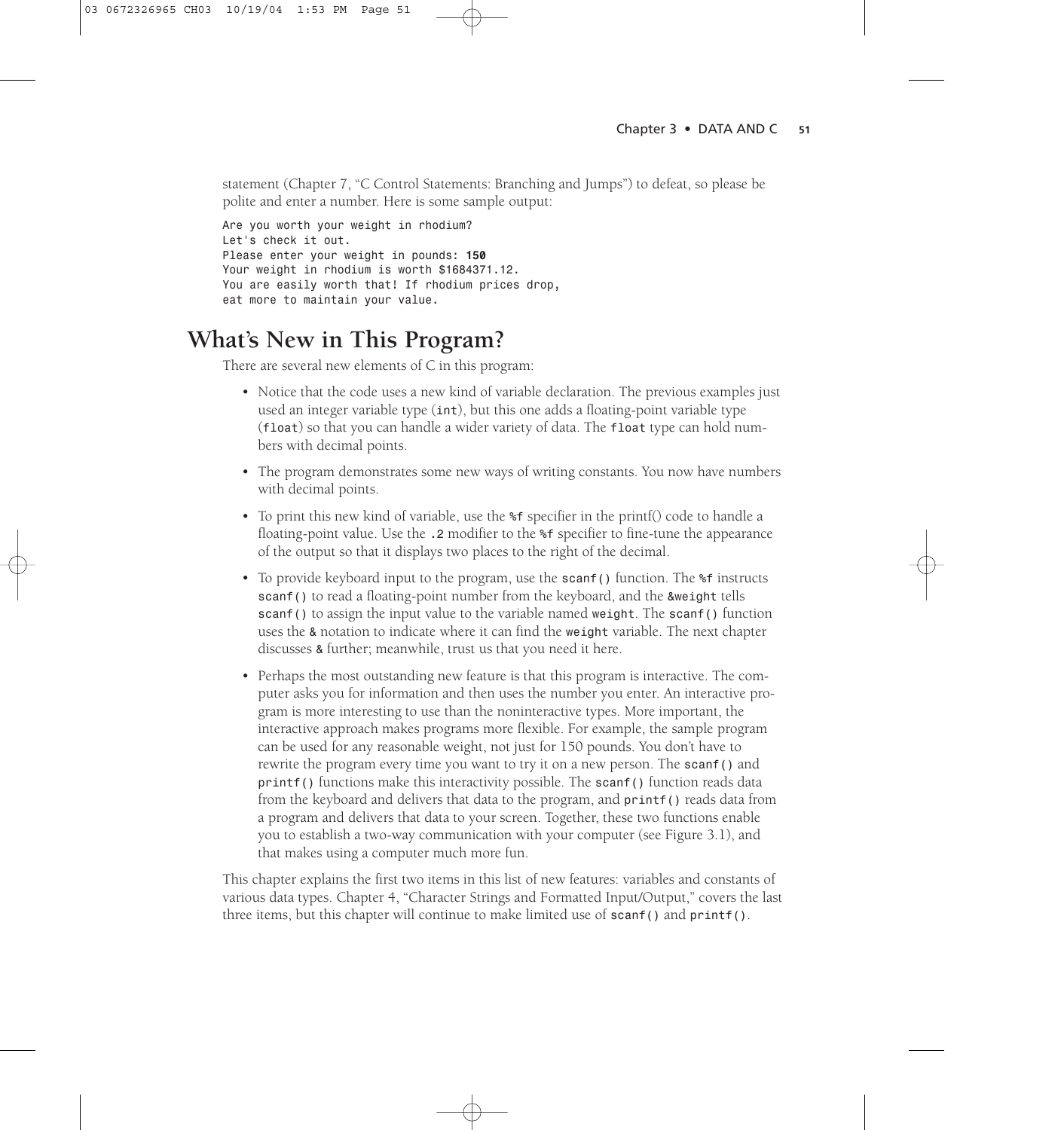

# **Data Variables and Constants**

A computer, under the guidance of a program, can do many things. It can add numbers, sort names, command the obedience of a speaker or video screen, calculate cometary orbits, prepare a mailing list, dial phone numbers, draw stick figures, draw conclusions, or anything else your imagination can create. To do these tasks, the program needs to work with *data*, the numbers and characters that bear the information you use. Some types of data are preset before a program is used and keep their values unchanged throughout the life of the program. These are *constants*. Other types of data may change or be assigned values as the program runs; these are *variables*. In the sample program, *weight* is a variable and *14.5833* is a constant. What about *770.0*? True, the price of rhodium isn't a constant in real life, but this program treats it as a constant. The difference between a variable and a constant is that a variable can have its value assigned or changed while the program is running, and a constant can't.

# **Data: Data-Type Keywords**

Beyond the distinction between variable and constant is the distinction between different *types* of data. Some types of data are numbers. Some are letters or, more generally, characters. The computer needs a way to identify and use these different kinds. C does this by recognizing several fundamental *data types*. If a datum is a constant, the compiler can usually tell its type just by the way it looks: *42* is an integer, and *42.100* is floating point. A variable, however, needs to have its type announced in a declaration statement. You'll learn the details of declaring variables as you move along. First, though, take a look at the fundamental types recognized by C. K&R C recognized seven keywords relating to types. The C90 standard added two to the list. The C99 standard adds yet another three (see Table 3.1).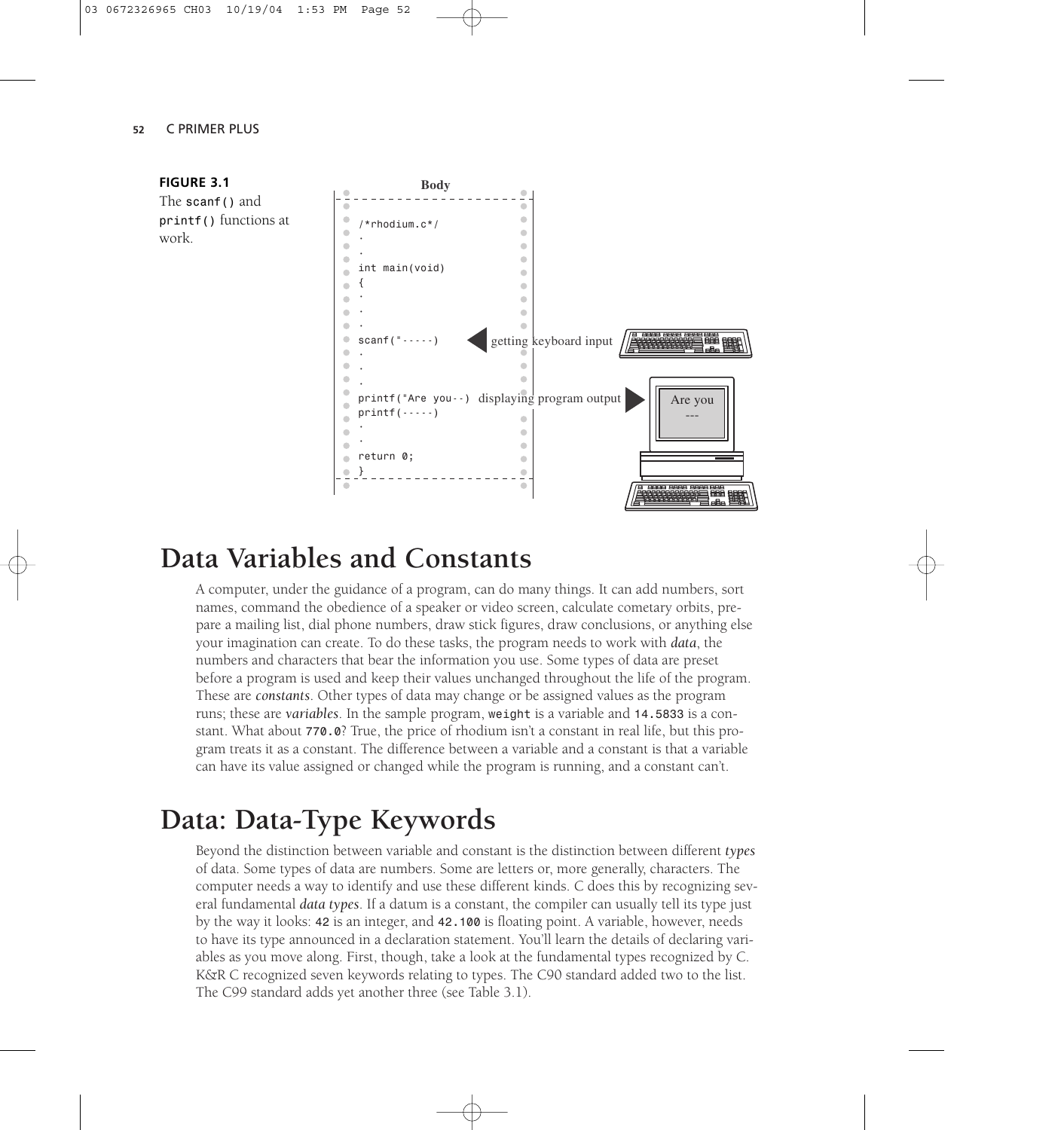| Original K&R Keywords | C90 Keywords | C99 Keywords |  |
|-----------------------|--------------|--------------|--|
| int                   | signed       | Bool         |  |
| long                  | void         | _Complex     |  |
| short                 |              | _Imaginary   |  |
| unsigned              |              |              |  |
| char                  |              |              |  |
| float                 |              |              |  |
| double                |              |              |  |

#### **TABLE 3.1** C Data Keywords

The *int* keyword provides the basic class of integers used in C. The next three keywords (*long*, *short*, and *unsigned*) and the ANSI addition *signed* are used to provide variations of the basic type. Next, the *char* keyword designates the type used for letters of the alphabet and for other characters, such as *#*, *\$*, *%*, and *\**. The *char* type also can be used to represent small integers. Next, *float*, *double*, and the combination *long double* are used to represent numbers with decimal points. The *\_Bool* type is for Boolean values (*true* and *false*), and *\_Complex* and *\_Imaginary* represent complex and imaginary numbers, respectively.

The types created with these keywords can be divided into two families on the basis of how they are stored in the computer: *integer* types and *floating-point* types.



#### Bits, Bytes, and Words

The terms *bit*, *byte*, and *word* can be used to describe units of computer data or to describe units of computer memory. We'll concentrate on the second usage here.

The smallest unit of memory is called a *bit*. It can hold one of two values: *0* or *1*. (Or you can say that the bit is set to "off" or "on.") You can't store much information in one bit, but a computer has a tremendous stock of them. The bit is the basic building block of computer memory.

The *byte* is the usual unit of computer memory. For nearly all machines, a byte is 8 bits, and that is the standard definition, at least when used to measure storage. (The C language, however, has a different definition, as discussed in the "Using Characters: Type *char*" section later in this chapter.) Because each bit can be either 0 or 1, there are 256 (that's 2 times itself 8 times) possible bit patterns of 0s and 1s that can fit in an 8-bit byte. These patterns can be used, for example, to represent the integers from 0 to 255 or to represent a set of characters. Representation can be accomplished with binary code, which uses (conveniently enough) just 0s and 1s to represent numbers. (Chapter 15, "Bit Fiddling," discusses binary code, but you can read through the introductory material of that chapter now if you like.)

A *word* is the natural unit of memory for a given computer design. For 8-bit microcomputers, such as the original Apples, a word is just 8 bits. Early IBM compatibles using the 80286 processor are 16 bit machines. This means that they have a word size of 16 bits. Machines such as the Pentium-based PCs and the Macintosh PowerPCs have 32-bit words. More powerful computers can have 64-bit words or even larger.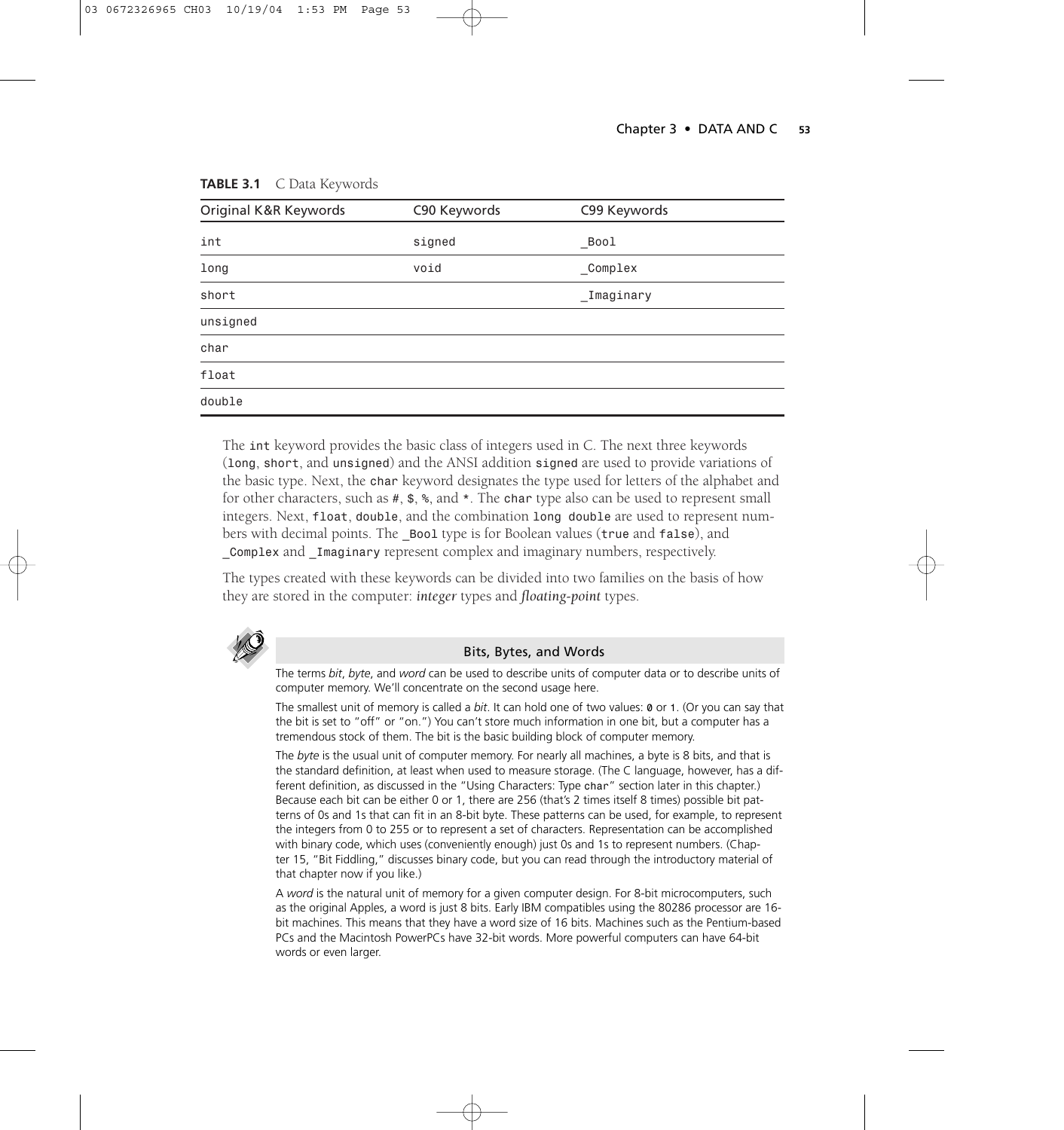## **Integer Versus Floating-Point Types**

Integer types? Floating-point types? If you find these terms disturbingly unfamiliar, relax. We are about to give you a brief rundown of their meanings. If you are unfamiliar with bits, bytes, and words, you might want to read the nearby sidebar about them first. Do you have to learn all the details? Not really, not any more than you have to learn the principles of internal combustion engines to drive a car, but knowing a little about what goes on inside a computer or engine can help you occasionally.

For a human, the difference between integers and floating-point numbers is reflected in the way they can be written. For a computer, the difference is reflected in the way they are stored. Let's look at each of the two classes in turn.

## **The Integer**

An *integer* is a number with no fractional part. In C, an integer is never written with a decimal point. Examples are 2, –23, and 2456. Numbers such as 3.14, 0.22, and 2.000 are not integers. Integers are stored as binary numbers. The integer 7, for example, is written 111 in binary. Therefore, to store this number in an 8-bit byte, just set the first 5 bits to 0 and the last 3 bits to 1 (see Figure 3.2).

### **FIGURE 3.2**

Storing the integer 7 using a binary code.



# **The Floating-Point Number**

A *floating-point* number more or less corresponds to what mathematicians call a *real number*. Real numbers include the numbers between the integers. Some floating-point numbers are 2.75, 3.16E7, 7.00, and 2e–8. Notice that adding a decimal point makes a value a floating-point value. So 7 is an integer type but 7.00 is a floating-point type. Obviously, there is more than one way to write a floating-point number. We will discuss the e-notation more fully later, but, in brief, the notation 3.16E7 means to multiply 3.16 by 10 to the 7th power; that is, by 1 followed by 7 zeros. The 7 would be termed the *exponent* of 10.

The key point here is that the scheme used to store a floating-point number is different from the one used to store an integer. Floating-point representation involves breaking up a number into a fractional part and an exponent part and storing the parts separately. Therefore, the 7.00 in this list would not be stored in the same manner as the integer 7, even though both have the same value. The decimal analogy would be to write 7.0 as 0.7E1. Here, 0.7 is the fractional part, and the 1 is the exponent part. Figure 3.3 shows another example of floating-point storage. A computer, of course, would use binary numbers and powers of two instead of powers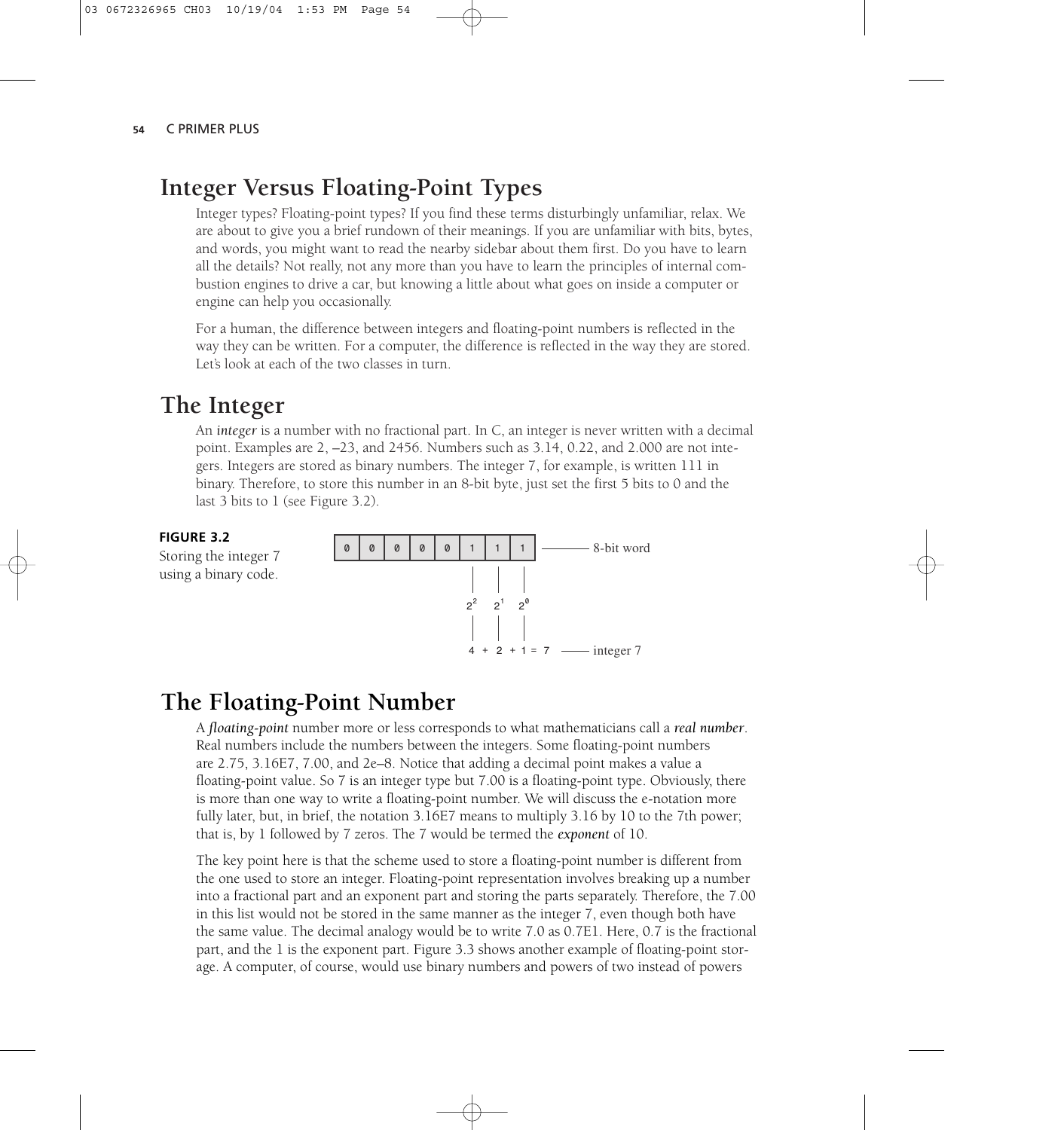of 10 for internal storage. You'll find more on this topic in Chapter 15. Now, let's concentrate on the practical differences:

- An integer has no fractional part; a floating-point number can have a fractional part.
- Floating-point numbers can represent a much larger range of values than integers can. See Table 3.3 near the end of this chapter.
- For some arithmetic operations, such as subtracting one large number from another, floating-point numbers are subject to greater loss of precision.
- Because there is an infinite number of real numbers in any range—for example, in the range between 1.0 and 2.0—computer floating-point numbers can't represent all the values in the range. Instead, floating-point values are often approximations of a true value. For example, 7.0 might be stored as a 6.99999 *float* value—more about precision later.
- Floating-point operations are normally slower than integer operations. However, microprocessors developed specifically to handle floating-point operations are now available, and they have closed the gap.

#### **FIGURE 3.3**

Storing the number pi in floating-point format (decimal version).



# **Basic C Data Types**

Now let's look at the specifics of the basic data types used by C. For each type, we describe how to declare a variable, how to represent a constant, and what a typical use would be. Some older C compilers do not support all these types, so check your documentation to see which ones you have available.

## **The** *int* **Type**

C offers many integer types, and you might wonder why one type isn't enough. The answer is that C gives the programmer the option of matching a type to a particular use. In particular, the C integer types vary in the range of values offered and in whether negative numbers can be used. The *int* type is the basic choice, but should you need other choices to meet the requirements of a particular task or machine, they are available.

The *int* type is a signed integer. That means it must be an integer and it can be positive, negative, or zero. The range in possible values depends on the computer system. Typically, an *int* uses one machine word for storage. Therefore, older IBM PC compatibles, which have a 16-bit word, use 16 bits to store an *int*. This allows a range in values from *–32768* to *32767*. Current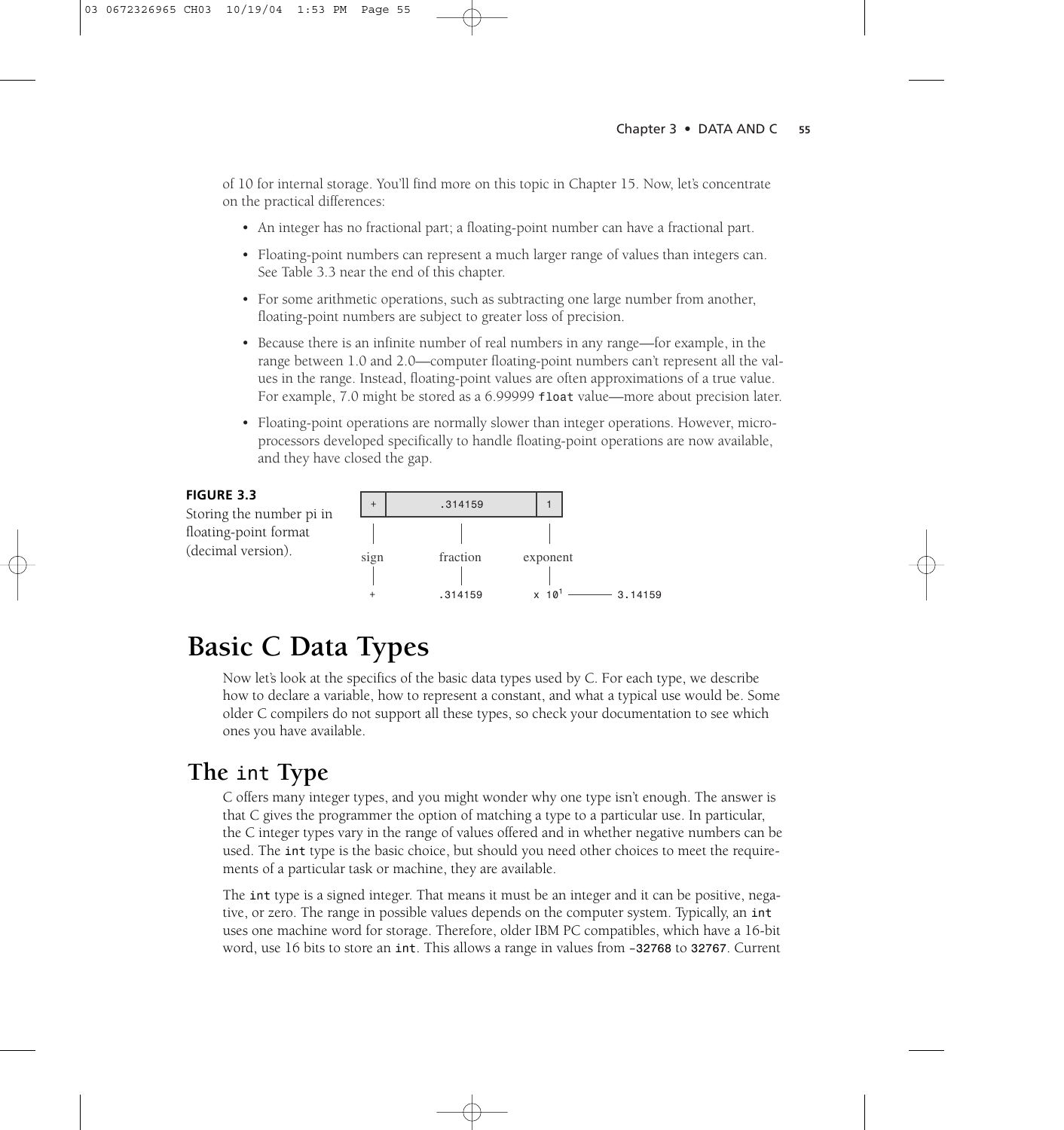personal computers typically have 32-bit integers and fit an *int* to that size. See Table 3.3 near the end of this chapter for examples. Now the personal computer industry is moving toward 64-bit processors that naturally will use even larger integers. ISO/ANSI C specifies that the minimum range for type *int* should be from *–32767* to *32767*. Typically, systems represent signed integers by using the value of a particular bit to indicate the sign. Chapter 15 discusses common methods.

### **Declaring an** *int* **Variable**

As you saw in Chapter 2, "Introducing C," the keyword *int* is used to declare the basic integer variable. First comes *int*, and then the chosen name of the variable, and then a semicolon. To declare more than one variable, you can declare each variable separately, or you can follow the *int* with a list of names in which each name is separated from the next by a comma. The following are valid declarations:

```
int erns;
int hogs, cows, goats;
```
You could have used a separate declaration for each variable, or you could have declared all four variables in the same statement. The effect is the same: Associate names and arrange storage space for four *int*-sized variables.

These declarations create variables but don't supply values for them. How do variables get values? You've seen two ways that they can pick up values in the program. First, there is assignment:

*cows = 112;*

Second, a variable can pick up a value from a function—from *scanf()*, for example. Now let's look at a third way.

### **Initializing a Variable**

To *initialize* a variable means to assign it a starting, or *initial*, value. In C, this can be done as part of the declaration. Just follow the variable name with the assignment operator (*=*) and the value you want the variable to have. Here are some examples:

```
int hogs = 21;
int cows = 32, goats = 14;
int dogs, cats = 94; /* valid, but poor, form */
```
In the last line, only *cats* is initialized. A quick reading might lead you to think that *dogs* is also initialized to *94*, so it is best to avoid putting initialized and noninitialized variables in the same declaration statement.

In short, these declarations create and label the storage for the variables and assign starting values to each (see Figure 3.4).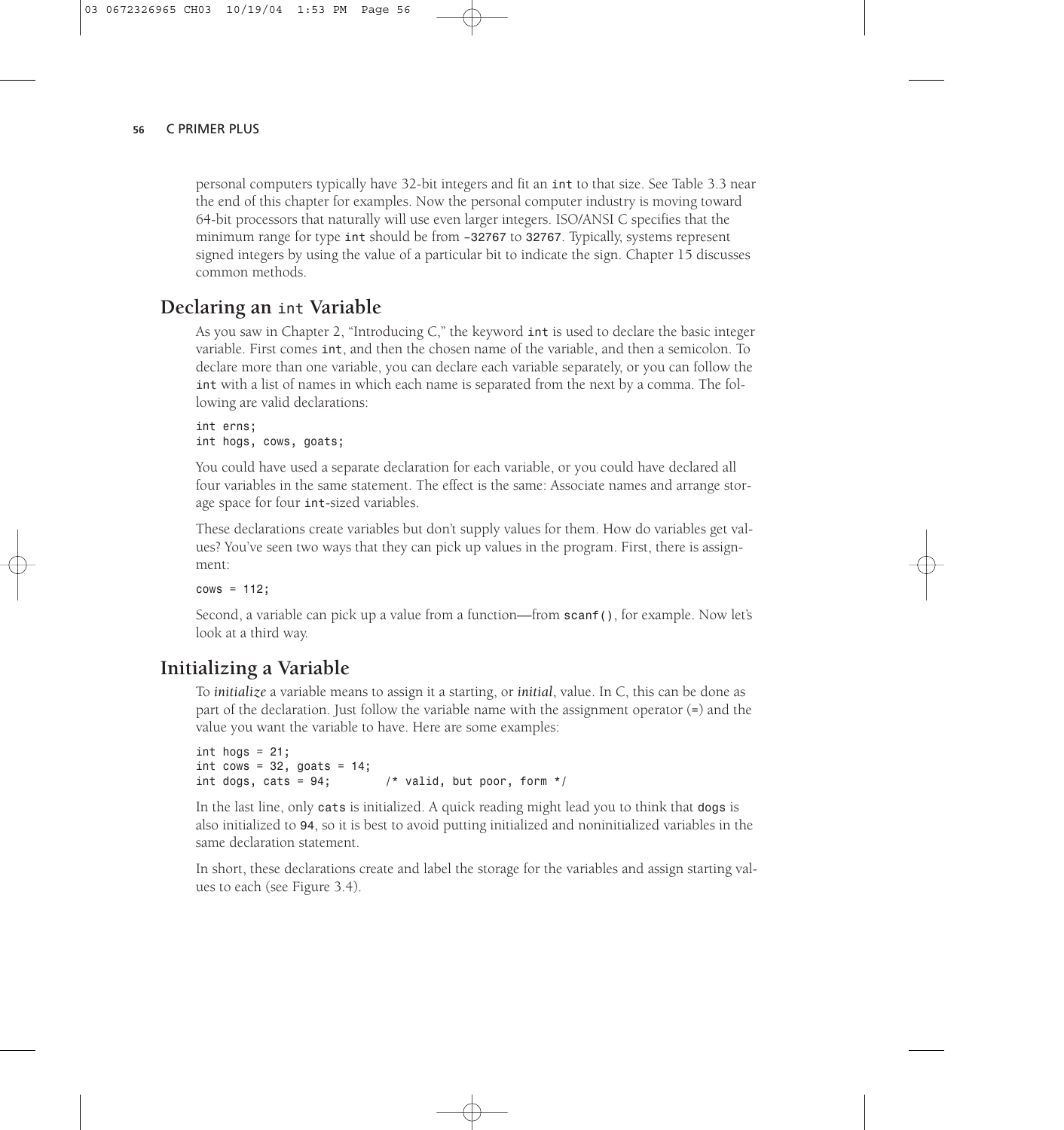

### **Type** *int* **Constants**

The various integers (*21*, *32*, *14*, and *94*) in the last example are *integer constants*. When you write a number without a decimal point and without an exponent, C recognizes it as an integer. Therefore, *22* and *–44* are integer constants, but *22.0* and *2.2E1* are not. C treats most integer constants as type *int*. Very large integers can be treated differently; see the later discussion of the *long int* type in the section "*long* Constants and *long long* Constants."

## **Printing** *int* **Values**

You can use the *printf()* function to print *int* types. As you saw in Chapter 2, the *%d* notation is used to indicate just where in a line the integer is to be printed. The *%d* is called a *format specifier* because it indicates the form that *printf()* uses to display a value. Each *%d* in the format string must be matched by a corresponding *int* value in the list of items to be printed. That value can be an *int* variable, an *int* constant, or any other expression having an *int* value. It's your job to make sure the number of format specifiers matches the number of values; the compiler won't catch mistakes of that kind. Listing 3.2 presents a simple program that initializes a variable and prints the value of the variable, the value of a constant, and the value of a simple expression. It also shows what can happen if you are not careful.

```
LISTING 3.2 The print1.c Program
```

```
/* print1.c-displays some properties of printf() */
#include <stdio.h>
int main(void)
{
    int ten = 10;
    int two = 2;
    printf("Doing it right: ");
    printf("%d minus %d is %d\n", ten, 2, ten - two );
    printf("Doing it wrong: ");
    printf("%d minus %d is %d\n", ten ); // forgot 2 arguments
    return 0;
}
```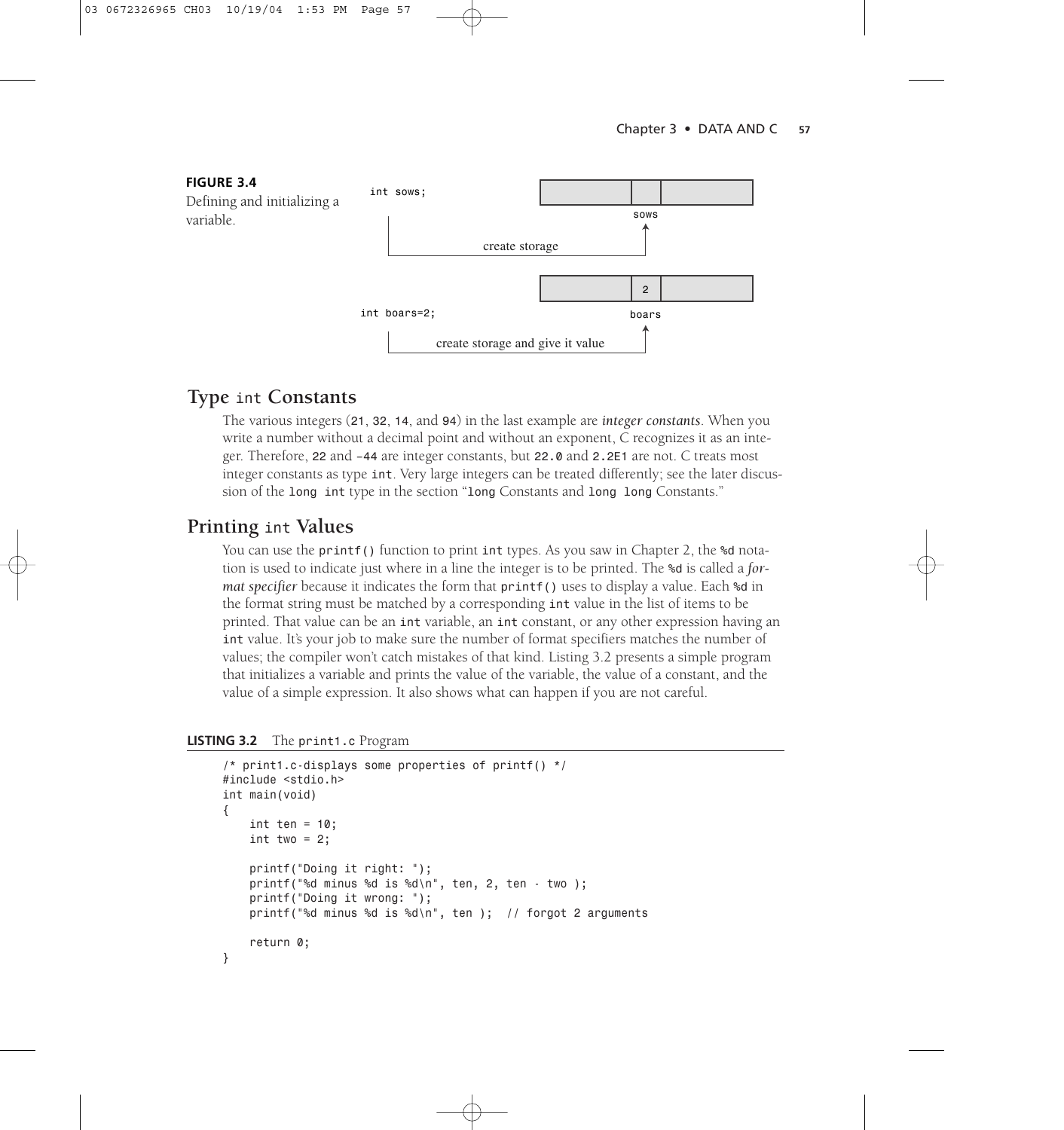Compiling and running the program produced this output on one system:

*Doing it right: 10 minus 2 is 8 Doing it wrong: 10 minus 10 is 2*

For the first line of output, the first *%d* represents the *int* variable *ten*, the second *%d* represents the *int* constant *2*, and the third *%d* represents the value of the *int* expression *ten - two*. The second time, however, the program used *ten* to provide a value for the first *%d* and used whatever values happened to be lying around in memory for the next two! (The numbers you get could very well be different from those shown here. Not only might the memory contents be different, but different compilers will manage memory locations differently.)

You might be annoyed that the compiler doesn't catch such an obvious error. Blame the unusual design of *printf()*. Most functions take a specific number of arguments, and the compiler can check to see whether you've used the correct number. However, *printf()* can have one, two, three, or more arguments, and that keeps the compiler from using its usual methods for error checking. Remember, check to see that the number of format specifiers you give to *printf()* matches the number of values to be displayed.

### **Octal and Hexadecimal**

Normally, C assumes that integer constants are decimal, or base 10, numbers. However, octal (base 8) and hexadecimal (base 16) numbers are popular with many programmers. Because 8 and 16 are powers of 2, and 10 is not, these number systems occasionally offer a more convenient way for expressing computer-related values. For example, the number 65536, which often pops up in 16-bit machines, is just 10000 in hexadecimal. Also, each digit in a hexadecimal number corresponds to exactly 4 bits. For example, the hexadecimal digit 3 is 0011 and the hexadecimal digit 5 is 0101. So the hexadecimal value 35 is the bit pattern 0011 0101, and the hexadecimal value 53 is 0101 0011. This correspondence makes it easy to go back and forth between hexadecimal and binary (base 2) notation. But how can the computer tell whether 10000 is meant to be a decimal, hexadecimal, or octal value? In C, special prefixes indicate which number base you are using. A prefix of *0x* or *0X* (zero-ex) means that you are specifying a hexadecimal value, so 16 is written as *0x10*, or *0X10*, in hexadecimal. Similarly, a *0* (zero) prefix means that you are writing in octal. For example, the decimal value 16 is written as *020* in octal. Chapter 15 discusses these alternative number bases more fully.

Be aware that this option of using different number systems is provided as a service for your convenience. It doesn't affect how the number is stored. That is, you can write *16* or *020* or *0x10*, and the number is stored exactly the same way in each case—in the binary code used internally by computers.

### **Displaying Octal and Hexadecimal**

Just as C enables you write a number in any one of three number systems, it also enables you to display a number in any of these three systems. To display an integer in octal notation instead of decimal, use *%o* instead of *%d*. To display an integer in hexadecimal, use *%x*. If you want to display the C prefixes, you can use specifiers *%#o*, *%#x*, and *%#X* to generate the *0*, *0x*, and *0X* prefixes, respectively. Listing 3.3 shows a short example. (Recall that you may have to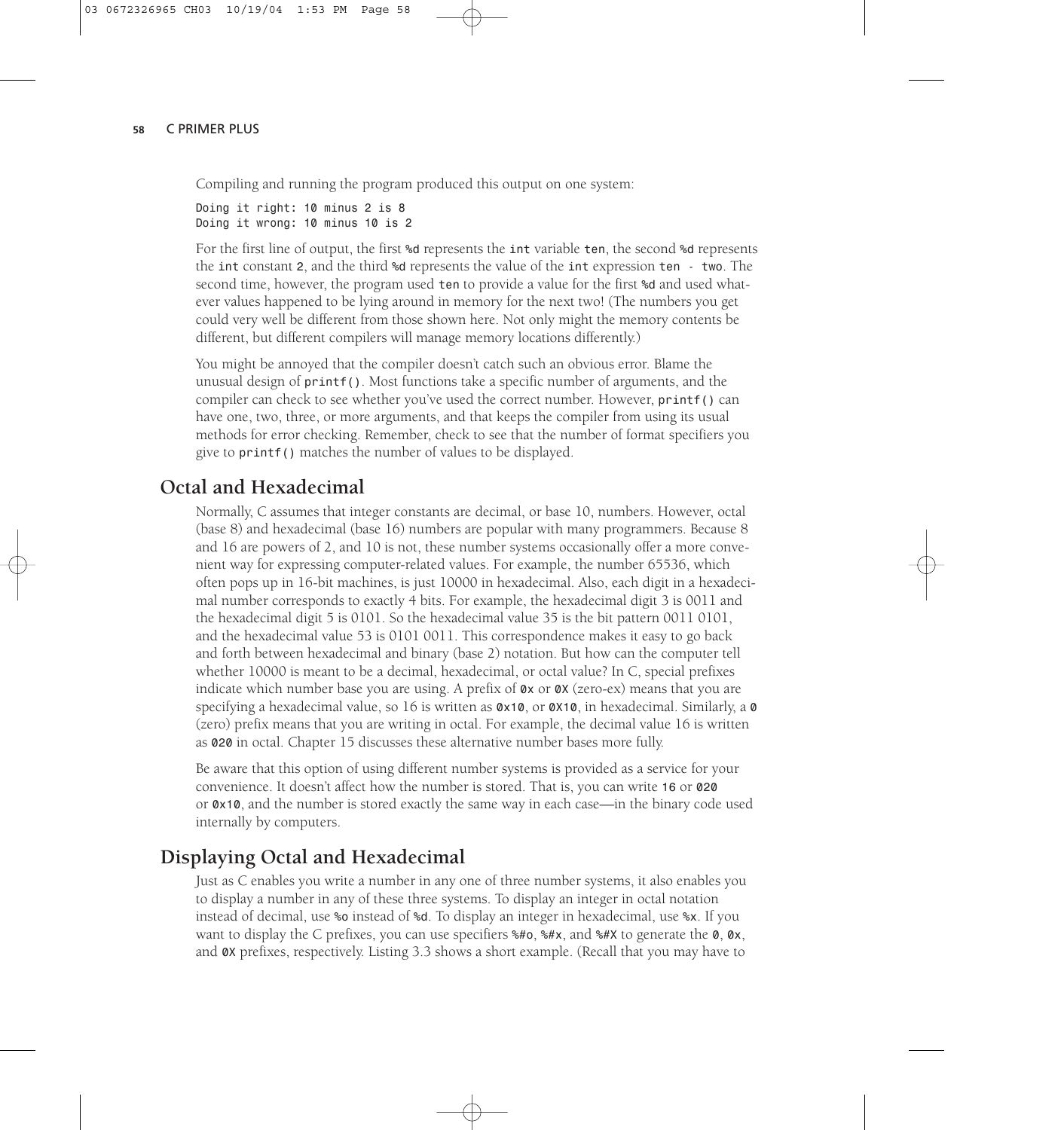insert a **getchar()**; statement in the code for some IDEs to keep the program execution window from closing immediately.)

#### **LISTING 3.3** The *bases.c* Program

```
/* bases.c--prints 100 in decimal, octal, and hex */
#include <stdio.h>
int main(void)
{
    int x = 100;
    printf("dec = %d; octal = %o; hex = %x\n", x, x, x);
    printf("dec = %d; octal = %#o; hex = %#x\n", x, x, x);
    return 0;
}
```
Compiling and running this program produces this output:

*dec = 100; octal = 144; hex = 64 dec = 100; octal = 0144; hex = 0x64*

You see the same value displayed in three different number systems. The *printf()* function makes the conversions. Note that the *0* and the *0x* prefixes are not displayed in the output unless you include the *#* as part of the specifier.

## **Other Integer Types**

When you are just learning the language, the *int* type will probably meet most of your integer needs. To be complete, however, we'll cover the other forms now. If you like, you can skim this section and jump to the discussion of the *char* type in the "Using Characters: Type *char*" section, returning here when you have a need.

C offers three adjective keywords to modify the basic integer type: *short*, *long*, and *unsigned*. Here are some points to keep in mind:

- The type *short int* or, more briefly, *short* may use less storage than *int*, thus saving space when only small numbers are needed. Like *int*, *short* is a signed type.
- The type *long int*, or *long*, may use more storage than *int*, thus enabling you to express larger integer values. Like *int*, *long* is a signed type.
- The type *long long int*, or *long long* (both introduced in the C99 standard), may use more storage than *long*, thus enabling you to express even larger integer values. Like *int*, *long long* is a signed type.
- The type *unsigned int*, or *unsigned*, is used for variables that have only nonnegative values. This type shifts the range of numbers that can be stored. For example, a 16-bit *unsigned int* allows a range from *0* to *65535* in value instead of from *–32768* to *32767*. The bit used to indicate the sign of signed numbers now becomes another binary digit, allowing the larger number.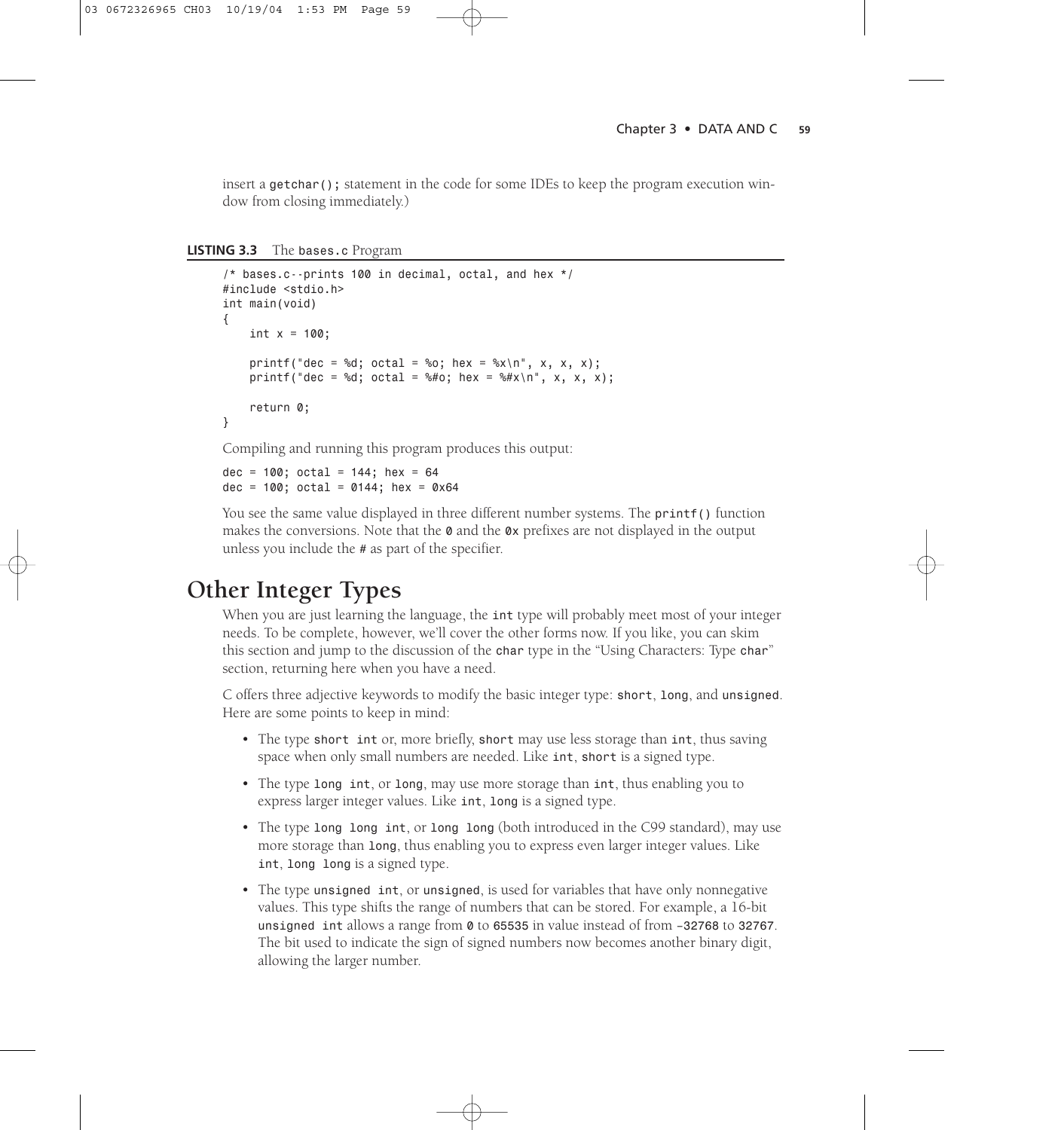- The types *unsigned long int*, or *unsigned long*, and *unsigned short int*, or *unsigned short*, are recognized as valid by the C90 standard. To this list, C99 adds *unsigned long long int*, or *unsigned long long*.
- The keyword *signed* can be used with any of the signed types to make your intent explicit. For example, *short*, *short int*, *signed short*, and *signed short int* are all names for the same type.

### **Declaring Other Integer Types**

Other integer types are declared in the same manner as the *int* type. The following list shows several examples. Not all older C compilers recognize the last three, and the final example is new with the C99 standard.

```
long int estine;
long johns;
short int erns;
short ribs;
unsigned int s_count;
unsigned players;
unsigned long headcount;
unsigned short yesvotes;
long long ago;
```
### **Why Multiple Integer Types?**

Why do we say that *long* and *short* types "may" use more or less storage than *int*? Because C guarantees only that *short* is no longer than *int* and that *long* is no shorter than *int*. The idea is to fit the types to the machine. On an IBM PC running Windows 3.1, for example, an *int* and a *short* are both 16 bits, and a *long* is 32 bits. On a Windows XP machine or a Macintosh PowerPC, however, a *short* is 16 bits, and both *int* and *long* are 32 bits. The natural word size on a Pentium chip or a PowerPC G3 or G4 chip is 32 bits. Because this allows integers in excess of 2 billion (see Table 3.3), the implementers of C on these processor/operating system combinations did not see a necessity for anything larger; therefore, *long* is the same as *int*. For many uses, integers of that size are not needed, so a space-saving *short* was created. The original IBM PC, on the other hand, has only a 16-bit word, which means that a larger *long* was needed.

Now that 64-bit processors, such as the IBM Itanium, AMD Opteron, and PowerPC G5, are beginning to become more common, there's a need for 64-bit integers, and that's the motivation for the *long long* type.

The most common practice today is to set up *long long* as 64 bits, *long* as 32 bits, *short* as 16 bits, and *int* to either 16 bits or 32 bits, depending on the machine's natural word size. In principle, however, these four types could represent four distinct sizes.

The C standard provides guidelines specifying the minimum allowable size for each basic data type. The minimum range for both *short* and *int* is –32,767 to 32,767, corresponding to a 16-bit unit, and the minimum range for *long* is –2,147,483,647 to 2,147,483,647, corresponding to a 32-bit unit. (Note: For legibility, we've used commas, but C code doesn't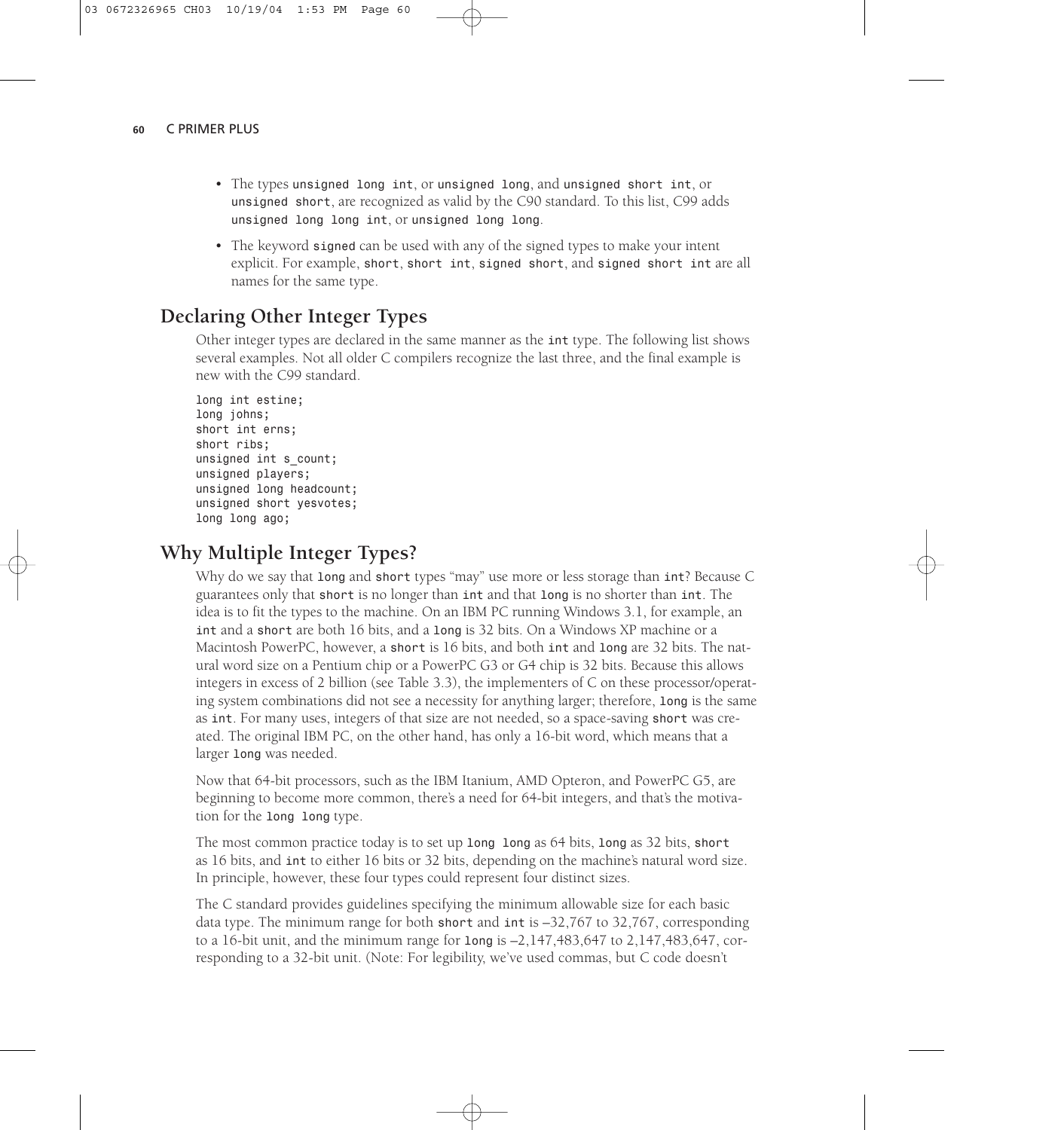allow that option.) For *unsigned short* and *unsigned int*, the minimum range is 0 to 65,535, and for *unsigned long*, the minimum range is 0 to 4,294,967,295. The *long long* type is intended to support 64-bit needs. Its minimum range is a substantial –9,223,372,036,854,775,807 to 9,223,372,036,854,775,807, and the minimum range for *unsigned long long* is 0 to 18,446,744,073,709,551,615. (For those of you writing checks, that's eighteen quintillion, four hundred and forty-six quadrillion, seven hundred forty-four trillion, seventy-three billion, seven hundred nine million, five hundred fifty-one thousand, six hundred fifteen in U.S. notation, but who's counting?)

When do you use the various *int* types? First, consider *unsigned* types. It is natural to use them for counting because you don't need negative numbers, and the unsigned types enable you to reach higher positive numbers than the signed types.

Use the *long* type if you need to use numbers that *long* can handle and that *int* cannot. However, on systems for which *long* is bigger than *int*, using *long* can slow down calculations, so don't use *long* if it is not essential. One further point: If you are writing code on a machine for which *int* and *long* are the same size, and you do need 32-bit integers, you should use *long* instead of *int* so that the program will function correctly if transferred to a 16-bit machine.

Similarly, use *long long* if you need 64-bit integer values. Some computers already use 64-bit processors, and 64-bit processing in servers, workstations, and even desktops may soon become common.

Use *short* to save storage space if, say, you need a 16-bit value on a system where *int* is 32 bit. Usually, saving storage space is important only if your program uses arrays of integers that are large in relation to a system's available memory. Another reason to use *short* is that it may correspond in size to hardware registers used by particular components in a computer.



#### Integer Overflow

What happens if an integer tries to get too big for its type? Let's set an integer to its largest possible value, add to it, and see what happens. Try both signed and unsigned types. (The *printf()* function uses the *%u* specifier to display *unsigned int values*.)

```
/* toobig.c-exceeds maximum int size on our system */
#include <stdio.h>
int main(void)
{
    int i = 2147483647;
    unsigned int j = 4294967295;
    printf("%d %d %d\n", i, i+1, i+2);
    printf("%u %u %u\n", j, j+1, j+2);
    return 0;
}
```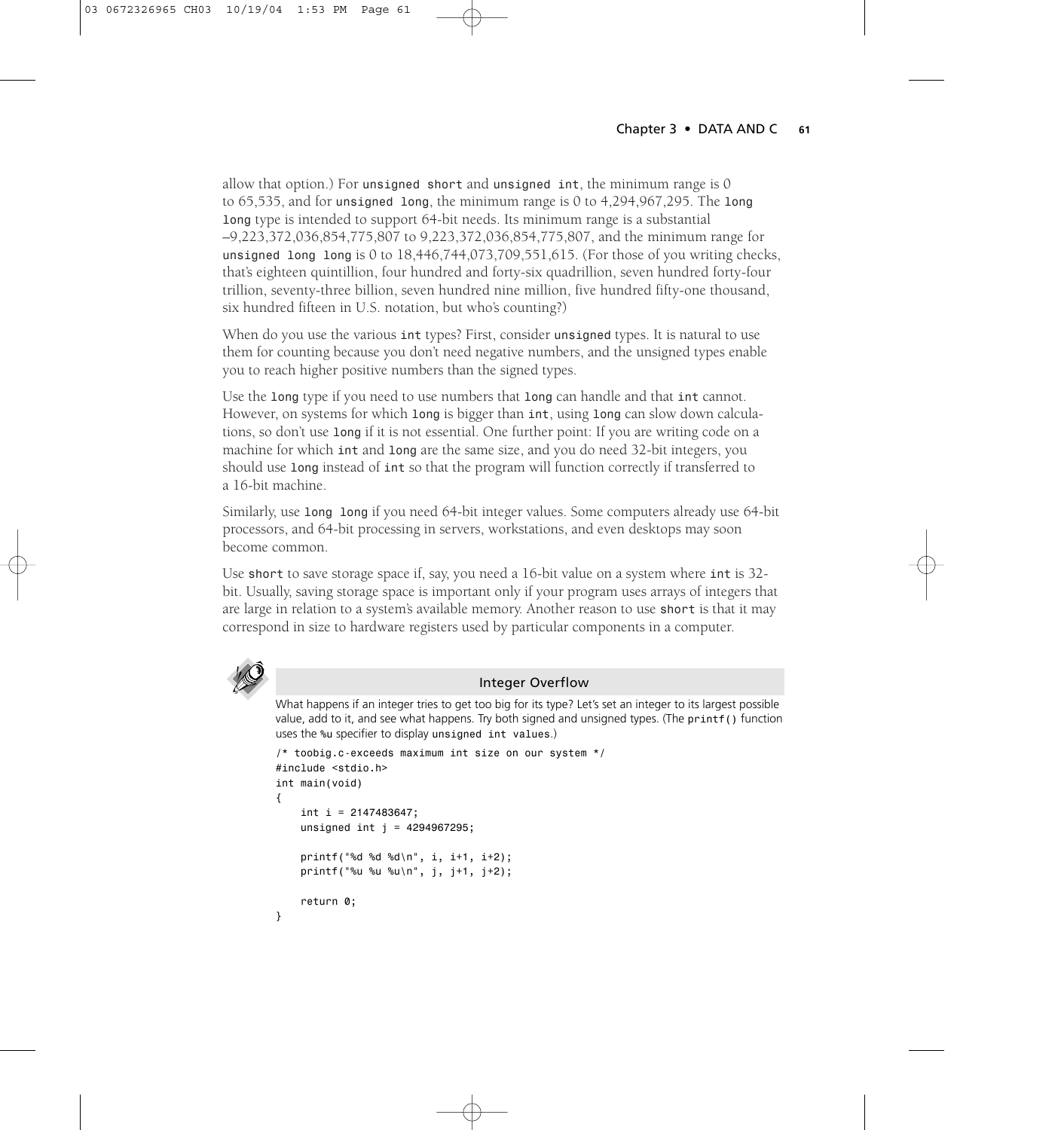Here is the result for our system:

*2147483647 -2147483648 -2147483647 4294967295 0 1*

The unsigned integer *j* is acting like a car's odometer. When it reaches its maximum value, it starts over at the beginning. The integer *i* acts similarly. The main difference is that the *unsigned int* variable *j*, like an odometer, begins at 0, but the *int* variable *i* begins at –2147483648. Notice that you are not informed that *i* has exceeded (overflowed) its maximum value. You would have to include your own programming to keep tabs on that.

The behavior described here is mandated by the rules of C for unsigned types. The standard doesn't define how signed types should behave. The behavior shown here is typical, but you could encounter something different

### *long* **Constants and** *long long* **Constants**

Normally, when you use a number such as 2345 in your program code, it is stored as an *int* type. What if you use a number such as 1000000 on a system in which *int* will not hold such a large number? Then the compiler treats it as a *long int*, assuming that type is large enough. If the number is larger than the *long* maximum, C treats it as *unsigned long*. If that is still insufficient, C treats the value as **long** long or **unsigned** long long, if those types are available.

Octal and hexadecimal constants are treated as type *int* unless the value is too large. Then the compiler tries *unsigned int*. If that doesn't work, it tries, in order, *long*, *unsigned long*, *long long*, and *unsigned long long*.

Sometimes you might want the compiler to store a small number as a *long* integer. Programming that involves explicit use of memory addresses on an IBM PC, for instance, can create such a need. Also, some standard C functions require type *long* values. To cause a small constant to be treated as type *long*, you can append an *l* (lowercase *L*) or *L* as a suffix. The second form is better because it looks less like the digit 1. Therefore, a system with a 16-bit *int* and a 32-bit *long* treats the integer *7* as 16 bits and the integer *7L* as 32 bits. The *l* and *L* suffixes can also be used with octal and hex integers, as in *020L* and *0x10L*.

Similarly, on those systems supporting the *long long* type, you can use an *ll* or *LL* suffix to indicate a *long long* value, as in *3LL*. Add a *u* or *U* to the suffix for *unsigned long long*, as in *5ull* or *10LLU* or *6LLU* or *9Ull*.

### **Printing** *short***,** *long, long long,* **and** *unsigned* **Types**

To print an *unsigned int* number, use the *%u* notation. To print a *long* value, use the *%ld* format specifier. If *int* and *long* are the same size on your system, just *%d* will suffice, but your program will not work properly when transferred to a system on which the two types are different, so use the *%ld* specifier for *long*. You can use the *l* prefix for *x* and *o*, too. Therefore, you would use *%lx* to print a long integer in hexadecimal format and *%lo* to print in octal format. Note that although C allows both uppercase and lowercase letters for constant suffixes, these format specifiers use just lowercase.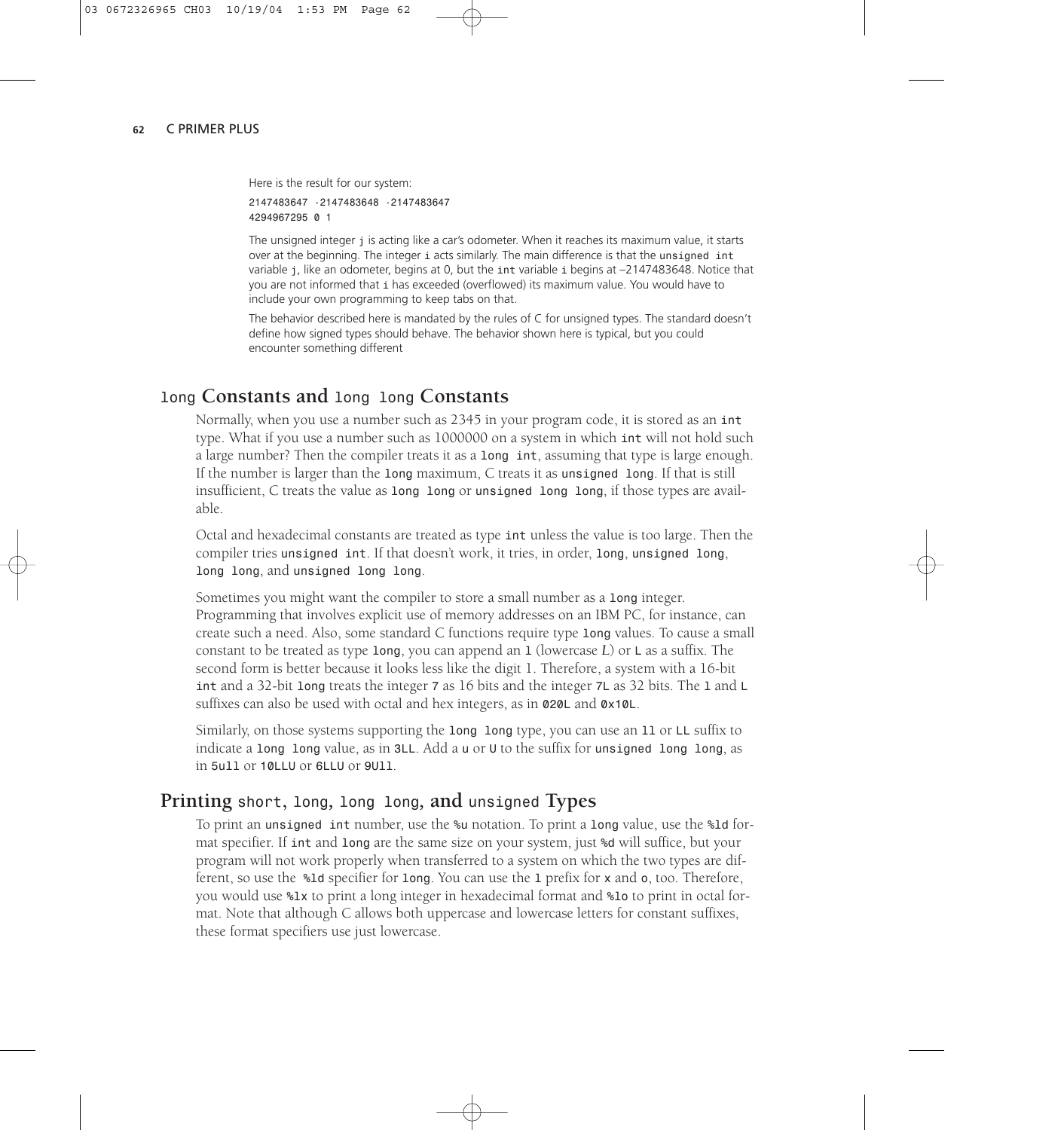C has several additional *printf()* formats. First, you can use an *h* prefix for *short* types. Therefore, *%hd* displays a *short* integer in decimal form, and *%ho* displays a *short* integer in octal form. Both the *h* and *l* prefixes can be used with *u* for unsigned types. For instance, you would use the *%lu* notation for printing *unsigned long* types. Listing 3.4 provides an example. Systems supporting the *long long* types use *%lld* and *%llu* for the signed and unsigned versions. Chapter 4 provides a fuller discussion of format specifiers.

```
LISTING 3.4 The print2.c Program
```

```
/* print2.c-more printf() properties */
#include <stdio.h>
int main(void)
{
    unsigned int un = 3000000000; /* system with 32-bit int */
    short end = 200; /* and 16-bit short */
    long big = 65537;
    long long verybig = 12345678908642;
    printf("un = %u and not %d\n", un, un);
    printf("end = %hd and %d\n", end, end);
    printf("big = %ld and not %hd\n", big, big);
    printf("verybig= %lld and not %ld\n", verybig, verybig);
    return 0;
}
```
Here is the output on one system:

*un = 3000000000 and not -1294967296 end = 200 and 200 big = 65537 and not 1 verybig= 12345678908642 and not 1942899938*

This example points out that using the wrong specification can produce unexpected results. First, note that using the *%d* specifier for the unsigned variable *un* produces a negative number! The reason for this is that the unsigned value 3000000000 and the signed value –129496296 have exactly the same internal representation in memory on our system. (Chapter 15 explains this property in more detail.) So if you tell *printf()* that the number is unsigned, it prints one value, and if you tell it that the same number is signed, it prints the other value. This behavior shows up with values larger than the maximum signed value. Smaller positive values, such as 96, are stored and displayed the same for both signed and unsigned types.

Next, note that the *short* variable *end* is displayed the same whether you tell *printf()* that *end* is a *short* (the *%hd* specifier) or an *int* (the *%d* specifier). That's because C automatically expands a type *short* value to a type *int* value when it's passed as an argument to a function. This may raise two questions in your mind: Why does this conversion take place, and what's the use of the *h* modifier? The answer to the first question is that the *int* type is intended to be the integer size that the computer handles most efficiently. So, on a computer for which *short* and *int* are different sizes, it may be faster to pass the value as an *int*. The answer to the second question is that you can use the *h* modifier to show how a longer integer would look if truncated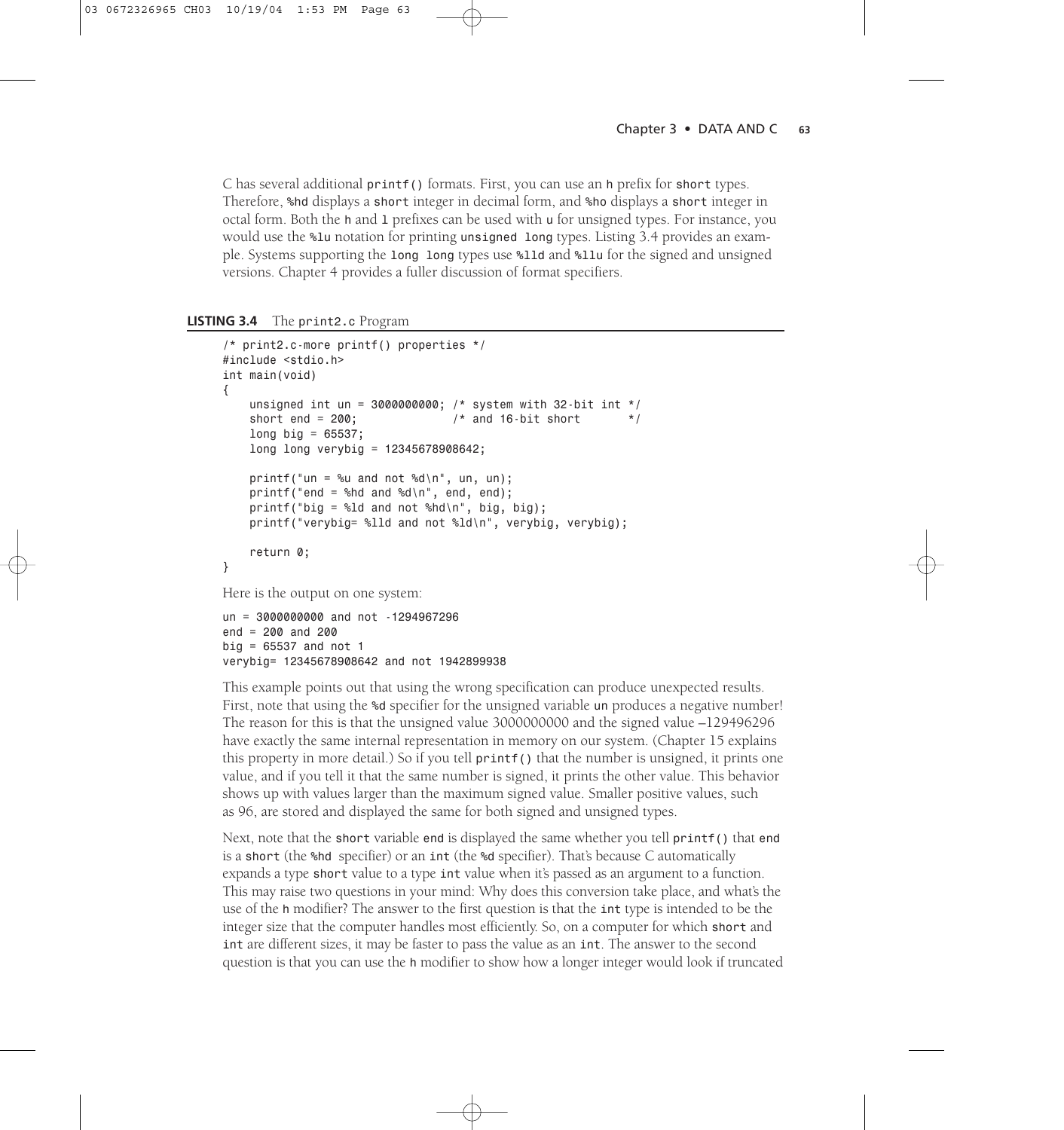to the size of *short*. The third line of output illustrates this point. When the value 65537 is written in binary format as a 32-bit number, it looks like 00000000000000010000000000000001. Using the *%hd* specifier persuaded *printf()* to look at just the last 16 bits; therefore, it displayed the value as 1. Similarly, the final output line shows the full value of *verybig* and then the value stored in the last 32 bits, as viewed through the *%ld* specifier.

Earlier you saw that it is your responsibility to make sure the number of specifiers matches the number of values to be displayed. Here you see that it is also your responsibility to use the correct specifier for the type of value to be displayed.



#### Match the Type *printf()* Specifiers

Remember to check to see that you have one format specifier for each value being displayed in a *printf()* statement. And also check that the type of each format specifier matches the type of the corresponding display value.

## **Using Characters: Type** *char*

The *char* type is used for storing characters such as letters and punctuation marks, but technically it is an integer type. Why? Because the *char* type actually stores integers, not characters. To handle characters, the computer uses a numerical code in which certain integers represent certain characters. The most commonly used code in the U.S. is the ASCII code given in the table on the inside front cover. It is the code this book assumes. In it, for example, the integer value *65* represents an uppercase *A*. So to store the letter *A*, you actually need to store the integer *65*. (Many IBM mainframes use a different code, called EBCDIC, but the principle is the same. Computer systems outside the U.S. may use entirely different codes.)

The standard ASCII code runs numerically from 0 to 127. This range is small enough that 7 bits can hold it. The *char* type is typically defined as an 8-bit unit of memory, so it is more than large enough to encompass the standard ASCII code. Many systems, such as the IBM PC and the Apple Macintosh, offer extended ASCII codes (different for the two systems) that still stay within an 8-bit limit. More generally, C guarantees that the *char* type is large enough to store the basic character set for the system on which C is implemented.

Many character sets have many more than 127 or even 255 values. For example, there is the Japanese kanji character set. The commercial Unicode initiative has created a system to represent a variety of characters sets worldwide and currently has over 96,000 characters. The International Organization for Standardization (ISO) and the International Electrotechnical Commission (IEC) has developed a standard called ISO/IEC 10646 for character sets. Fortunately, the Unicode standard has been kept compatible with the more extensive ISO/IEC 10646 standard.

A platform that uses one of these sets as its basic character set could use a 16-bit or even a 32 bit *char* representation. The C language defines a byte to be the number of bits used by type *char*, so as far as C documentation goes, a byte would be 16 or 32 bits, rather than 8 bits on such systems.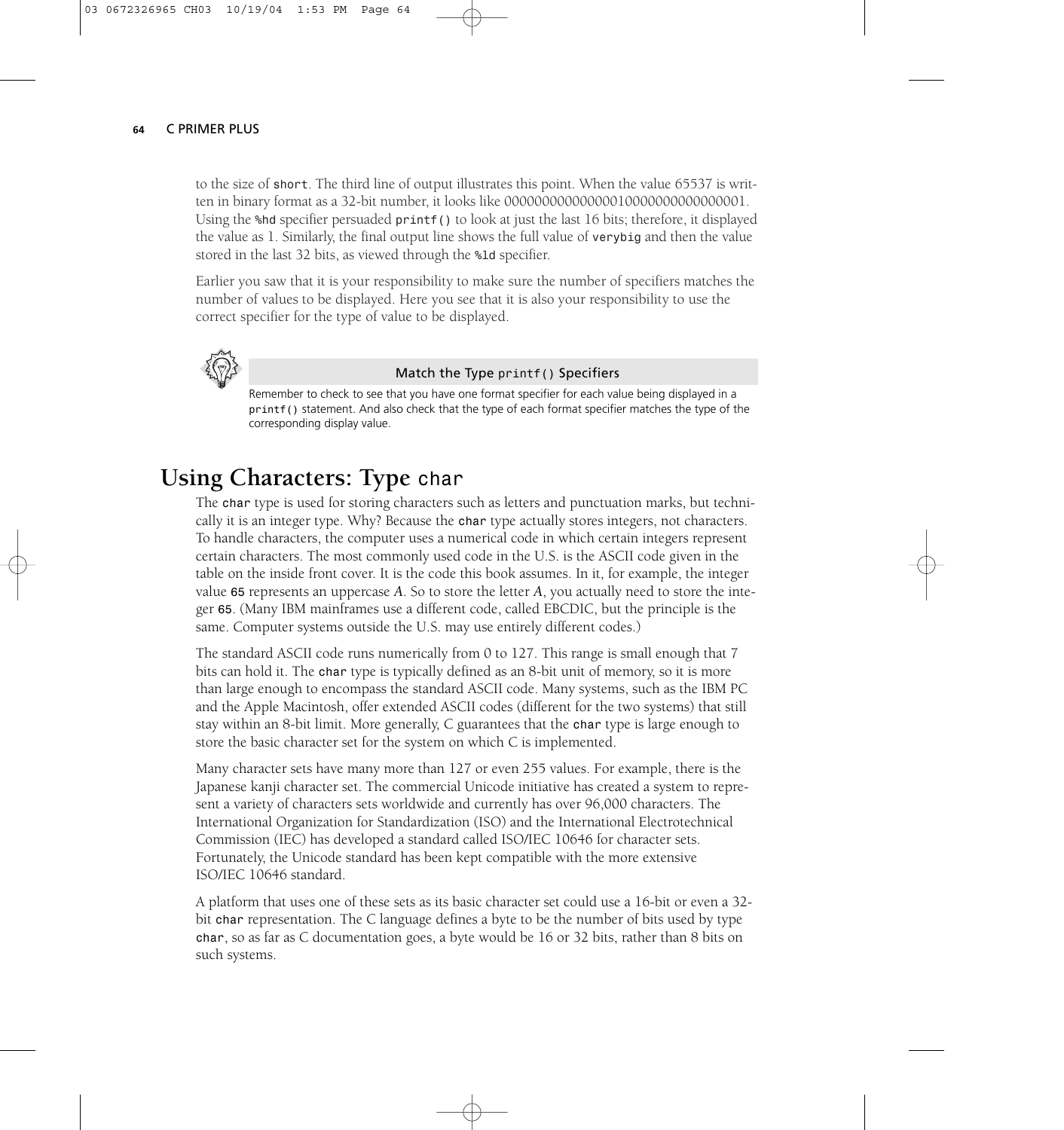## **Declaring Type** *char* **Variables**

As you might expect, *char* variables are declared in the same manner as other variables. Here are some examples:

*char response; char itable, latan;*

This code would create three *char* variables: *response*, *itable*, and *latan*.

### **Character Constants and Initialization**

Suppose you want to initialize a character constant to the letter *A*. Computer languages are supposed to make things easy, so you shouldn't have to memorize the ASCII code, and you don't. You can assign the character *A* to *grade* with the following initialization:

```
char grade = 'A';
```
A single letter contained between single quotes is a C *character constant*. When the compiler sees *'A'*, it converts the *'A'* to the proper code value. The single quotes are essential. Here's another example:

```
char broiled; /* declare a char variable */
broiled = 'T'; /* OK */
broiled = T; /* NO! Thinks T is a variable */
broiled = "T"; /* NO! Thinks "T" is a string */
```
If you omit the quotes, the compiler thinks that *T* is the name of a variable. If you use double quotes, it thinks you are using a string. We'll discuss strings in Chapter 4.

Because characters are really stored as numeric values, you can also use the numerical code to assign values:

```
char grade = 65; /* ok for ASCII, but poor style */
```
In this example, *65* is type *int*, but, because the value is smaller than the maximum *char* size, it can be assigned to *grade* without any problems. Because 65 is the ASCII code for the letter *A*, this example assigns the value *A* to *grade*. Note, however, that this example assumes that the system is using ASCII code. Using *'A'* instead of *65* produces code that works on any system. Therefore, it's much better to use character constants than numeric code values.

Somewhat oddly, C treats character constants as type *int* rather than type *char*. For example, on an ASCII system with a 32-bit *int* and an 8-bit *char*, the code

```
char grade = 'B';
```
represents *'B'* as the numerical value 66 stored in a 32-bit unit, but *grade* winds up with 66 stored in an 8-bit unit. This characteristic of character constants makes it possible to define a character constant such as *'FATE'*, with four separate 8-bit ASCII codes stored in a 32-bit unit. However, attempting to assign such a character constant to a *char* variable results in only the last 8 bits being used, so the variable gets the value *'E'*.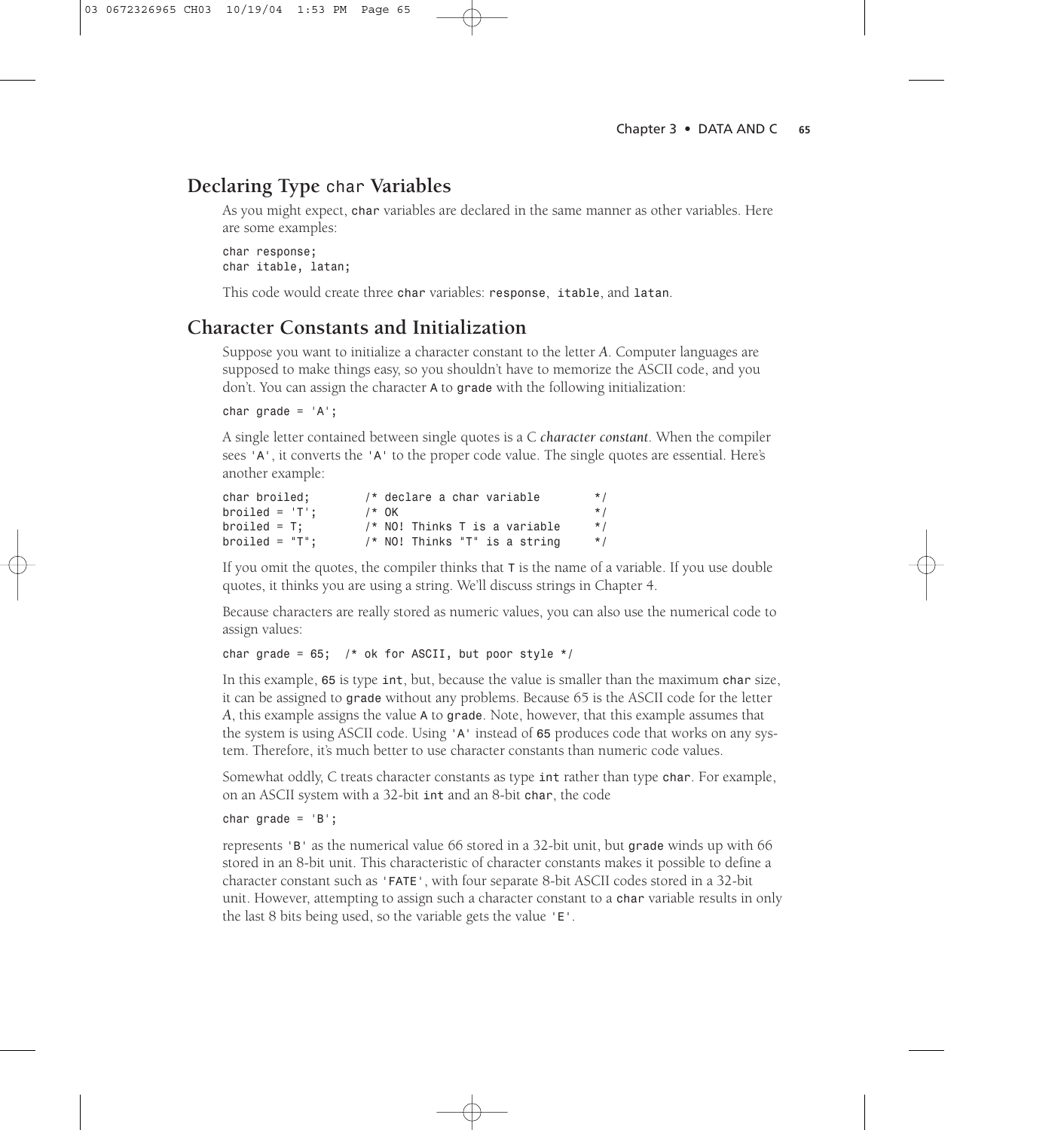### **Nonprinting Characters**

The single-quote technique is fine for characters, digits, and punctuation marks, but if you look through the table on the inside front cover of this book, you'll see that some of the ASCII characters are nonprinting. For example, some represent actions such as backspacing or going to the next line or making the terminal bell ring (or speaker beep). How can these be represented? C offers three ways.

The first way we have already mentioned—just use the ASCII code. For example, the ASCII value for the beep character is 7, so you can do this:

*char beep = 7;*

The second way to represent certain awkward characters in C is to use special symbol sequences. These are called *escape sequences*. Table 3.2 shows the escape sequences and their meanings.

| Sequence              | Meaning                                                |
|-----------------------|--------------------------------------------------------|
| $\setminus a$         | Alert (ANSI C).                                        |
| $\setminus b$         | Backspace.                                             |
| $\setminus f$         | Form feed.                                             |
| $\n\vee$ n            | Newline.                                               |
| $\ln$                 | Carriage return.                                       |
| \t                    | Horizontal tab.                                        |
| $\vee$                | Vertical tab.                                          |
| $\sqrt{}$             | Backslash (\).                                         |
| $\Delta$ <sup>1</sup> | Single quote (').                                      |
| $\setminus$ "         | Double quote (").                                      |
| $\langle$ ?           | Question mark (?).                                     |
| 000                   | Octal value. (o represents an octal digit.)            |
| xhh                   | Hexadecimal value. (h represents a hexadecimal digit.) |

#### **TABLE 3.2** Escape Sequences

Escape sequences must be enclosed in single quotes when assigned to a character variable. For example, you could make the statement

*char nerf = '\n';*

and then print the variable *nerf* to advance the printer or screen one line.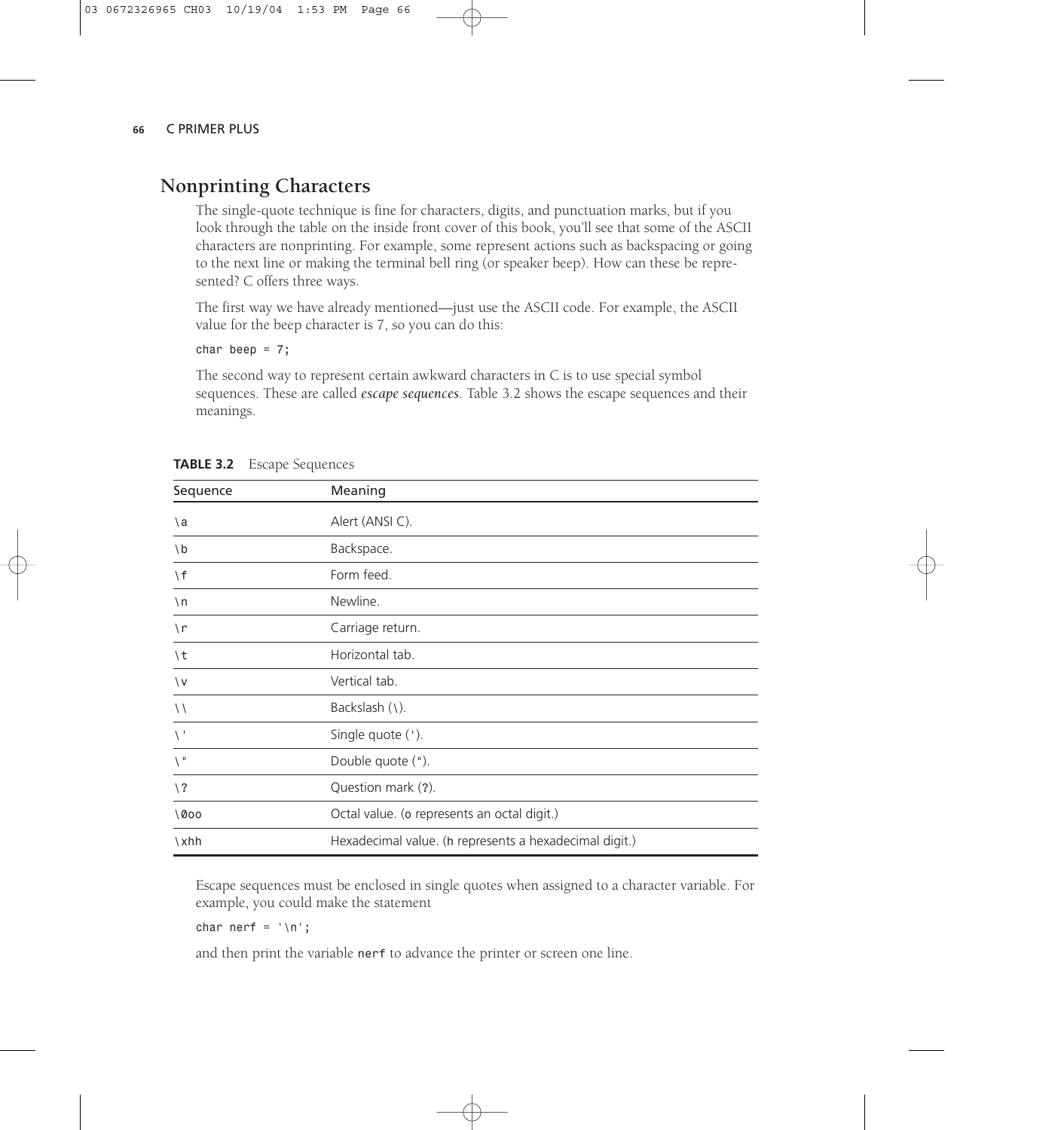Now take a closer look at what each escape sequence does. The alert character (*\a*), added by C90, produces an audible or visible alert. The nature of the alert depends on the hardware, with the beep being the most common. (With some systems, the alert character has no effect.) The ANSI standard states that the alert character shall not change the active position. By *active position*, the standard means the location on the display device (screen, teletype, printer, and so on) at which the next character would otherwise appear. In short, the active position is a generalization of the screen cursor with which you are probably accustomed. Using the alert character in a program displayed on a screen should produce a beep without moving the screen cursor.

Next, the *\b*, *\f*, *\n*, *\r*, *\t*, and *\v* escape sequences are common output device control characters. They are best described in terms of how they affect the active position. A backspace  $(\b)$  moves the active position back one space on the current line. A form feed character  $(\dagger)$ advances the active position to the start of the next page. A newline character (*\n*) sets the active position to the beginning of the next line. A carriage return (*\r*) moves the active position to the beginning of the current line. A horizontal tab character (*\t*) moves the active position to the next horizontal tab stop (typically, these are found at character positions 1, 9, 17, 25, and so on). A vertical tab (*\v*) moves the active position to the next vertical tab position.

These escape sequence characters do not necessarily work with all display devices. For example, the form feed and vertical tab characters produce odd symbols on a PC screen instead of any cursor movement, but they work as described if sent to a printer instead of to the screen.

The next three escape sequences (*\\*, *\'*, and *\"*) enable you to use *\*, *'*, and *"* as character constants. (Because these symbols are used to define character constants as part of a *printf()* command, the situation could get confusing if you use them literally.) Suppose you want to print the following line:

*Gramps sez, "a \ is a backslash."*

Then use this code:

*printf("Gramps sez, \"a \\ is a backslash.\"\n");*

The final two forms (*\0oo* and *\xhh*) are special representations of the ASCII code. To represent a character by its octal ASCII code, precede it with a backslash (*\*) and enclose the whole thing in single quotes. For example, if your compiler doesn't recognize the alert character (*\a*), you could use the ASCII code instead:

*beep = '\007';*

You can omit the leading zeros, so '\07' or even '\7' will do. This notation causes numbers to be interpreted as octal, even if there is no initial *0*.

Beginning with C90, C provides a third option—using a hexadecimal form for character constants. In this case, the backslash is followed by an *x* or *X* and one to three hexadecimal digits. For example, the Ctrl+P character has an ASCII hex code of 10 (16, in decimal), so it can be expressed as *'\x10'* or *'\X010'*. Figure 3.5 shows some representative integer types.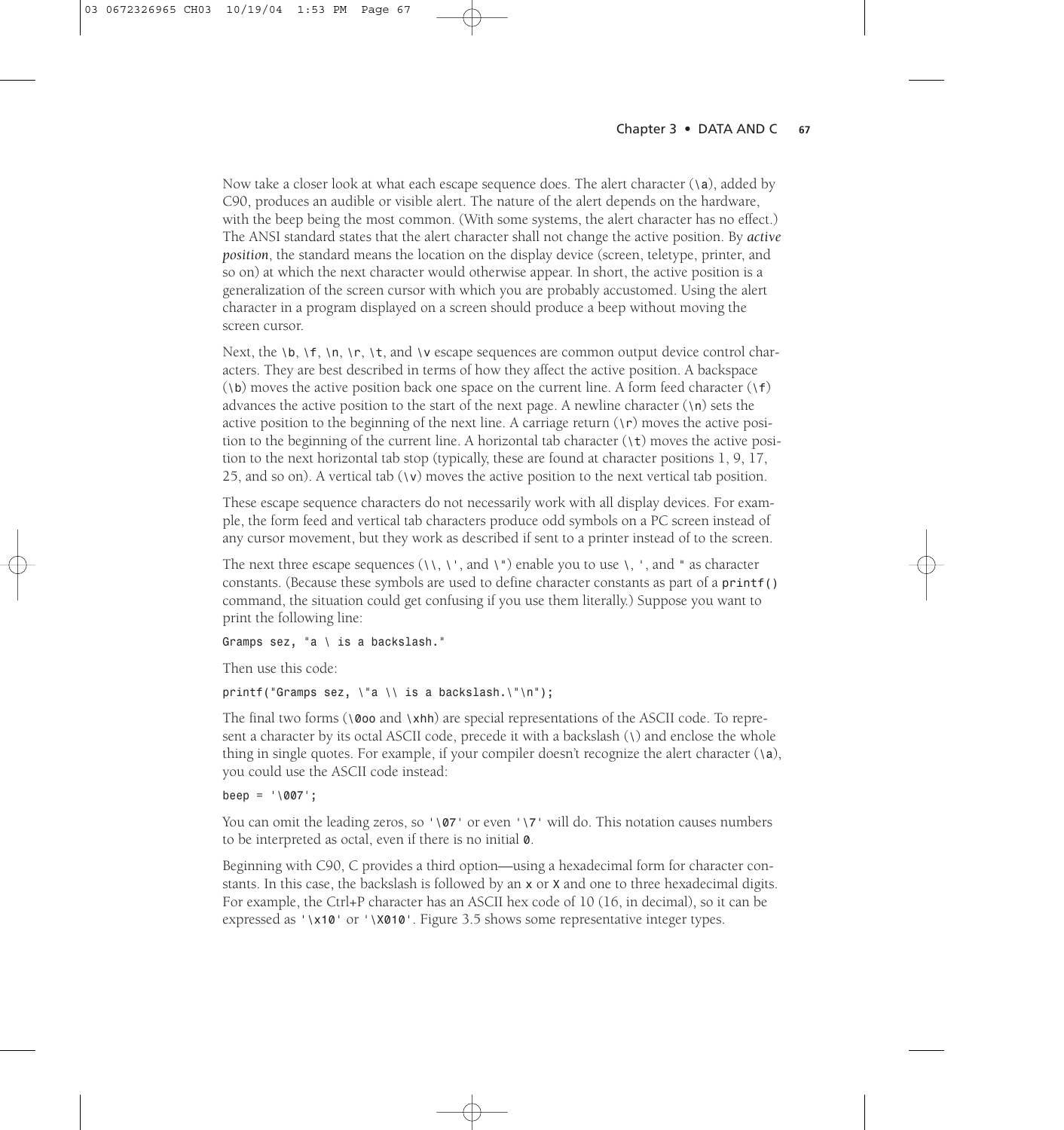| <b>FIGURE 3.5</b><br>Writing constants with | <b>Examples of Integer Constants</b> |             |         |         |  |
|---------------------------------------------|--------------------------------------|-------------|---------|---------|--|
| the int family.                             | type                                 | hexadecimal | octal   | decimal |  |
|                                             | char                                 | \0x41       | 0101    | N.A.    |  |
|                                             | int                                  | 0x41        | 0101    | 65      |  |
|                                             | unsigned int                         | 0x41u       | 0101u   | 65u     |  |
|                                             | long                                 | 0x41L       | 0101L   | 65L     |  |
|                                             | unsigned long                        | 0x41UL      | 0101UL  | 65UL    |  |
|                                             | long long                            | 0x41LL      | 0101LL  | 65LL    |  |
|                                             | unsigned long long                   | 0x41ULL     | 0101ULL | 65ULL   |  |
|                                             |                                      |             |         |         |  |

When you use ASCII code, note the difference between numbers and number characters. For example, the character 4 is represented by ASCII code value 52. The notation *'4'* represents the symbol 4, not the numerical value 4.

At this point, you may have three questions:

- *Why aren't the escape sequences enclosed in single quotes in the last example* (*printf("Gramps sez, \"a \\ is a backslash\"\"n");*)*?* When a character, be it an escape sequence or not, is part of a string of characters enclosed in double quotes, don't enclose it in single quotes. Notice that none of the other characters in this example (*G*, *r*, *a*, *m*, *p*, *s*, and so on) are marked off by single quotes. A string of characters enclosed in double quotes is called a *character string*. (Chapter 4 explores strings.) Similarly, *printf("Hello!\007\n");* will print *Hello!* and beep, but *printf("Hello!7\n");* will print *Hello!7*. Digits that are not part of an escape sequence are treated as ordinary characters to be printed.
- *When should I use the ASCII code, and when should I use the escape sequences?* If you have a choice between using one of the special escape sequences, say '*\f'*, or an equivalent ASCII code, say *'\014'*, use the *'\f'*. First, the representation is more mnemonic. Second, it is more portable. If you have a system that doesn't use ASCII code, the *'\f'* will still work.
- *If I need to use numeric code, why use, say, '\032' instead of 032?*—First, using *'\032'* instead of *032* makes it clear to someone reading the code that you intend to represent a character code. Second, an escape sequence such as *\032* can be embedded in part of a C string, the way *\007* was in the first point.

## **Printing Characters**

The *printf()* function uses *%c* to indicate that a character should be printed. Recall that a character variable is stored as a 1-byte integer value. Therefore, if you print the value of a *char* variable with the usual *%d* specifier, you get an integer. The *%c* format specifier tells *printf()* to display the character that has that integer as its code value. Listing 3.5 shows a *char* variable both ways.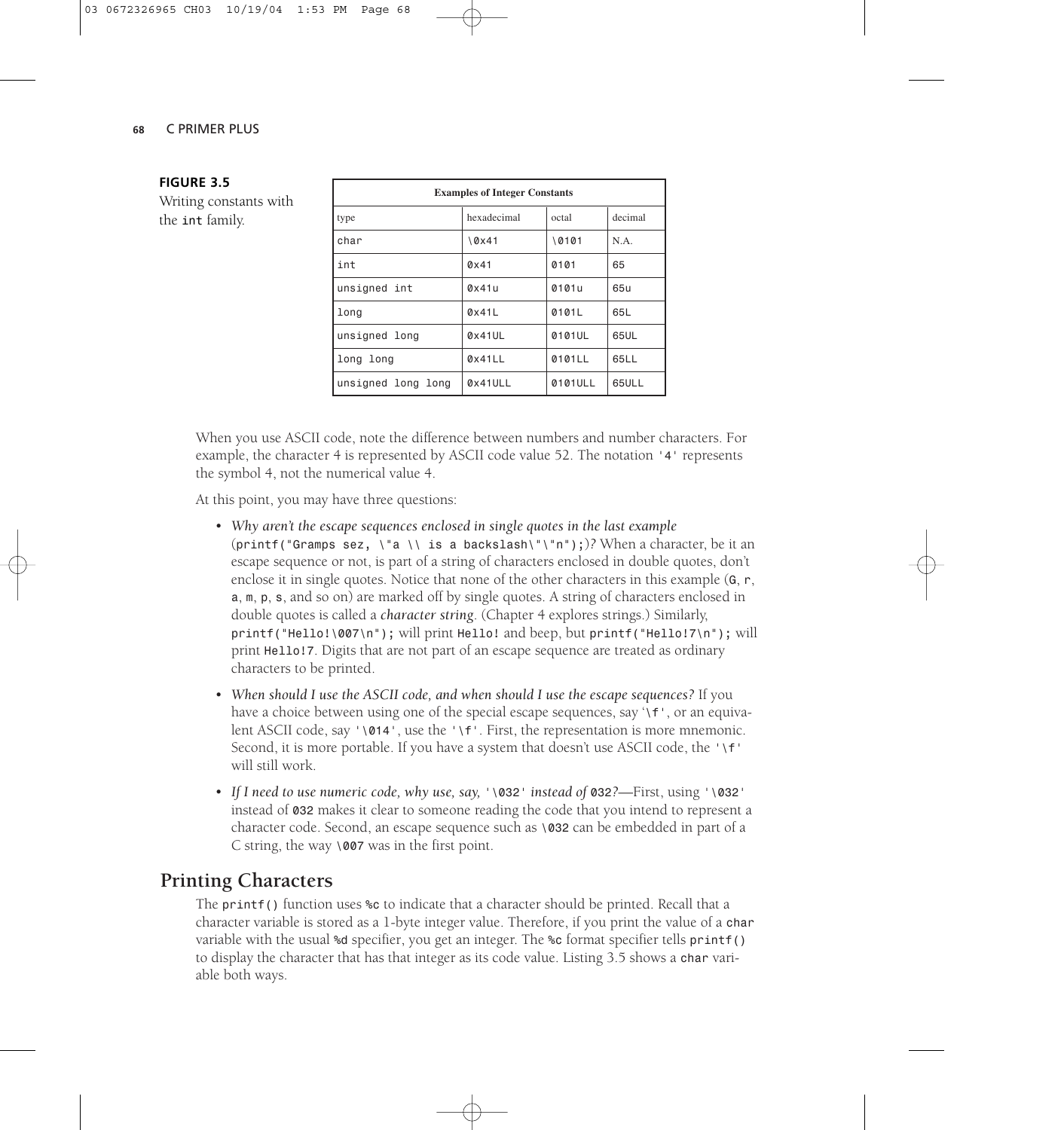```
LISTING 3.5 The charcode.c Program
```

```
/* charcode.c-displays code number for a character */
#include <stdio.h>
int main(void)
{
    char ch;
    printf("Please enter a character.\n");
    scanf("%c", &ch); /* user inputs character */
    printf("The code for %c is %d.\n", ch, ch);
    return 0;
}
Here is a sample run:
Please enter a character.
C
The code for C is 67.
```
When you use the program, remember to press the Enter or Return key after typing the character. The *scanf()* function then fetches the character you typed, and the ampersand (*&*) causes the character to be assigned to the variable *ch*. The *printf()* function then prints the value of *ch* twice, first as a character (prompted by the *%c* code) and then as a decimal integer (prompted by the *%d* code). Note that the *printf()* specifiers determine how data is displayed, not how it is stored (see Figure 3.6).



### **Signed or Unsigned?**

Some C implementations make *char* a signed type. This means a *char* can hold values typically in the range –128 through 127. Other implementations make *char* an unsigned type, which provides a range of 0 through 255. Your compiler manual should tell you which type your *char* is, or you can check the *limits.h* header file, discussed in the next chapter.

With C90, C enables you to use the keywords *signed* and *unsigned* with *char*. Then, regardless of what your default *char* is, *signed char* would be signed, and *unsigned char* would be unsigned. These versions of *char* are useful if you're using the type to handle small integers. For character use, just use the standard *char* type without modifiers.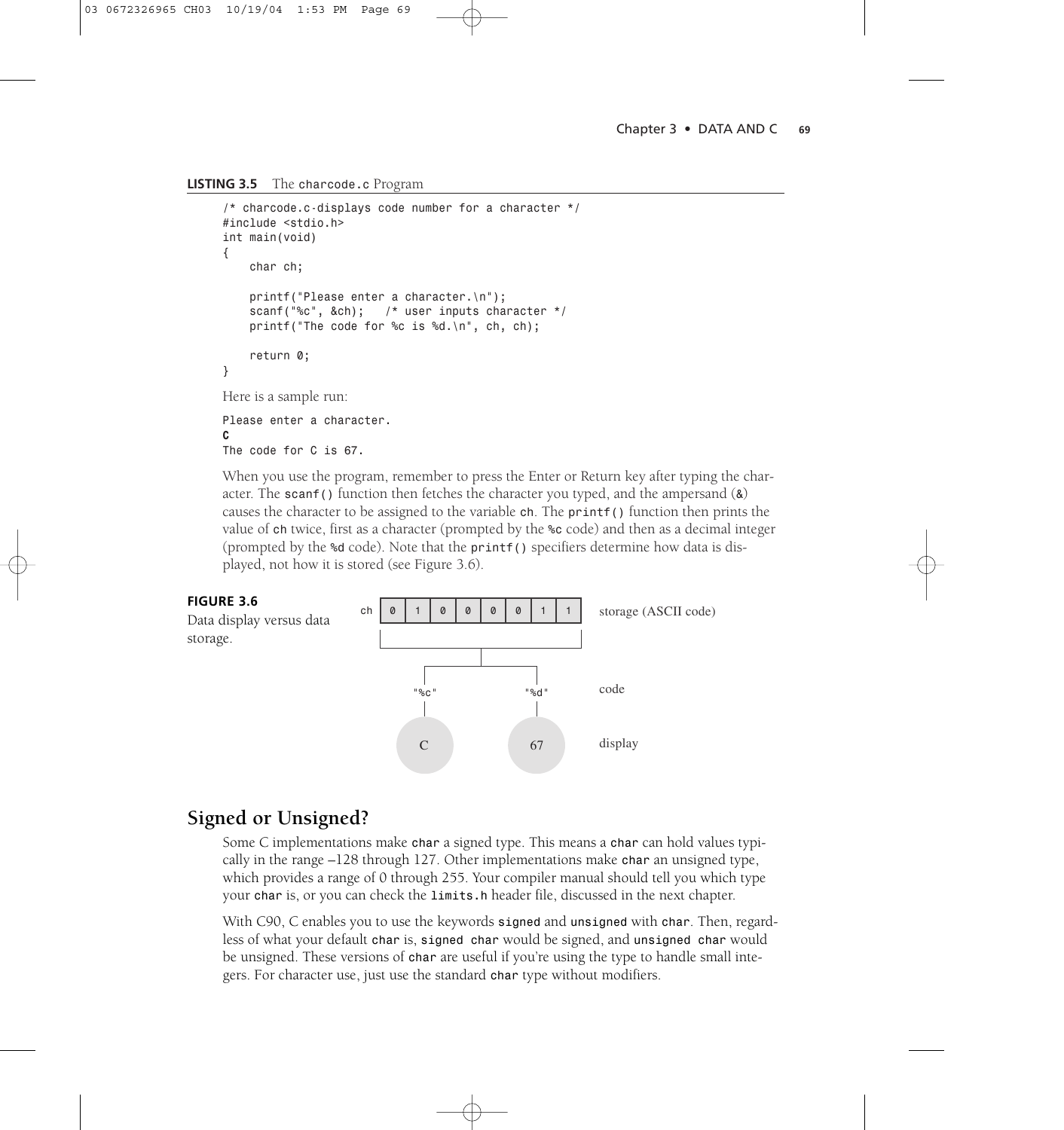## **The** *\_Bool* **Type**

The *\_Bool* type is a C99 addition that's used to represent Boolean values—that is, the logical values *true* and *false*. Because C uses the value 1 for *true* and 0 for *false*, the *\_Bool* type really is just an integer type, but one that, in principle, only requires 1 bit of memory, because that is enough to cover the full range from 0 to 1.

Programs use Boolean values to choose which code to execute next. Code execution is covered more fully in Chapter 6, "C Control Statements: Looping," and Chapter 7, "C Control Statements: Branching and Jumps," so let's defer further discussion until then.

## **Portable Types:** *inttypes.h*

Are there even more integer types? No, but there are more names that you can use for the existing types. You might think you've seen more than an adequate number of names, but the primary names do have a problem. Knowing that a variable is an *int* doesn't tell you how many bits it is unless you check the documentation for your system. To get around this problem, C99 provides an alternative set of names that describes exactly what you get. For example, the name *int16\_t* indicates a 16-bit signed integer type and the name *uint32\_t* indicates a 32-bit unsigned integer type.

To make these names available to a program, include the *inttypes.h* header file. (Note that at the time this edition was prepared, some compilers don't yet support this feature.) That file uses the *typedef* facility (first described briefly in Chapter 5, "Operators, Expressions, and Statements") to create new type names. For example, it will make *uint32\_t* a synonym or alias for a standard type with the desired characteristics—perhaps *unsigned int* on one system and *unsigned long* on another. Your compiler will provide a header file consistent with the computer system you are using. These new designations are called *exact width types*. Note that, unlike *int*, *uint32\_t* is not a keyword, so the compiler won't recognize it unless you include the *inttypes.h* header file.

One possible problem with attempting to provide exact width types is that a particular system might not support some of the choices, so there is no guarantee that there will be, say, an *int8\_t* type (8-bit signed). To get around that problem, the C99 standard defines a second set of names that promises the type is at least big enough to meet the specification and that no other type that can do the job is smaller. These types are called *minimum width types*. For example, *int\_least8\_t* will be an alias for the smallest available type that can hold an 8-bit signed integer value. If the smallest type on a particular system were 8 bits, the *int8\_t* type would not be defined. However, the *int\_least8\_t* type would be available, perhaps implemented as a 16-bit integer.

Of course, some programmers are more concerned with speed than with space. For them, C99 defines a set of types that will allow the fastest computations. These are called the *fastest minimum width* types. For example, the *int\_fast8\_t* will be defined as an alternative name for the integer type on your system that allows the fastest calculations for 8-bit signed values.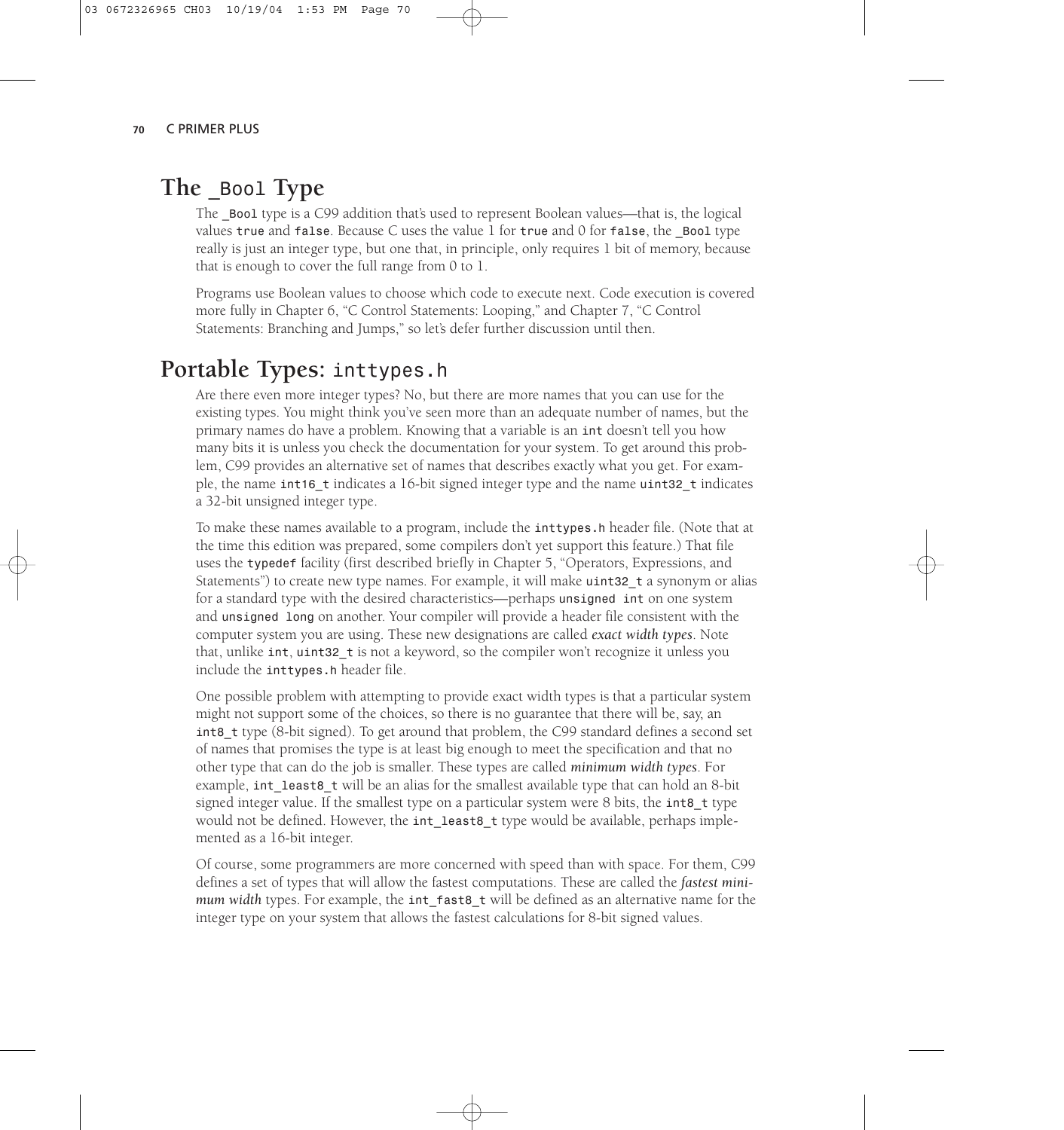Finally, for some programmers, only the biggest possible integer type on a system will do; *intmax\_t* stands for that type, a type that can hold any valid signed integer value. Similarly, *uintmax\_t* stands for the largest available unsigned type. Incidentally, these types could be bigger than *long long* and *unsigned long* because C implementations are permitted to define types beyond the required ones.

C99 not only provides these new, portable type names, it also has to assist with input and output. For example, *printf()* requires specific specifiers for particular types. So what do you do to display an *int32\_t* value when it might require a *%d* specifier for one definition and an *%ld* for another? The C99 standard provides some string macros (introduced in Chapter 4) to be used to display the portable types. For example, the *inttypes.h* header file will define *PRId16* as a string representing the appropriate specifier (*hd* or *d*, for instance) for a 16-bit signed value. Listing 3.6 shows a brief example illustrating how to use a portable type and its associated specifier.

```
LISTING 3.6 The altnames.c Program
```

```
/* altnames.c -- portable names for integer types */
#include <stdio.h>
#include <inttypes.h> // supports portable types
int main(void)
{
   int16_t me16; // me16 a 16-bit signed variable
   me16 = 4593;
   printf("First, assume int16_t is short: ");
    printf("me16 = %hd\n", me16);
    printf("Next, let's not make any assumptions.\n");
   printf("Instead, use a \"macro\" from inttypes.h: ");
   printf("me16 = %" PRId16 "\n", me16);
   return 0;
}
```
In the final *printf()* argument, the *PRId16* is replaced by its *inttypes.h* definition of *"hd"*, making the line this:

*printf("me16 = %" "hd" "\n", me16);*

But C combines consecutive quoted strings into a single quoted string, making the line this:

*printf("me16 = %hd\n", me16);*

Here's the output; note that the example also uses the  $\iota$ " escape sequence to display double quotation marks:

```
First, assume int16_t is short: me16 = 4593
Next, let's not make any assumptions.
Instead, use a "macro" from inttypes.h: me16 = 4593
```
Reference Section VI, "Expanded Integer Types," provides a complete rundown of the *inttypes.h* header file additions and also lists all the specifier macros.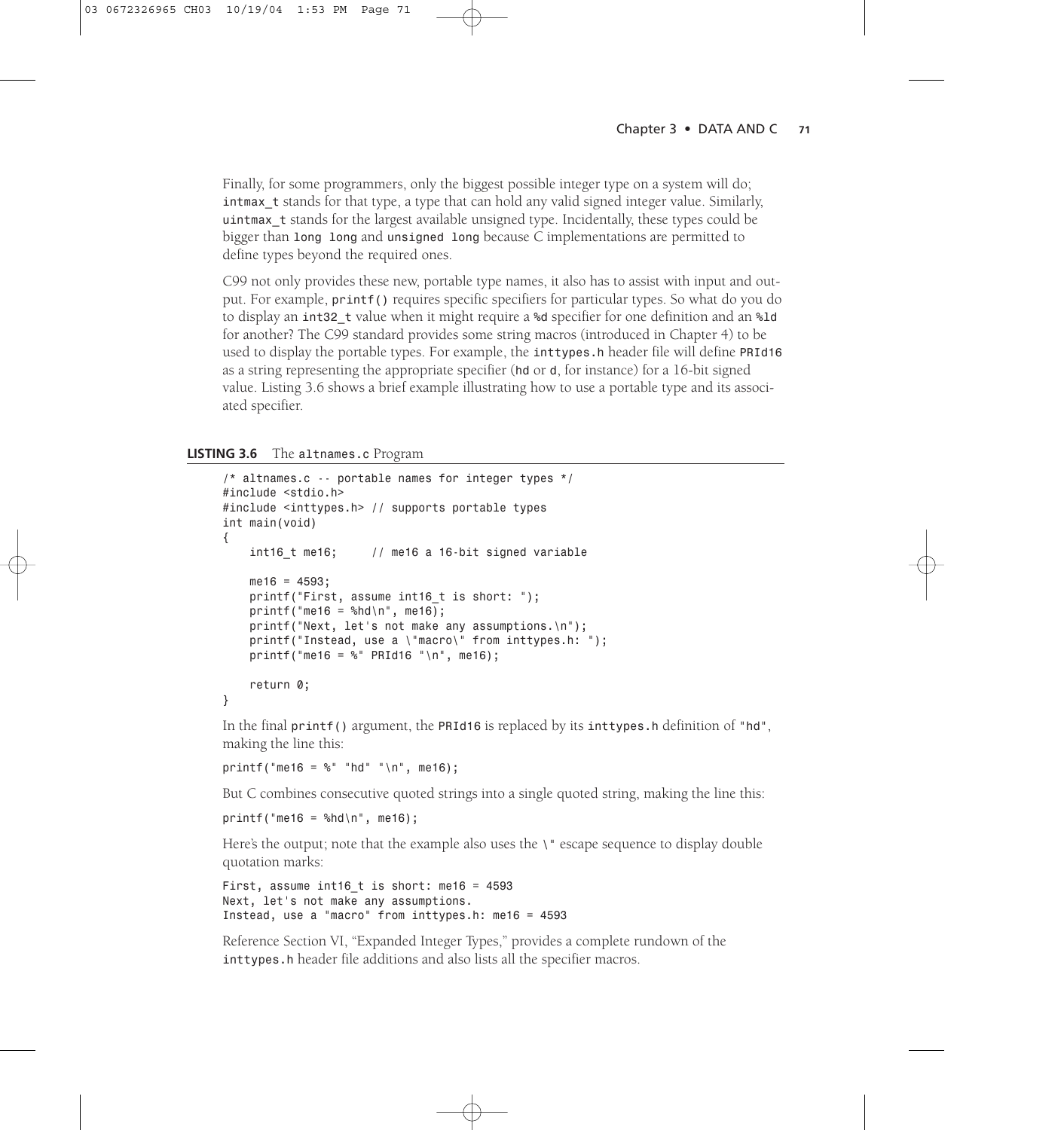

#### C99 Support

Compiler vendors have approached implementing new C99 features at different paces and with different priorities. At the time this book was prepared, some compilers haven't yet implemented the *inttypes.h* header file and features.

## **Types** *float***,** *double***, and** *long double*

The various integer types serve well for most software development projects. However, financial and mathematically oriented programs often make use of *floating-point* numbers. In C, such numbers are called type *float*, *double*, or *long double*. They correspond to the *real* types of FORTRAN and Pascal. The floating-point approach, as already mentioned, enables you to represent a much greater range of numbers, including decimal fractions. Floating-point number representation is similar to *scientific notation*, a system used by scientists to express very large and very small numbers. Let's take a look.

In scientific notation, numbers are represented as decimal numbers times powers of 10. Here are some examples.

| <b>Number</b> | <b>Scientific Notation</b> | <b>Exponential Notation</b> |
|---------------|----------------------------|-----------------------------|
| 1,000,000,000 | $= 1.0 \times 10^{9}$      | $= 1.0e9$                   |
| 123,000       | $= 1.23 \times 10^5$       | $= 1.23e5$                  |
| 322.56        | $= 3.2256 \times 10^{2}$   | $= 3.2256e2$                |
| 0.000056      | $= 5.6 \times 10^{-5}$     | $= 5.6e-5$                  |

The first column shows the usual notation, the second column scientific notation, and the third column exponential notation, or *e-notation*, which is the way scientific notation is usually written for and by computers, with the *e* followed by the power of 10. Figure 3.7 shows more floating-point representations.

The C standard provides that a *float* has to be able to represent at least six significant figures and allow a range of at least  $10^{-37}$  to  $10^{437}$ . The first requirement means, for example, that a *float* has to represent accurately at least the first six digits in a number such as 33.333333. The second requirement is handy if you like to use numbers such as the mass of the sun (2.0e30 kilograms), the charge of a proton (1.6e–19 coulombs), or the national debt. Often, systems use 32 bits to store a floating-point number. Eight bits are used to give the exponent its value and sign, and 24 bits are used to represent the nonexponent part, called the *mantissa* or *significand*, and its sign.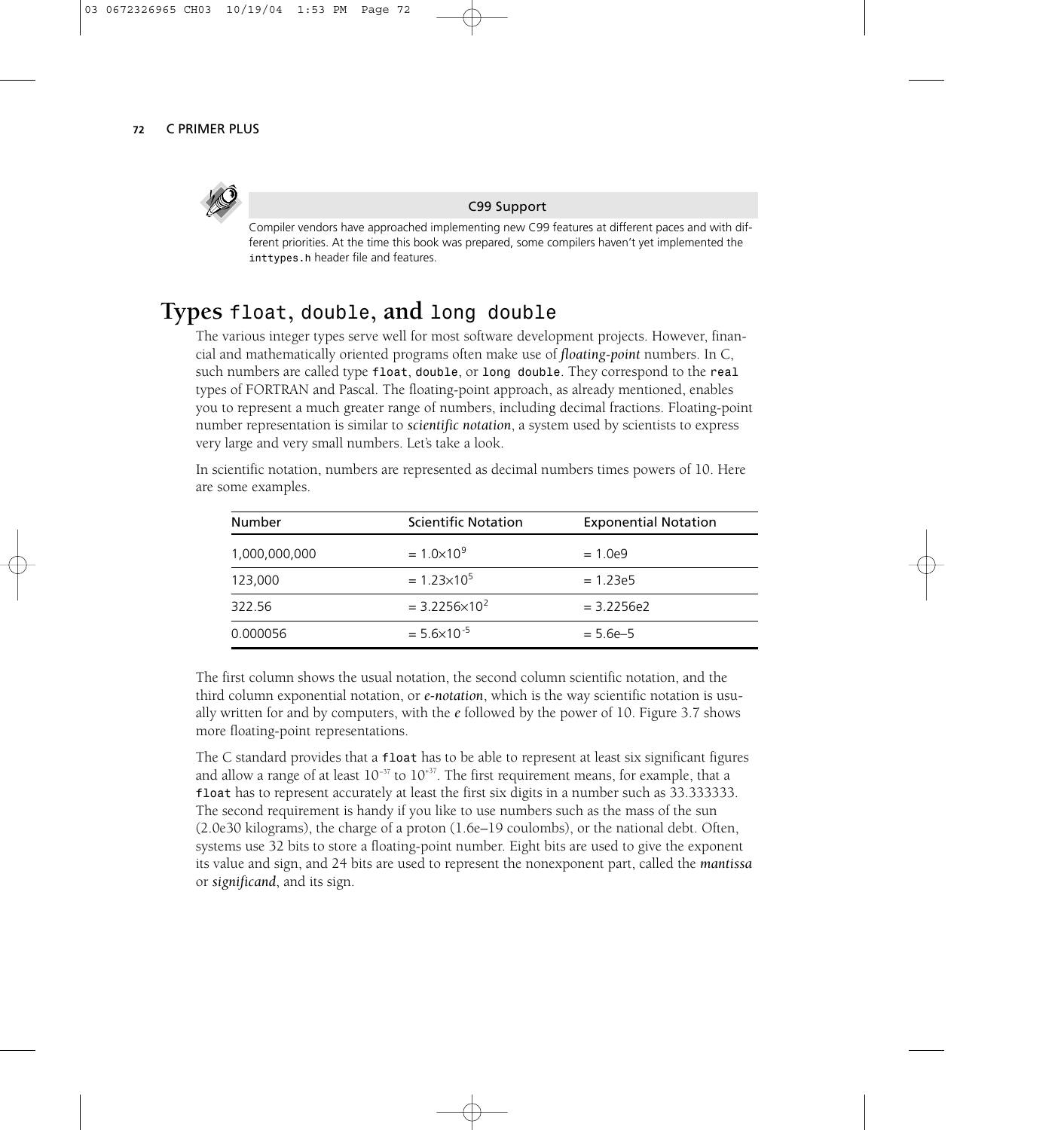

C also has a *double* (for double precision) floating-point type. The *double* type has the same minimum range requirements as *float*, but it extends the minimum number of significant figures that can be represented to 10. Typical *double* representations use 64 bits instead of 32. Some systems use all 32 additional bits for the nonexponent part. This increases the number of significant figures and reduces round-off errors. Other systems use some of the bits to accommodate a larger exponent; this increases the range of numbers that can be accommodated. Either approach leads to at least 13 significant figures, more than meeting the minimum standard.

C allows for a third floating-point type: *long double*. The intent is to provide for even more precision than *double*. However, C guarantees only that *long double* is at least as precise as *double*.

## **Declaring Floating-Point Variables**

Floating-point variables are declared and initialized in the same manner as their integer cousins. Here are some examples:

```
float noah, jonah;
double trouble;
float planck = 6.63e-34;
long double gnp;
```
## **Floating-Point Constants**

There are many choices open to you when you write a floating-point constant. The basic form of a floating-point constant is a signed series of digits, including a decimal point, followed by an *e* or *E*, followed by a signed exponent indicating the power of 10 used. Here are two valid floating-point constants:

-1.56E+12

2.87e-3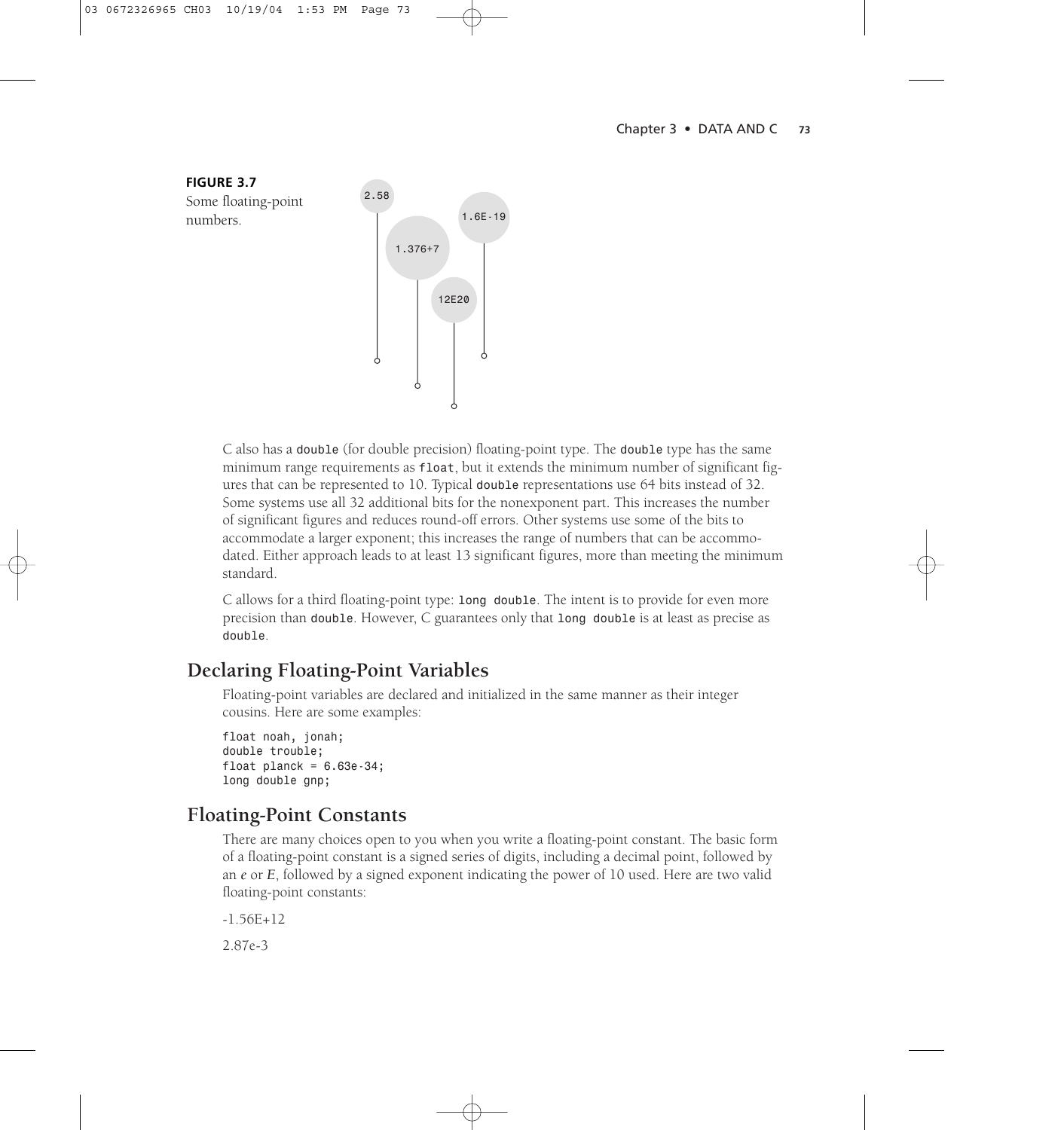You can leave out positive signs. You can do without a decimal point (2E5) or an exponential part (19.28), but not both simultaneously. You can omit a fractional part (3.E16) or an integer part (.45E–6), but not both (that wouldn't leave much!). Here are some more valid floatingpoint constants:

3.14159 .2 4e16 .8E-5 100. Don't use spaces in a floating-point constant.

Wrong: 1.56 E+12

By default, the compiler assumes floating-point constants are *double* precision. Suppose, for example, that *some* is a *float* variable and that you have the following statement:

*some = 4.0 \* 2.0;*

Then *4.0* and *2.0* are stored as *double*, using (typically) 64 bits for each. The product is calculated using double precision arithmetic, and only then is the answer trimmed to regular *float* size. This ensures greater precision for your calculations, but it can slow down a program.

C enables you to override this default by using an *f* or *F* suffix to make the compiler treat a floating-point constant as type *float*; examples are *2.3f* and *9.11E9F*. An *l* or *L* suffix makes a number type *long double*; examples are *54.3l* and *4.32e4L*. Note that *L* is less likely to be mistaken for *1* (one) than is *l*. If the floating-point number has no suffix, it is type *double*.

C99 has added a new format for expressing floating-point constants. It uses a hexadecimal prefix (*0x* or *0X*) with hexadecimal digits, a *p* or *P* instead of *e* or *E*, and an exponent that is a power of 2 instead of a power of 10. Here's what such a number might look like:

#### *0xa.1fp10*

The *a* is 10, the *.1f* is 1/16th plus 15/256th, and the *p10* is 210, or 1024, making the complete value 10364.0 in base 10 notation.

Not all C compilers have added support for this C99 feature.

## **Printing Floating-Point Values**

The *printf()* function uses the *%f* format specifier to print type *float* and *double* numbers using decimal notation, and it uses *%e* to print them in exponential notation. If your system supports the C99 hexadecimal format for floating-point numbers, you can use *a* or *A* instead of *e* or *E*. The *long double* type requires the *%Lf*, *%Le*, and *%La* specifiers to print that type. Note that both *float* and *double* use the *%f*, *%e*, or *%a* specifier for output. That's because C automatically expands type *float* values to type *double* when they are passed as arguments to any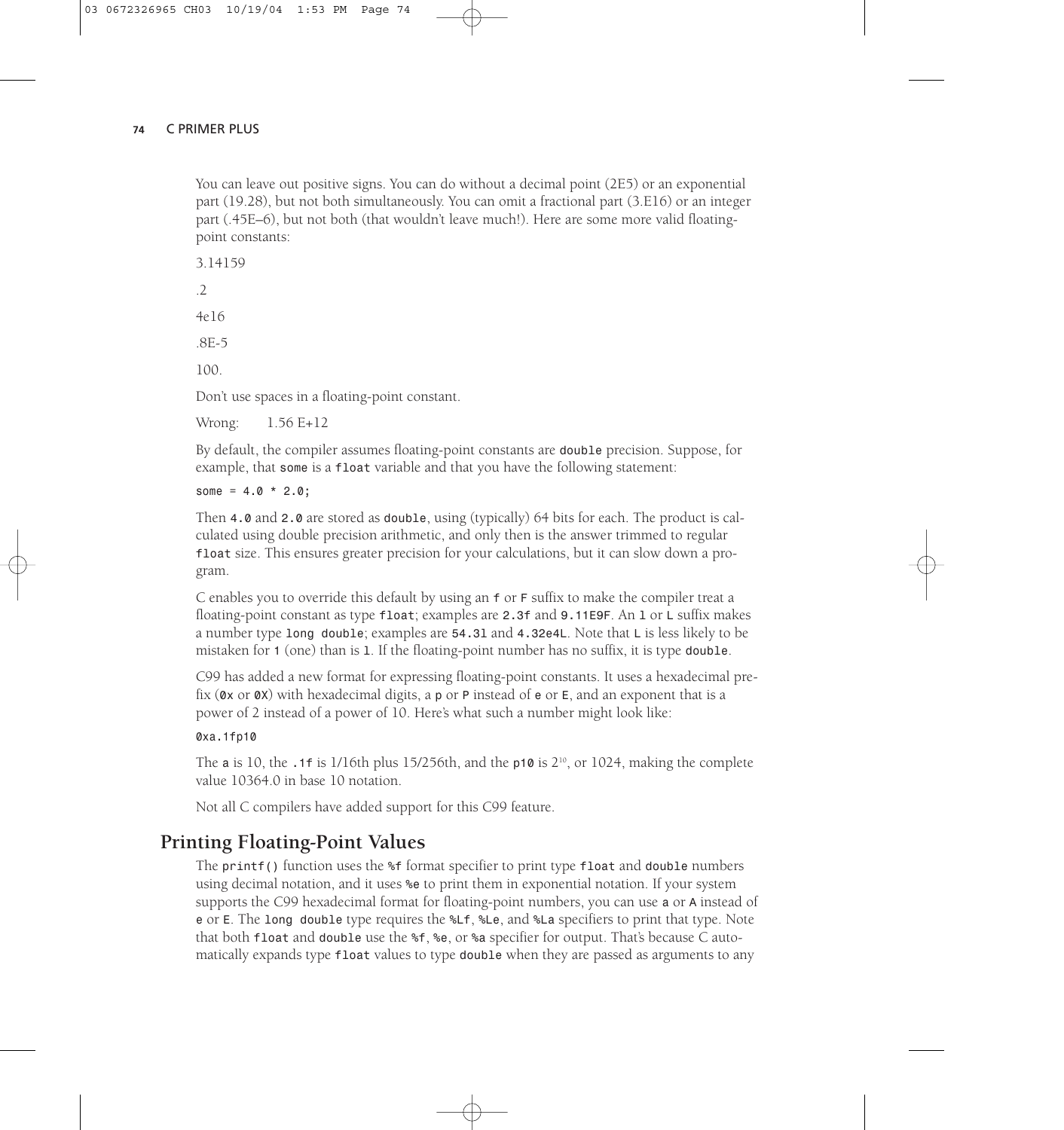function, such as *printf()*, that doesn't explicitly prototype the argument type. Listing 3.7 illustrates these behaviors.

**LISTING 3.7** The *showf\_pt.c* Program

```
/* showf_pt.c -- displays float value in two ways */
#include <stdio.h>
int main(void)
{
    float aboat = 32000.0;
    double abet = 2.14e9;
    long double dip = 5.32e-5;
    printf("%f can be written %e\n", aboat, aboat);
    printf("%f can be written %e\n", abet, abet);
    printf("%f can be written %e\n", dip, dip);
    return 0;
}
```
This is the output:

```
32000.000000 can be written 3.200000e+04
2140000000.000000 can be written 2.140000e+09
0.000053 can be written 5.320000e-05
```
This example illustrates the default output. The next chapter discusses how to control the appearance of this output by setting field widths and the number of places to the right of the decimal.

## **Floating-Point Overflow and Underflow**

Suppose the biggest possible *float* value on your system is about 3.4E38 and you do this:

```
float toobig = 3.4E38 * 100.0f;
printf("%e\n", toobig);
```
What happens? This is an example of *overflow*—when a calculation leads to a number too large to be expressed. The behavior for this case used to be undefined, but now C specifies that *toobig* gets assigned a special value that stands for *infinity* and that *printf()* displays either *inf* or *infinity* (or some variation on that theme) for the value.

What about dividing very small numbers? Here the situation is more involved. Recall that a *float* number is stored as an exponent and as a value part, or *mantissa*. There will be a number that has the smallest possible exponent and also the smallest value that still uses all the bits available to represent the mantissa. This will be the smallest number that still is represented to the full precision available to a *float* value. Now divide it by 2. Normally, this reduces the exponent, but the exponent already is as small as it can get. So, instead, the computer moves the bits in the mantissa over, vacating the first position and losing the last binary digit. An analogy would be taking a base 10 value with four significant digits, such as 0.1234E-10, dividing by 10, and getting 0.0123E-10. You get an answer, but you've lost a digit in the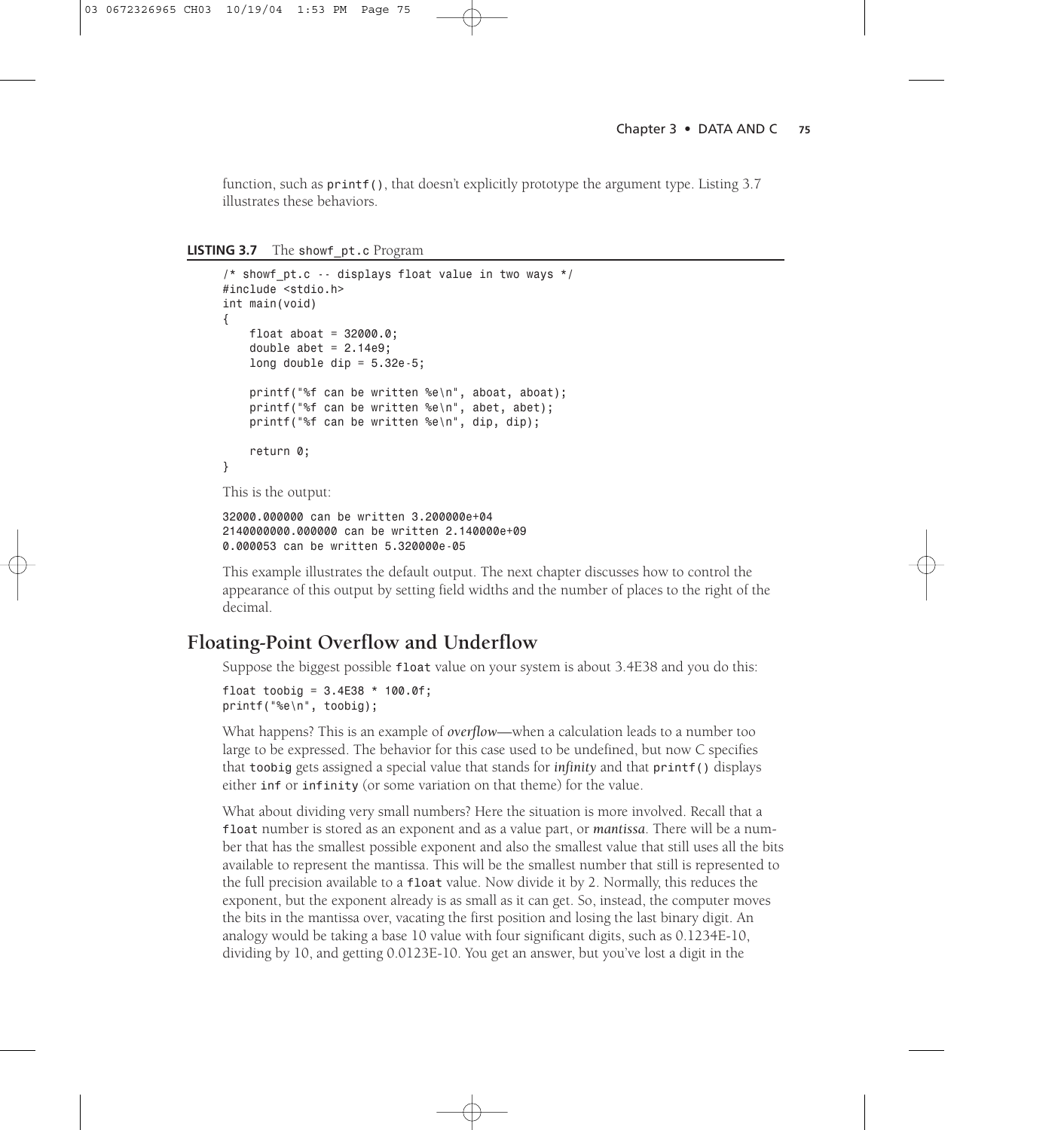process. This situation is called *underflow*, and C refers to floating-point values that have lost the full precision of the type as *subnormal*. So dividing the smallest positive normal floatingpoint value by 2 results in a subnormal value. If you divide by a large enough value, you lose all the digits and are left with 0. The C library now provides functions that let you check whether your computations are producing subnormal values.

There's another special floating-point value that can show up: *NaN*, or not-a-number. For example, you give the *asin()* function a value, and it returns the angle that has that value as its sine. But the value of a sine can't be greater than 1, so the function is undefined for values in excess of 1. In such cases, the function returns the *NaN* value, which *printf()* displays as *nan*, *NaN*, or something similar.



#### Floating-Point Round-off Errors

Take a number, add 1 to it, and subtract the original number. What do you get? You get 1. A floating-point calculation, such as the following, may give another answer:

```
/* floaterr.c--demonstrates round-off error */
#include <stdio.h>
int main(void)
{
   float a,b;
   b = 2.0e20 + 1.0;
   a = b - 2.0e20;
   printf("%f \n", a);
   return 0;
}
The output is this:
0.000000 ←older gcc on Linux
-13584010575872.000000 ←Turbo C 1.5
4008175468544.000000 ←CodeWarrior 9.0, MSVC++ 7.1
```
The reason for these odd results is that the computer doesn't keep track of enough decimal places to do the operation correctly. The number 2.0e20 is 2 followed by 20 zeros and, by adding 1, you are trying to change the 21st digit. To do this correctly, the program would need to be able to store a 21-digit number. A *float* number is typically just six or seven digits scaled to bigger or smaller numbers with an exponent. The attempt is doomed. On the other hand, if you used 2.0e4 instead of 2.0e20, you would get the correct answer because you are trying to change the fifth digit, and *float* numbers are precise enough for that.

## **Complex and Imaginary Types**

Many computations in science and engineering use complex and imaginary numbers. C99 supports these numbers, with some reservations. A free-standing implementation, such as that used for embedded processors, doesn't need to have these types. (A VCR chip probably doesn't need complex numbers to do its job.) Also, more generally, the imaginary types are optional.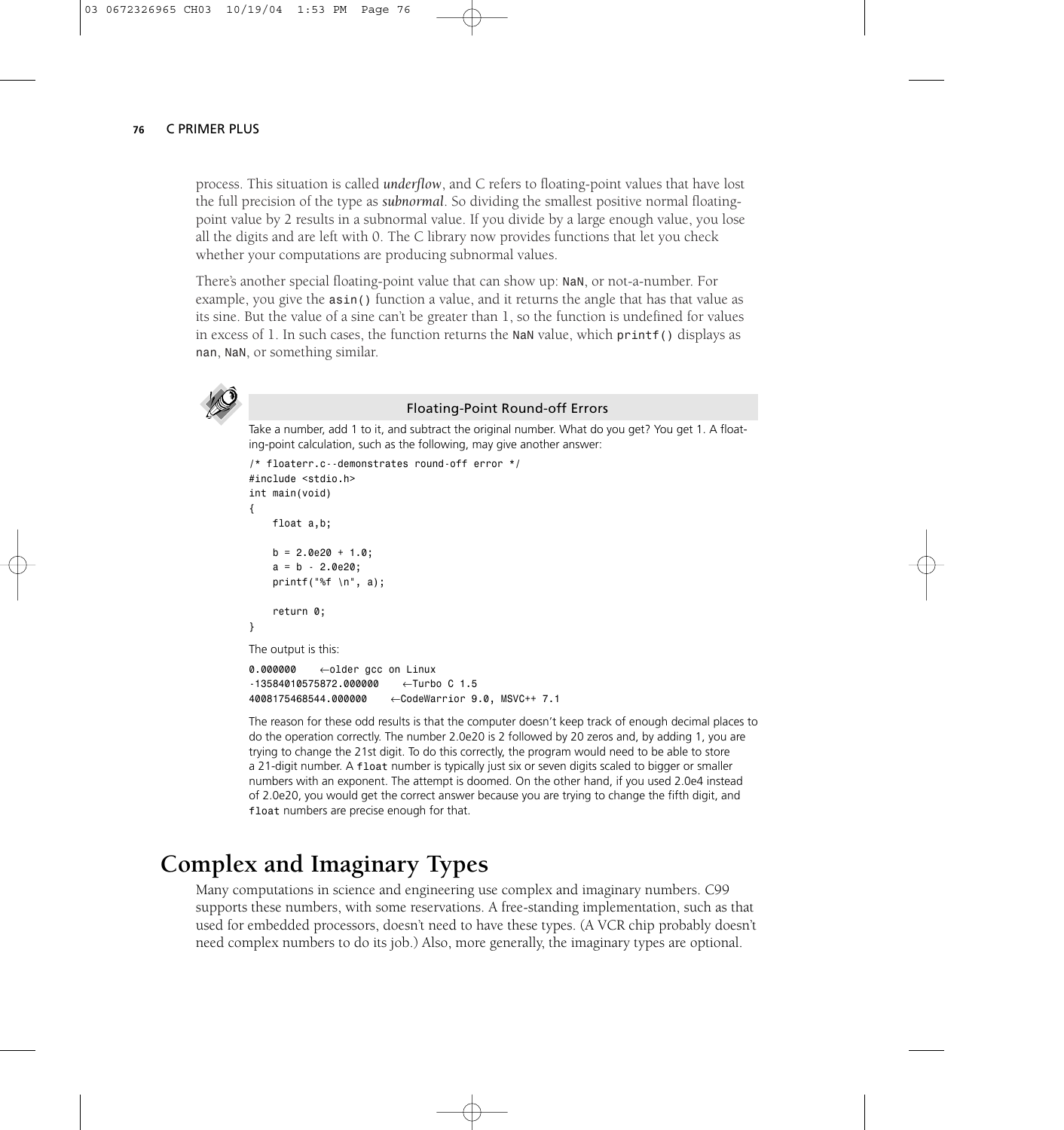In brief, there are three complex types, called *float \_Complex*, *double \_Complex*, and *long double \_Complex*. A *float \_Complex* variable, for example, would contain two *float* values, one representing the real part of a complex number and one representing the imaginary part. Similarly, there are three imaginary types, called *float \_Imaginary*, *double \_Imaginary*, and *long double \_Imaginary*.

Including the *complex.h* header file lets you substitute the word *complex* for *\_Complex* and the word *imaginary* for *\_Imaginary*, and it allows you to use the symbol *I* to represent the square root of –1.

## **Beyond the Basic Types**

That finishes the list of fundamental data types. For some of you, the list must seem long. Others of you might be thinking that more types are needed. What about a character string type? C doesn't have one, but it can still deal quite well with strings. You will take a first look at strings in Chapter 4.

C does have other types derived from the basic types. These types include arrays, pointers, structures, and unions. Although they are subject matter for later chapters, we have already smuggled some pointers into this chapter's examples. (A *pointer* points to the location of a variable or other data object. The *&* prefix used with the *scanf()* function creates a pointer telling *scanf()* where to place information.)



#### Summary: The Basic Data Types

#### **Keywords:**

The basic data types are set up using 11 keywords: *int*, *long*, *short*, *unsigned*, *char*, *float*, *double*, *signed*, *\_Bool*, *\_Complex*, and *\_Imaginary*.

#### **Signed Integers:**

These can have positive or negative values:

- *int*—The basic integer type for a given system. C guarantees at least 16 bits for *int*.
- *short* **or** *short int*—The largest *short* integer is no larger than the largest *int* and may be smaller. C guarantees at least 16 bits for *short*.
- *long* **or** *long int*—Can hold an integer at least as large as the largest *int* and possibly larger. C guarantees at least 32 bits for *long*.
- *long long* **or** *long long int*—This type can hold an integer at least as large as the largest *long* and possibly larger. The *long long* type is least 64 bits.

Typically, *long* will be bigger than *short*, and *int* will be the same as one of the two. For example, DOS-based systems for the PC provide 16-bit *short* and *int* and 32-bit *long*, and Windows 95–based systems provide 16-bit *short* and 32-bit *int* and *long*.

You can, if you like, use the keyword *signed* with any of the signed types, making the fact that they are signed explicit.

#### **Unsigned Integers:**

These have zero or positive values only. This extends the range of the largest possible positive number. Use the keyword *unsigned* before the desired type: *unsigned int*, *unsigned long*, *unsigned short*. A lone *unsigned* is the same as *unsigned int*.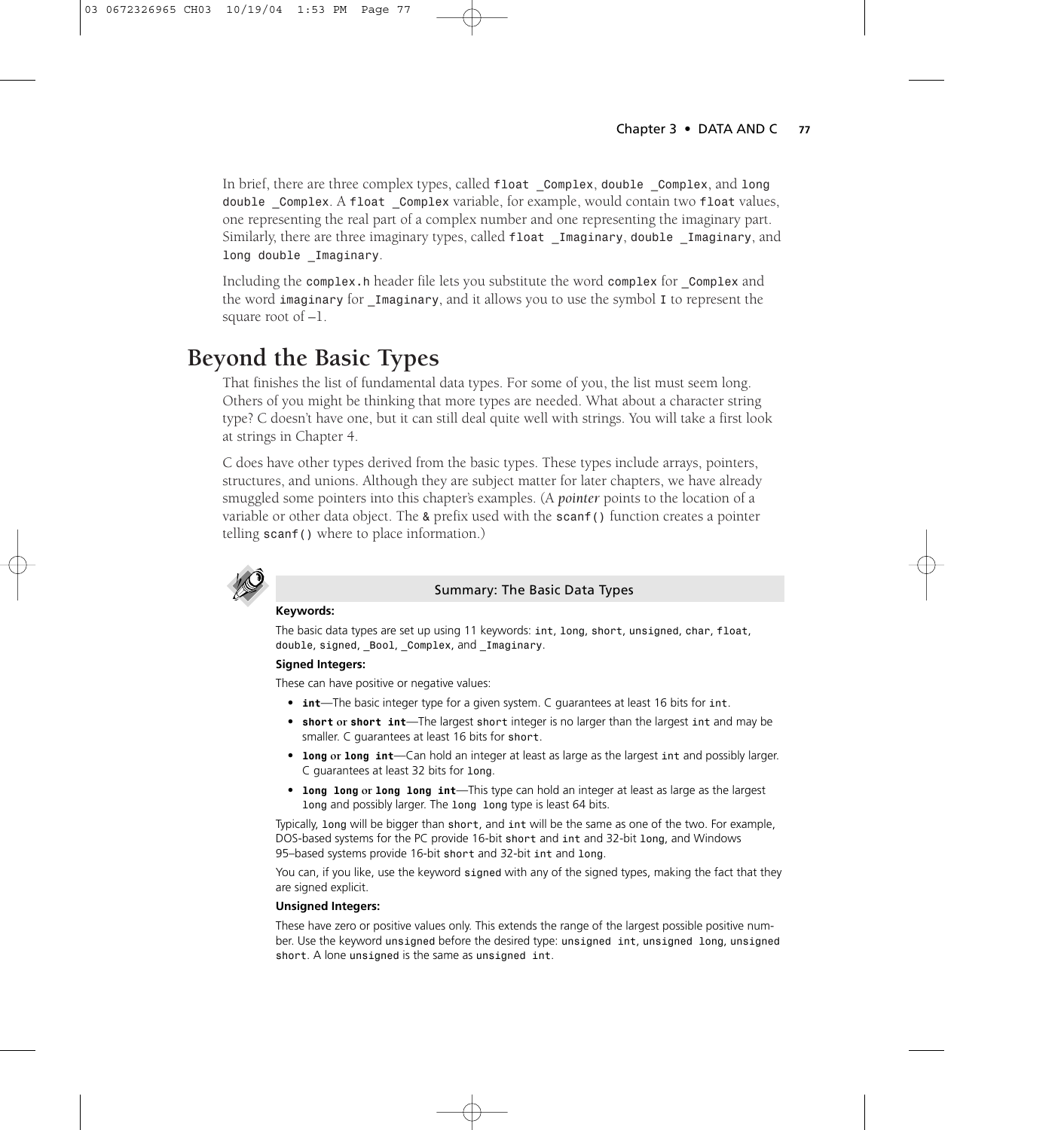#### **Characters:**

These are typographic symbols such as *A*, *&*, and *+*. By definition, the *char* type uses 1 byte of memory to represent a character. Historically, this character byte has most often been 8 bits, but it can be 16 bits or larger, if needed to represent the base character set.

• *char*—The keyword for this type. Some implementations use a signed *char*, but others use an unsigned *char*. C enables you to use the keywords *signed* and *unsigned* to specify which form you want.

#### **Boolean:**

Boolean values represent *true* and *false*; C uses *1* for *true* and *0* for *false*.

• **Bool**—The keyword for this type. It is an unsigned int and need only be large enough to accommodate the range 0 through 1.

#### **Real Floating Point:**

These can have positive or negative values:

- *float*—The basic floating-point type for the system; it can represent at least six significant figures accurately.
- *double*—A (possibly) larger unit for holding floating-point numbers. It may allow more significant figures (at least 10, typically more) and perhaps larger exponents than *float*.
- *long double*—A (possibly) even larger unit for holding floating-point numbers. It may allow more significant figures and perhaps larger exponents than *double*.

#### **Complex and Imaginary Floating Point:**

The imaginary types are optional. The real and imaginary components are based on the corresponding real types:

- *float \_Complex*
- *double \_Complex*
- *long double \_Complex*
- *float \_Imaginary*
- *double \_Imaginary*
- *long double \_Imaginary*



#### Summary: How to Declare a Simple Variable

- 1. Choose the type you need.
- 2. Choose a name for the variable using the allowed characters.
- 3. Use the following format for a declaration statement:

```
type-specifier variable-name;
```
The *type-specifier* is formed from one or more of the type keywords; here are examples of declarations:

*int erest; unsigned short cash;.*

4. You can declare more than one variable of the same type by separating the variable names with commas. Here's an example:

*char ch, init, ans;.*

5. You can initialize a variable in a declaration statement:

*float mass = 6.0E24;*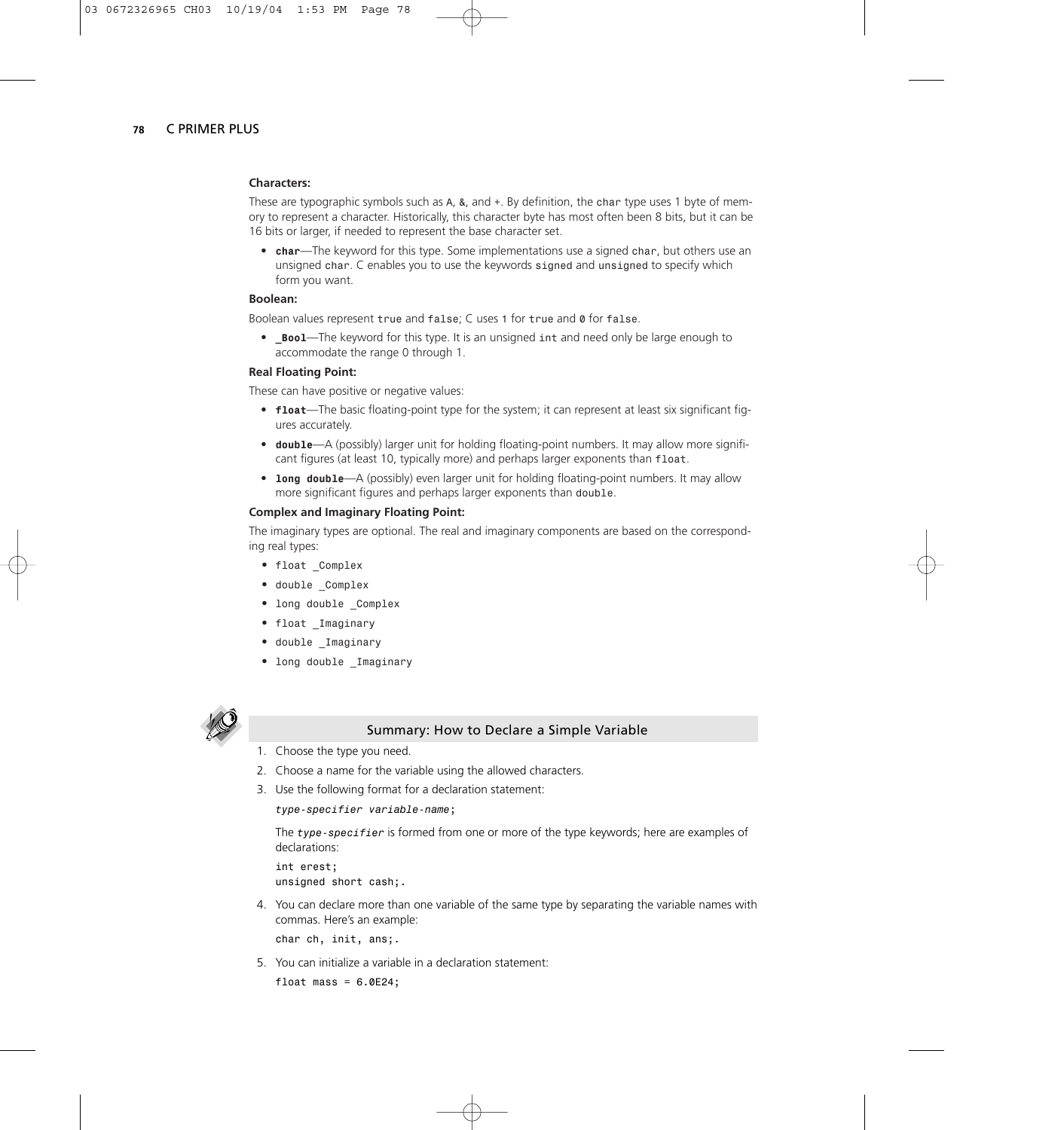## **Type Sizes**

Tables 3.3 and 3.4 show type sizes for some common C environments. (In some environments, you have a choice.) What is your system like? Try running the program in Listing 3.8 to find out.

| <b>Type</b> | <b>Macintosh Metrowerks</b><br>CW (Default) | Linux<br>on a PC | <b>IBM PC Windows XP</b><br>and Windows NT | ANSI C<br>Minimum |
|-------------|---------------------------------------------|------------------|--------------------------------------------|-------------------|
| char        | 8                                           | 8                | 8                                          | 8                 |
| int         | 32                                          | 32               | 32                                         | 16                |
| short       | 16                                          | 16               | 16                                         | 16                |
| long        | 32                                          | 32               | 32                                         | 32                |
| long long   | 64                                          | 64               | 64                                         | 64                |

**TABLE 3.3** Integer Type Sizes (Bits) for Representative Systems

| <b>TABLE 3.4</b> Floating-point Facts for Representative Systems |  |
|------------------------------------------------------------------|--|
|------------------------------------------------------------------|--|

| Type           | <b>Macintosh Metrowerks</b><br>CW (Default) | Linux<br>on a PC | <b>IBM PC Windows XP</b><br>and Windows NT | ANSI C<br>Minimum |
|----------------|---------------------------------------------|------------------|--------------------------------------------|-------------------|
| float          | 6 digits                                    | 6 digits         | 6 digits                                   | 6 digits          |
|                | $-37$ to 38                                 | $-37$ to 38      | $-37$ to 38                                | $-37$ to 37       |
| double         | 18 digits                                   | 15 digits        | 15 digits                                  | 10 digits         |
|                | $-4931$ to 4932                             | $-307$ to 308    | $-307$ to 308                              | $-37$ to 37       |
| long<br>double | 18 digits                                   | 18 digits        | 18 digits                                  | 10 digits         |
|                | $-4931$ to 4932                             | $-4931$ to 4932  | $-4931$ to 4932                            | $-37$ to 37       |

For each type, the top row is the number of significant digits and the second row is the exponent range (base 10).

```
LISTING 3.8 The typesize.c Program
```

```
/* typesize.c -- prints out type sizes */
#include <stdio.h>
int main(void)
{
```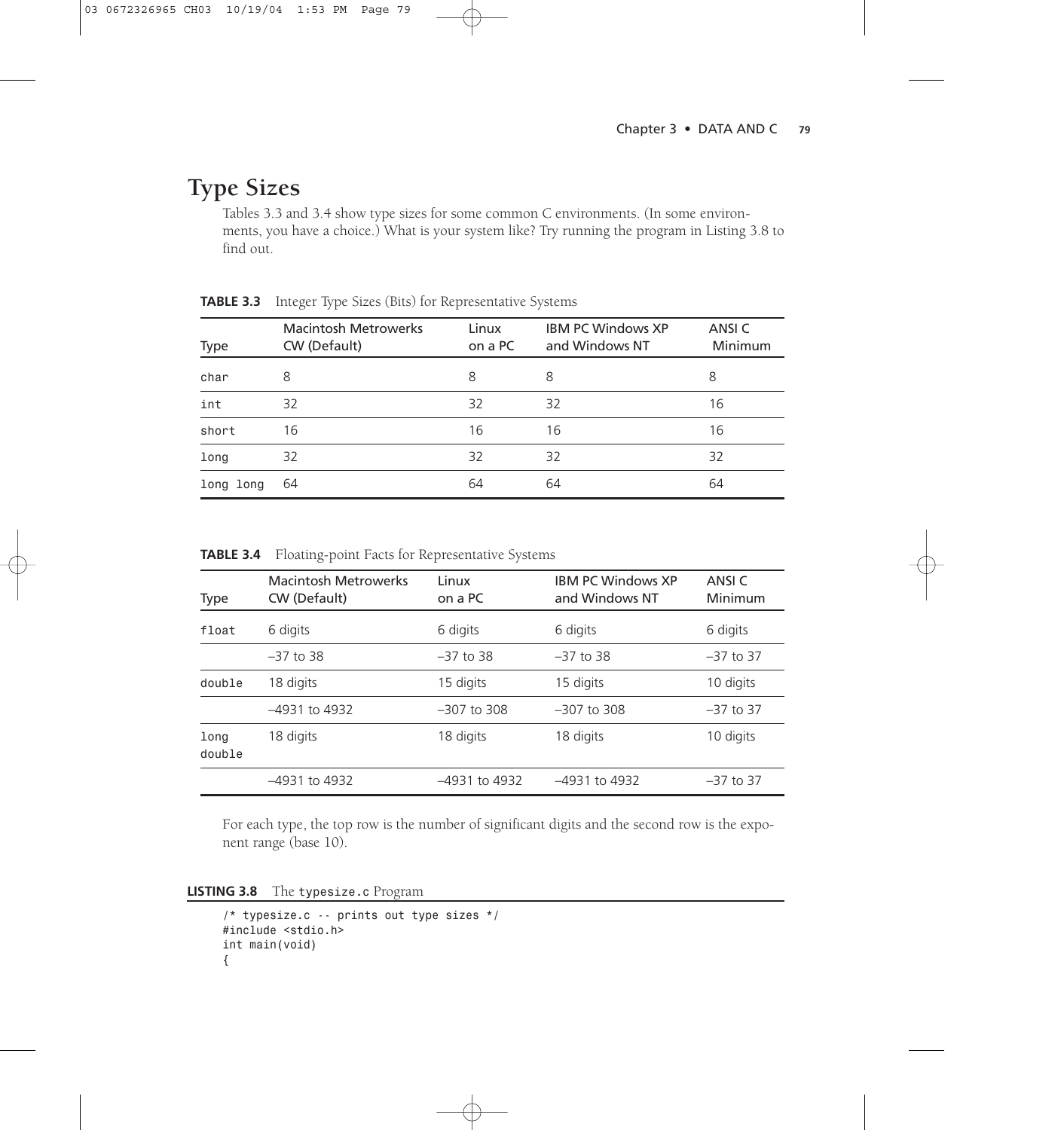```
/* c99 provides a %zd specifier for sizes */
    printf("Type int has a size of %u bytes.\n", sizeof(int));
    printf("Type char has a size of %u bytes.\n", sizeof(char));
    printf("Type long has a size of %u bytes.\n", sizeof(long));
    printf("Type double has a size of %u bytes.\n",
            sizeof(double));
   return 0;
}
```
C has a built-in operator called *sizeof* that gives sizes in bytes. (Some compilers require *%lu* instead of *%u* for printing *sizeof* quantities. That's because C leaves some latitude as to the actual unsigned integer type that *sizeof* uses to report its findings. C99 provides a *%zd* specifier for this type, and you should use it if your compiler supports it.) The output from Listing 3.8 is as follows:

*Type int has a size of 4 bytes. Type char has a size of 1 bytes. Type long has a size of 4 bytes. Type double has a size of 8 bytes.*

This program found the size of only four types, but you can easily modify it to find the size of any other type that interests you. Note that the size of *char* is necessarily 1 byte because C defines the size of 1 byte in terms of *char*. So, on a system with a 16-bit *char* and a 64-bit *double*, *sizeof* will report *double* as having a size of 4 bytes. You can check the *limits.h* and *float.h* header files for more detailed information on type limits. (The next chapter discusses these two files further.)

Incidentally, notice in the last line how the *printf()* statement is spread over two lines. You can do this as long as the break does not occur in the quoted section or in the middle of a word.

# **Using Data Types**

When you develop a program, note the variables you need and which type they should be. Most likely, you can use *int* or possibly *float* for the numbers and *char* for the characters. Declare them at the beginning of the function that uses them. Choose a name for the variable that suggests its meaning. When you initialize a variable, match the constant type to the variable type. Here's an example:

```
int apples = 3; /* RIGHT */
int oranges = 3.0; /* POOR FORM */
```
C is more forgiving about type mismatches than, say, Pascal. C compilers allow the second initialization, but they might complain, particularly if you have activated a higher warning level. It is best not to develop sloppy habits.

When you initialize a variable of one numeric type to a value of a different type, C converts the value to match the variable. This means you may lose some data. For example, consider the following initializations:

*int cost = 12.99; /\* initializing an int to a double \*/ float pi = 3.1415926536; /\* initializing a float to a double \*/*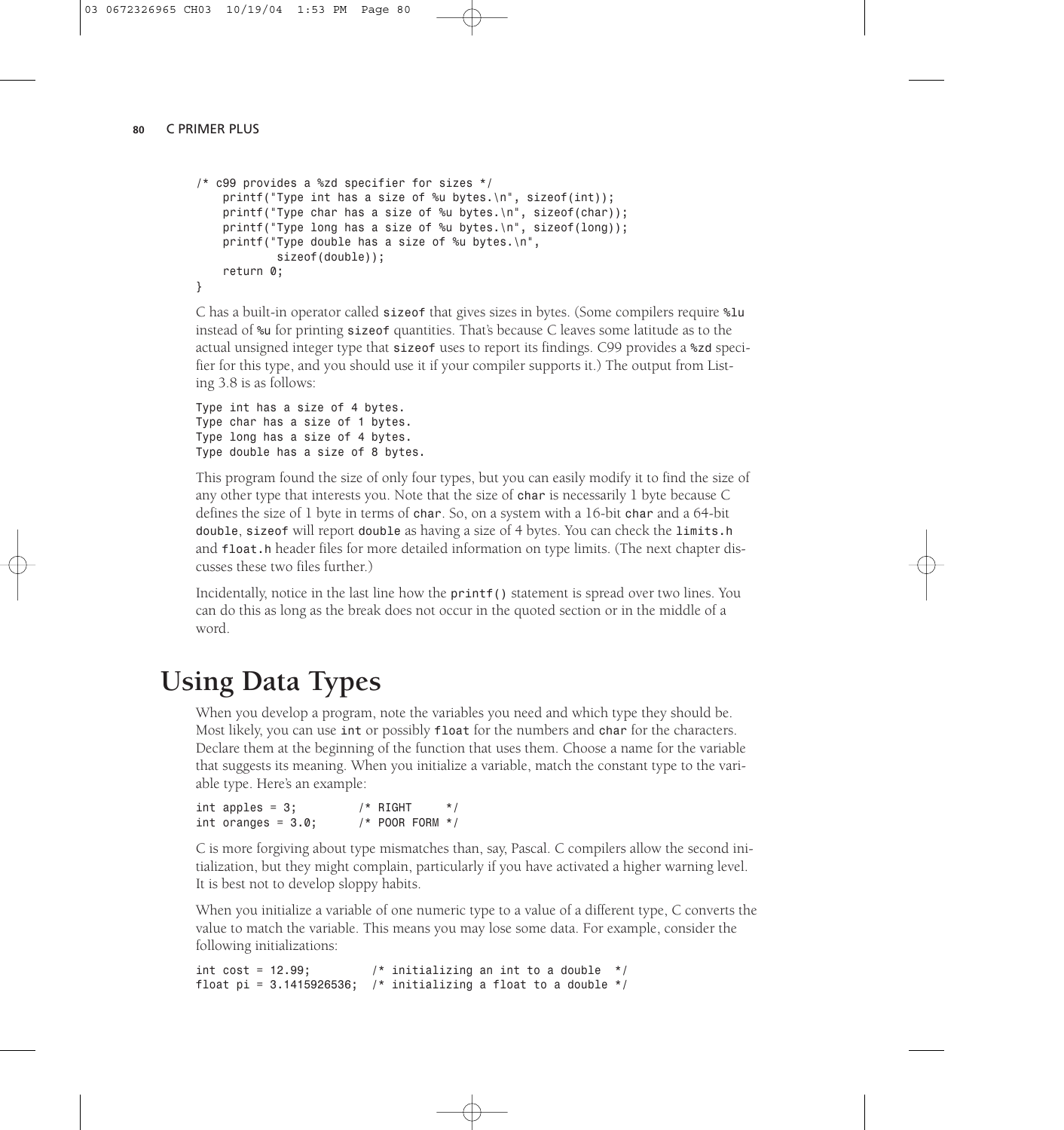The first declaration assigns 12 to *cost*; when converting floating-point values to integers, C simply throws away the decimal part (*truncation*) instead of rounding. The second declaration loses some precision, because a *float* is guaranteed to represent only the first six digits accurately. Compilers may issue a warning (but don't have to) if you make such initializations. You might have run into this when compiling Listing 3.1.

Many programmers and organizations have systematic conventions for assigning variable names in which the name indicates the type of variable. For example, you could use an *i\_* prefix to indicate type *int* and *us\_* to indicate *unsigned short*, so *i\_smart* would be instantly recognizable as a type *int* variable and *us\_verysmart* would be an *unsigned short* variable.

# **Arguments and Pitfalls**

It's worth repeating and amplifying a caution made earlier in this chapter about using *printf()*. The items of information passed to a function, as you may recall, are termed *arguments*. For instance, the function call *printf("Hello, pal.")* has one argument: *"Hello, pal."*. A series of characters in quotes, such as *"Hello, pal."*, is called a *string*. We'll discuss strings in Chapter 4. For now, the important point is that one string, even one containing several words and punctuation marks, counts as one argument.

Similarly, the function call *scanf("%d", &weight)* has two arguments: *"%d*" and *&weight*. C uses commas to separate arguments to a function. The *printf()* and *scanf()* functions are unusual in that they aren't limited to a particular number of arguments. For example, we've used calls to *printf()* with one, two, and even three arguments. For a program to work properly, it needs to know how many arguments there are. The *printf()* and *scanf()* functions use the first argument to indicate how many additional arguments are coming. The trick is that each format specification in the initial string indicates an additional argument. For instance, the following statement has two format specifiers, *%d* and *%d*:

```
printf("%d cats ate %d cans of tuna\n", cats, cans);
```
This tells the program to expect two more arguments, and indeed, there are two more—*cats* and *cans*.

Your responsibility as a programmer is to make sure that the number of format specifications matches the number of additional arguments and that the specifier type matches the value type. C now has a function-prototyping mechanism that checks whether a function call has the correct number and correct kind of arguments, but it doesn't work with *printf()* and *scanf()* because they take a variable number of arguments. What happens if you don't live up to the programmer's burden? Suppose, for example, you write a program like that in Listing 3.9.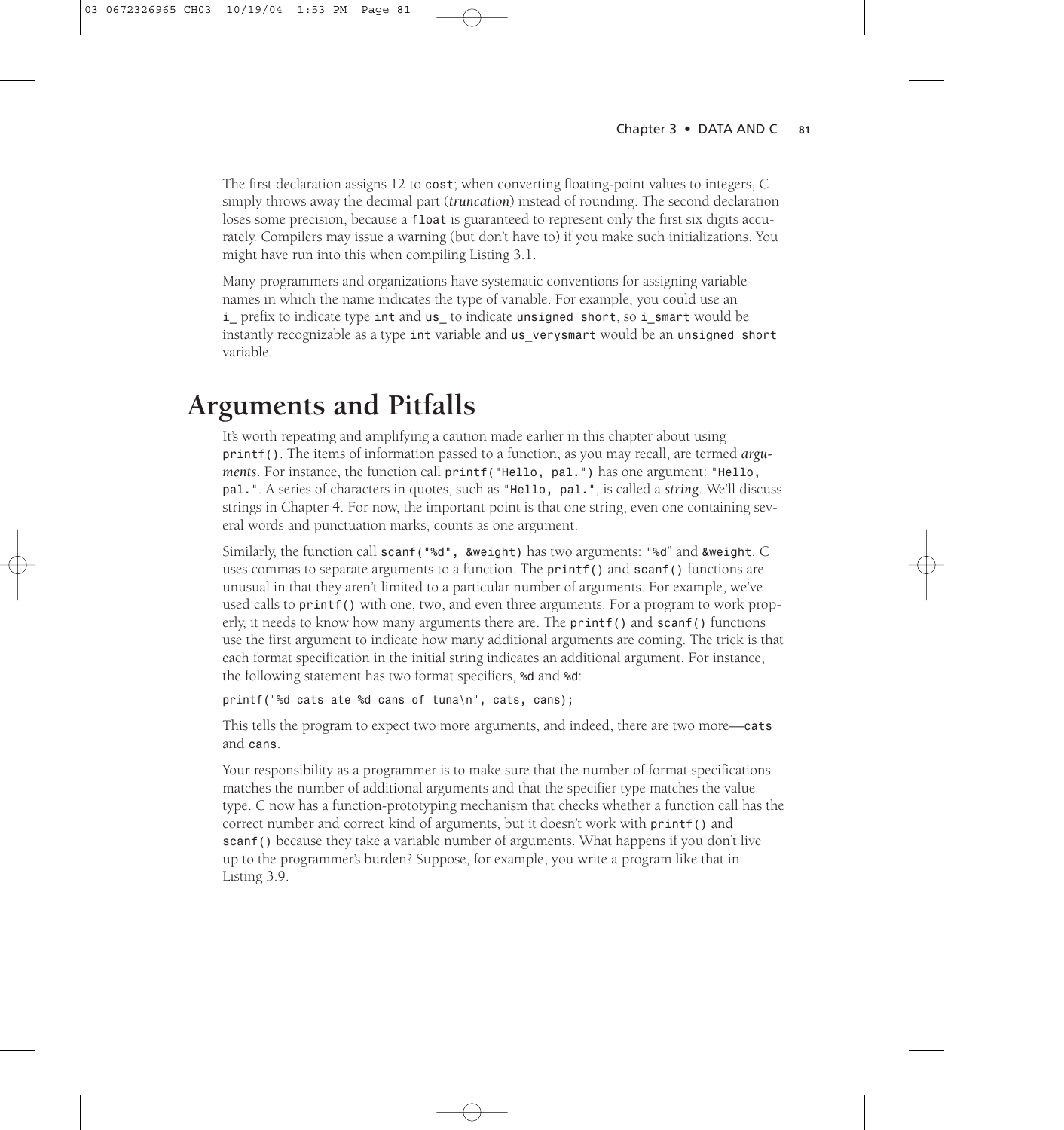```
LISTING 3.9 The badcount.c Program
```

```
/* badcount.c -- incorrect argument counts */
#include <stdio.h>
int main(void)
{
   int f = 4;
   int g = 5;
   float h = 5.0f;
   printf("%d\n", f, g); /* too many arguments */
   printf("%d %d\n",f); /* too few arguments */
   printf("%d %f\n", h, g); /* wrong kind of values */
   return 0;
}
```
Here's the output from Microsoft Visual C++ 7.1 (Windows XP):

*4 4 34603777 0 0.000000*

Next, here's the output from Digital Mars (Windows XP):

```
4
4 4239476
0 0.000000
```
And the following is the output from Metrowerks CodeWarrior Development Studio 9 (Macintosh OS X):

```
4
4 3327456
1075052544 0.000000
```
Note that using *%d* to display a *float* value doesn't convert the *float* value to the nearest *int*; instead, it displays what appears to be garbage. Similarly, using *%f* to display an *int* value doesn't convert an integer value to a floating-point value. Also, the results you get for too few arguments or the wrong kind of argument differ from platform to platform.

None of the compilers we tried raised any objections to this code. Nor were there any complaints when we ran the program. It is true that some compilers might catch this sort of error, but the C standard doesn't require them to. Therefore, the computer may not catch this kind of error, and because the program may otherwise run correctly, you might not notice the errors, either. If a program doesn't print the expected number of values or if it prints unexpected values, check to see whether you've used the correct number of *printf()* arguments. (Incidentally, the Unix syntax-checking program lint, which is much pickier than the Unix compiler, does mention erroneous *printf()* arguments.)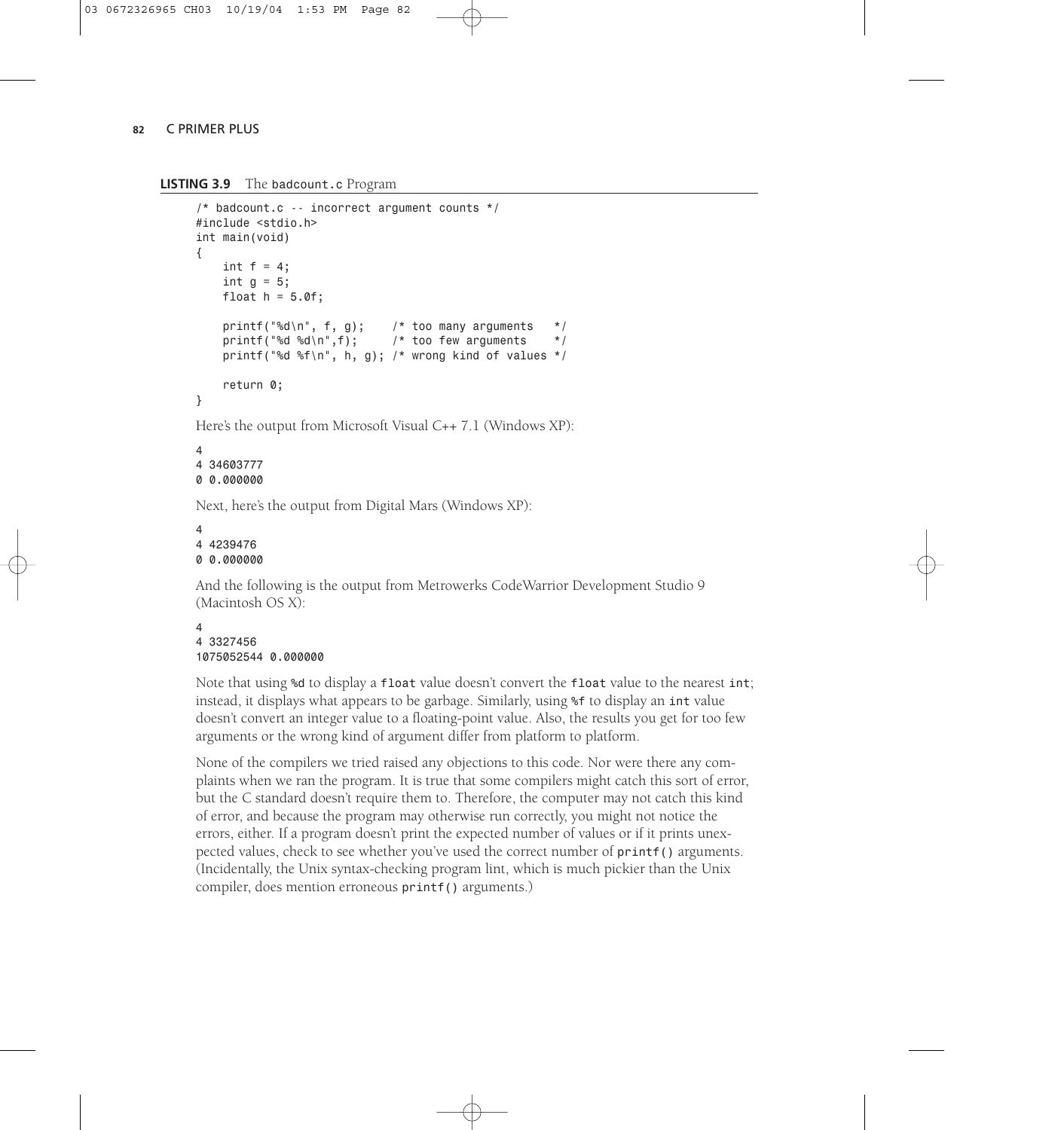# **One More Example: Escape Sequences**

Let's run one more printing example, one that makes use of some of C's special escape sequences for characters. In particular, the program in Listing 3.10 shows how the backspace (*\b*), tab (*\t*), and carriage return (*\r*) work. These concepts date from when computers used teletype machines for output, and they don't always translate successfully to contemporary graphical interfaces. For example, Listing 3.10 doesn't work as described on some Macintosh implementations.

```
LISTING 3.10 The escape.c Program
```

```
/* escape.c -- uses escape characters */
#include <stdio.h>
int main(void)
{
   float salary;
   printf("\aEnter your desired monthly salary:");/* 1 */
   printf(" $_______\b\b\b\b\b\b\b"); /* 2 */
   scanf("%f", &salary);
   printf("\n\t$%.2f a month is $%.2f a year.", salary,
              salary * 12.0); /* 3 */
   printf(''\nGe!\n");
   return 0;
}
```
## **What Happens When the Program Runs**

Let's walk through this program step by step as it would work under an ANSI C implementation. The first *printf()* statement (the one numbered *1*) sounds the alert signal (prompted by the *\a*) and then prints the following:

```
Enter your desired monthly salary:
```
Because there is no *\n* at the end of the string, the cursor is left positioned after the colon.

The second *printf()* statement picks up where the first one stops, so after it is finished, the screen looks as follows:

```
Enter your desired monthly salary: $_______
```
The space between the colon and the dollar sign is there because the string in the second *printf()* statement starts with a space. The effect of the seven backspace characters is to move the cursor seven positions to the left. This backs the cursor over the seven underscore characters, placing the cursor directly after the dollar sign. Usually, backspacing does not erase the characters that are backed over, but some implementations may use destructive backspacing, negating the point of this little exercise.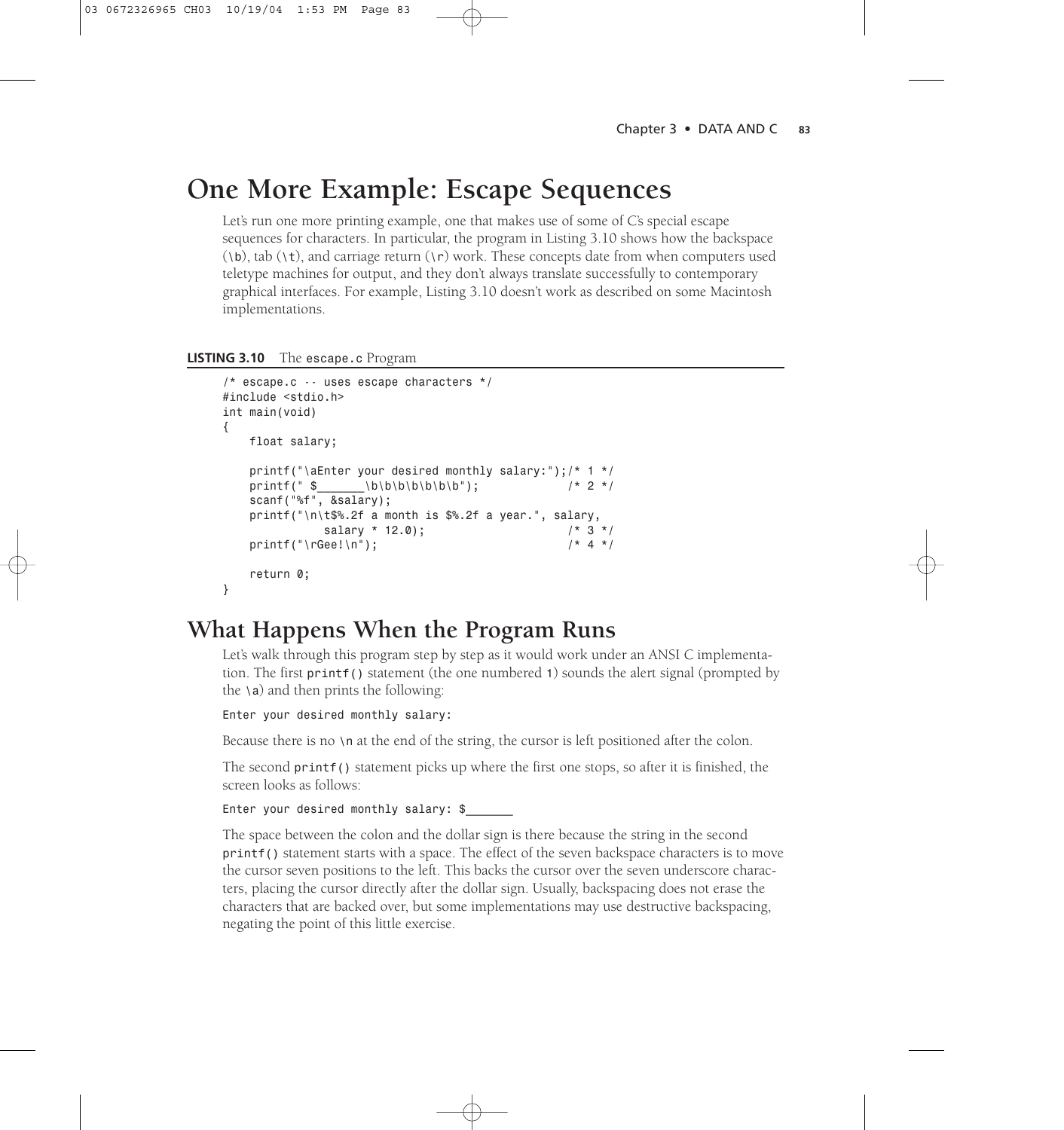At this point, you type your response, say *2000.00*. Now the line looks like this:

*Enter your desired monthly salary: \$2000.00*

The characters you type replace the underscore characters, and when you press Enter (or Return) to enter your response, the cursor moves to the beginning of the next line.

The third *printf()* statement output begins with *\n\t*. The newline character moves the cursor to the beginning of the next line. The tab character moves the cursor to the next tab stop on that line, typically, but not necessarily, to column 9. Then the rest of the string is printed. After this statement, the screen looks like this:

*Enter your desired monthly salary: \$2000.00 \$2000.00 a month is \$24000.00 a year.*

Because the *printf()* statement doesn't use the newline character, the cursor remains just after the final period.

The fourth *printf()* statement begins with *\r*. This positions the cursor at the beginning of the current line. Then *Gee!* is displayed there, and the *\n* moves the cursor to the next line. Here is the final appearance of the screen:

*Enter your desired monthly salary: \$2000.00 Gee! \$2000.00 a month is \$24000.00 a year.*

## **Flushing the Output**

When does *printf()* actually send output to the screen? Initially, *printf()* statements send output to an intermediate storage area called a *buffer*. Every now and then, the material in the buffer is sent to the screen. The standard C rules for when output is sent from the buffer to the screen are clear: It is sent when the buffer gets full, when a newline character is encountered, or when there is impending input. (Sending the output from the buffer to the screen or file is called *flushing the buffer*.) For instance, the first two *printf()* statements don't fill the buffer and don't contain a newline, but they are immediately followed by a **scanf()** statement asking for input. That forces the *printf()* output to be sent to the screen.

You may encounter an older implementation for which *scanf()* doesn't force a flush, which would result in the program looking for your input without having yet displayed the prompt onscreen. In that case, you can use a newline character to flush the buffer. The code can be changed to look like this:

```
printf("Enter your desired monthly salary:\n");
scanf("%f", &salary);
```
This code works whether or not impending input flushes the buffer. However, it also puts the cursor on the next line, preventing you from entering data on the same line as the prompting string. Another solution is to use the *fflush()* function described in Chapter 13, "File Input/Output."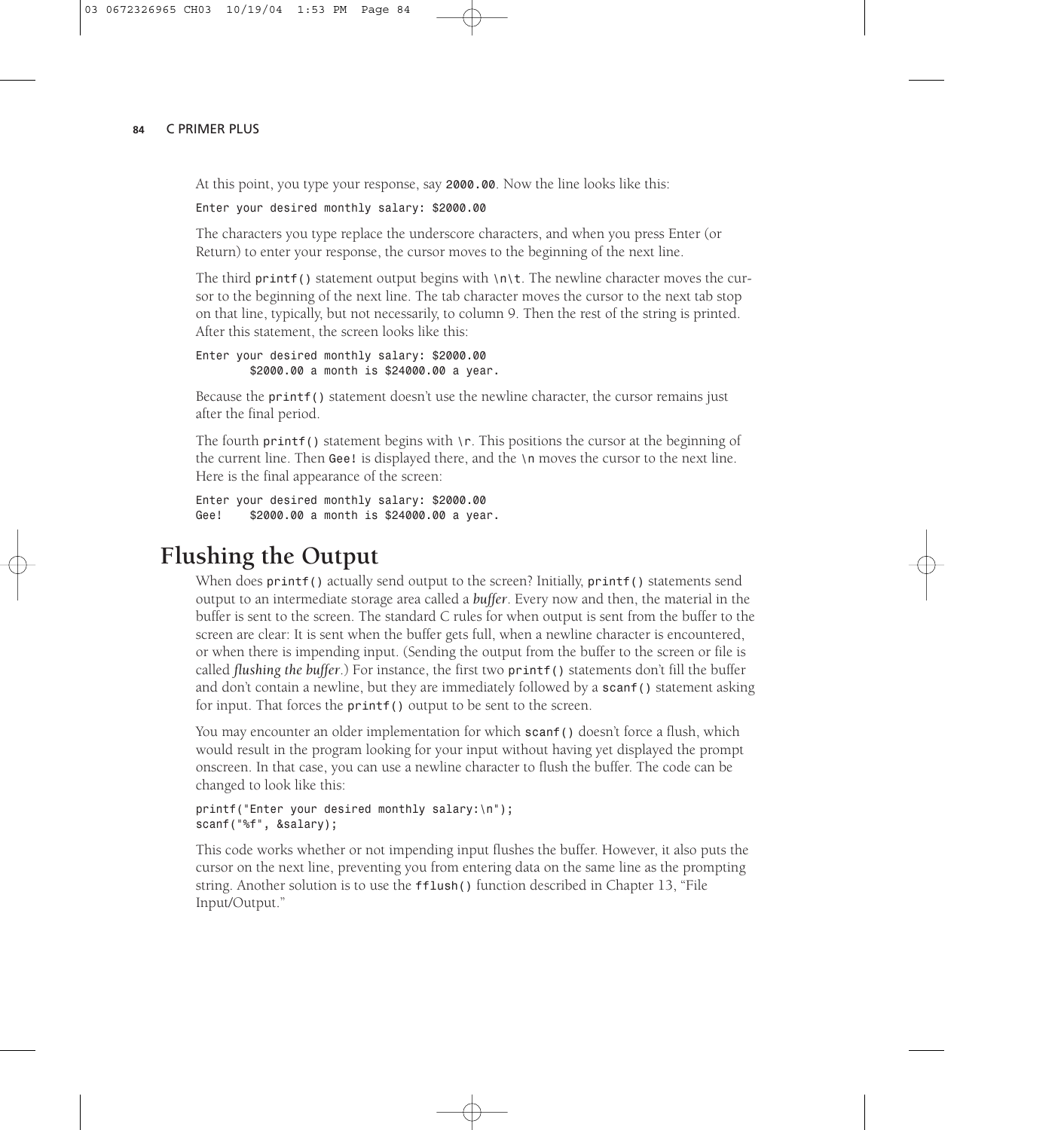# **Key Concepts**

C has an amazing number of numeric types. This reflects the intent of C to avoid putting obstacles in the path of the programmer. Instead of mandating, say, that one kind of integer is enough, C tries to give the programmer the options of choosing a particular variety (signed or unsigned) and size that best meet the needs of a particular program.

Floating-point numbers are fundamentally different from integers on a computer. They are stored and processed differently. Two 32-bit memory units could hold identical bit patterns, but if one were interpreted as a *float* and the other as a *long*, they would represent totally different and unrelated values. For example, on a PC, if you take the bit pattern that represents the *float* number 256.0 and interpret it as a *long* value, you get 113246208. C does allow you to write an expression with mixed data types, but it will make automatic conversions so that the actual calculation uses just one data type.

In computer memory, characters are represented by a numeric code. The ASCII code is the most common in the U.S., but C supports the use of other codes. A character constant is the symbolic representation for the numeric code used on a computer system—it consists of a character enclosed in single quotes, such as *'A'*.

# **Summary**

C has a variety of data types. The basic types fall into two categories: integer types and floating-point types. The two distinguishing features for integer types are the amount of storage allotted to a type and whether it is signed or unsigned. The smallest integer type is *char*, which can be either signed or unsigned, depending on the implementation. You can use *signed char* and *unsigned char* to explicitly specify which you want, but that's usually done when you are using the type to hold small integers rather than character codes. The other integer types include the *short*, *int*, *long*, and *long long* type. C guarantees that each of these types is at least as large as the preceding type. Each of them is a signed type, but you can use the *unsigned* keyword to create the corresponding unsigned types: *unsigned short*, *unsigned int*, *unsigned long*, and *unsigned long long*. Or you can add the *signed* modifier to explicitly state that the type is signed. Finally, there is the *\_Bool* type, an unsigned type able to hold the values *0* and *1*, representing *false* and *true*.

The three floating-point types are *float*, *double*, and, new with ANSI C, *long double*. Each is at least as large as the preceding type. Optionally, an implementation can support complex and imaginary types by using the keywords *\_Complex* and *\_Imaginary* in conjunction with the floating-type keywords. For example, there would be a *double \_Complex* type and a *float \_Imaginary* type.

Integers can be expressed in decimal, octal, or hexadecimal form. A leading *0* indicates an octal number, and a leading *0x* or *0X* indicates a hexadecimal number. For example, *32*, *040*, and *0x20* are decimal, octal, and hexadecimal representations of the same value. An *l* or *L* suffix indicates a *long* value, and an *ll* or *LL* indicates a *long long* value.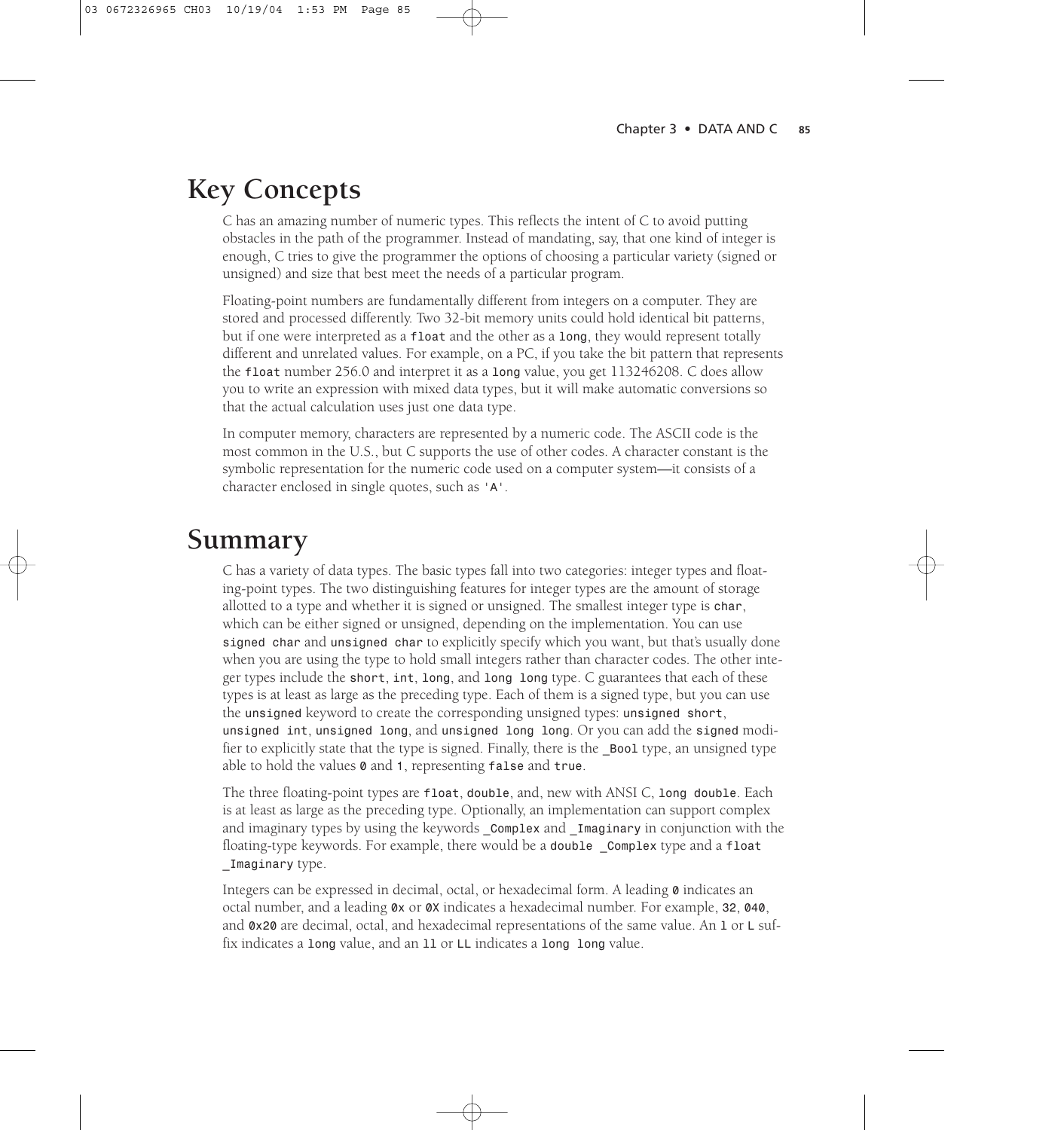Character constants are represented by placing the character in single quotes: *'Q'*, *'8'*, and *'\$'*, for example. C escape sequences, such as *'\n'*, represent certain nonprinting characters. You can use the form '\007' to represent a character by its ASCII code.

Floating-point numbers can be written with a fixed decimal point, as in *9393.912*, or in exponential notation, as in *7.38E10*.

The *printf()* function enables you to print various types of values by using conversion specifiers, which, in their simplest form, consist of a percent sign and a letter indicating the type, as in *%d* or *%f*.

## **Review Questions**

You'll find answers to the review questions in Appendix A, "Answers to the Review Questions."

- 1. Which data type would you use for each of the following kinds of data?
	- a. The population of East Simpleton
	- b. The cost of a movie on DVD
	- c. The most common letter in this chapter
	- d. The number of times that the letter occurs in this chapter
- 2. Why would you use a type *long* variable instead of type *int*?
- 3. What portable types might you use to get a 32-bit signed integer, and what would the rationale be for each choice?
- 4. Identify the type and meaning, if any, of each of the following constants:
	- a. *'\b'* b. *1066* c. *99.44* d. *0XAA* e. *2.0e30*
- 5. Dottie Cawm has concocted an error-laden program. Help her find the mistakes.

```
include <stdio.h>
main
(
float g; h;
float tax, rate;
 g = e21;
 tax = rate*g;
)
```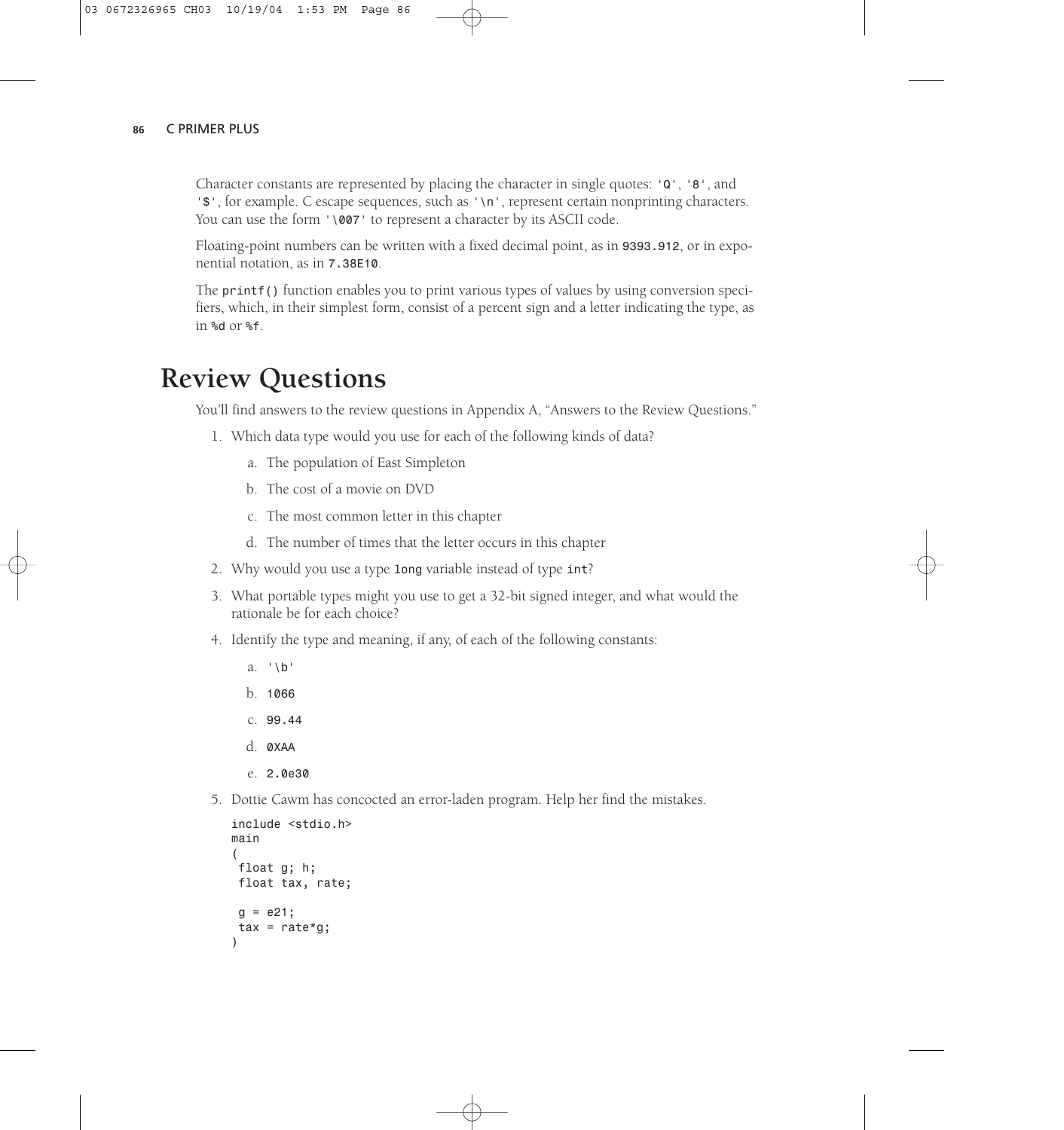6. Identify the data type (as used in declaration statements) and the *printf()* format specifier for each of the following constants:

| Constant |                    | Type | Specifier |  |
|----------|--------------------|------|-----------|--|
|          | a. 12              |      |           |  |
|          | b. 0X3             |      |           |  |
|          | $C.$ $C^{\dagger}$ |      |           |  |
|          | d. 2.34E07         |      |           |  |
|          | e. '\040'          |      |           |  |
|          | f. 7.0             |      |           |  |
|          | g. 6L              |      |           |  |
|          | h. 6.0f            |      |           |  |

7. Identify the data type (as used in declaration statements) and the *printf()* format specifier for each of the following constants (assume a 16-bit *int*):

| Constant |            | Type | Specifier |  |
|----------|------------|------|-----------|--|
|          | a. 012     |      |           |  |
|          | b. 2.9e05L |      |           |  |
|          | $C.$ 's'   |      |           |  |
|          | d. 100000  |      |           |  |
|          | $e.$ '\n'  |      |           |  |
|          | f. 20.0f   |      |           |  |
|          | g. 0x44    |      |           |  |

8. Suppose a program begins with these declarations:

```
int imate = 2;
long shot = 53456;
char grade = 'A';
float log = 2.71828;
```
Fill in the proper type specifiers in the following *printf()* statements:

```
printf("The odds against the %__ were %__ to 1.\n", imate, shot);
printf("A score of %__ is not an %__ grade.\n", log, grade);
```